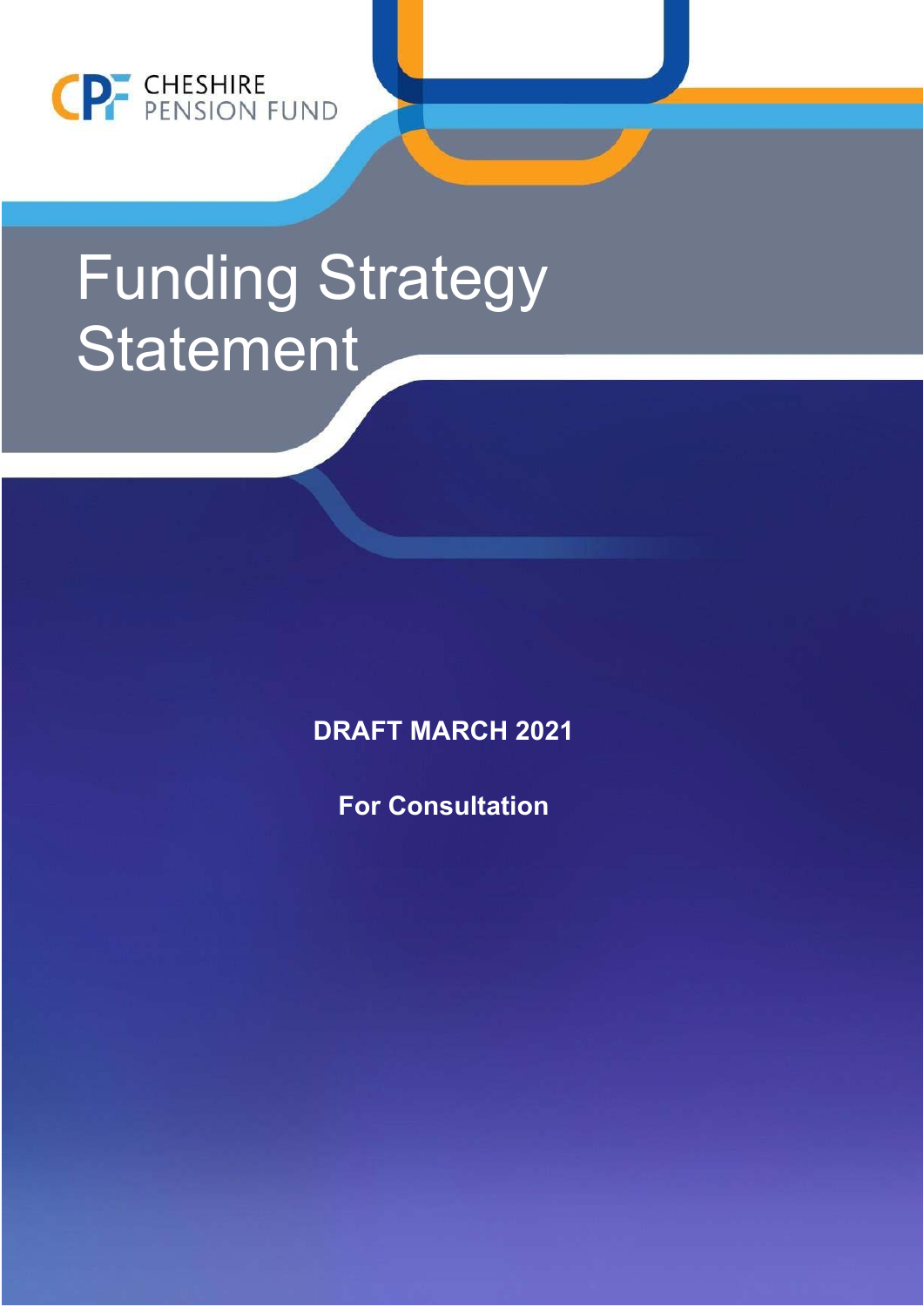

### Table of Contents

|                | Section                                                   | Page |
|----------------|-----------------------------------------------------------|------|
| 1              | Introduction                                              | 3    |
| $\overline{2}$ | <b>Basic funding issues</b>                               | 6    |
| 3              | Calculating contributions for individual employers        | 11   |
| 4              | Funding strategy and links to investment strategy         | 19   |
| 5              | Statutory reporting and comparison to other LGPS funds    | 21   |
|                | <b>Appendices</b>                                         |      |
|                | Appendix A - Regulatory Framework                         | 23   |
|                | Appendix B – Responsibilities of Key Parties              | 25   |
|                | Appendix C – Key Risks and Controls                       | 27   |
|                | Appendix $D$ – The calculation of employer contributions  | 31   |
|                | Appendix E - Actuarial Assumptions                        | 35   |
|                | Appendix F - Notes to Table 3.3                           | 41   |
|                | Appendix G - Glossary                                     | 50   |
|                | Appendix H - Exit Credit Policy                           | 53   |
|                | Appendix I - Policy in relation to Employer Flexibilities | 56   |
|                |                                                           |      |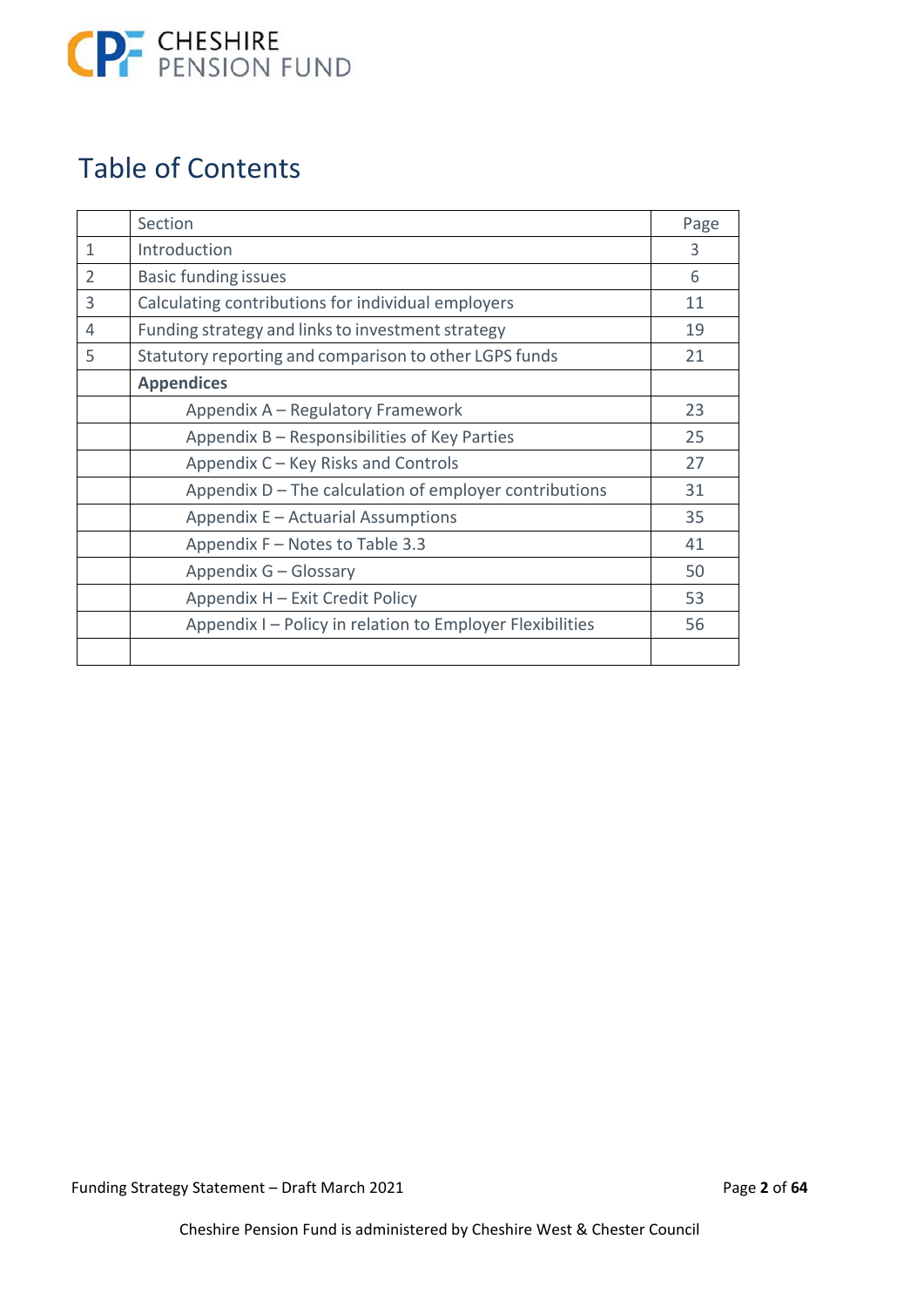

### 1. Introduction

### 1.1 **What is this document?**

This is the Funding Strategy Statement (FSS) of the Cheshire Pension Fund ("the Fund"), which is administered by Cheshire West and Chester Council, ("the Administering Authority").

It has been prepared by the Administering Authority in collaboration with the Fund's actuary, Hymans Robertson LLP, and after consultation with the Fund's employers and investment adviser. It is effective from 13 March 2020.

### 1.2 **What is the Cheshire Pension Fund?**

The Fund is part of the national Local Government Pension Scheme (LGPS). The LGPS was set up by the UK Government to provide retirement and death benefits for local government employees, and those employed in similar or related bodies, across the whole of the UK.

Cheshire West & Chester Council as the Administering Authority runs the Cheshire Pension Fund to make sure the Fund:

- receives the proper amount of contributions from employees and employers, and any transfer payments.
- invests the contributions appropriately, with the aim that the Fund's assets grow over time with investment income and capital growth; and
- uses the assets to pay pensions and benefits due to the members and to their dependents as defined in the LGPS Regulations. Assets are also used to pay transfer values and administration costs.

The roles and responsibilities of the key parties involved in the management of the Fund are summarised in Appendix B.

### 1.3 **Why does the Fund need a Funding Strategy Statement?**

Employees' benefits are guaranteed by the LGPS Regulations, and do not change with market values or employer contributions. Employees' contributions are fixed in those Regulations also, at a level which covers only part of the cost of the benefits.

Therefore, employers need to pay the balance of the cost of delivering the benefits to members and their dependents.

The FSS focuses on how employer pension liabilities are measured, the pace at which these liabilities are funded, and how employers or groups of employers (known as pools) pay for their own liabilities.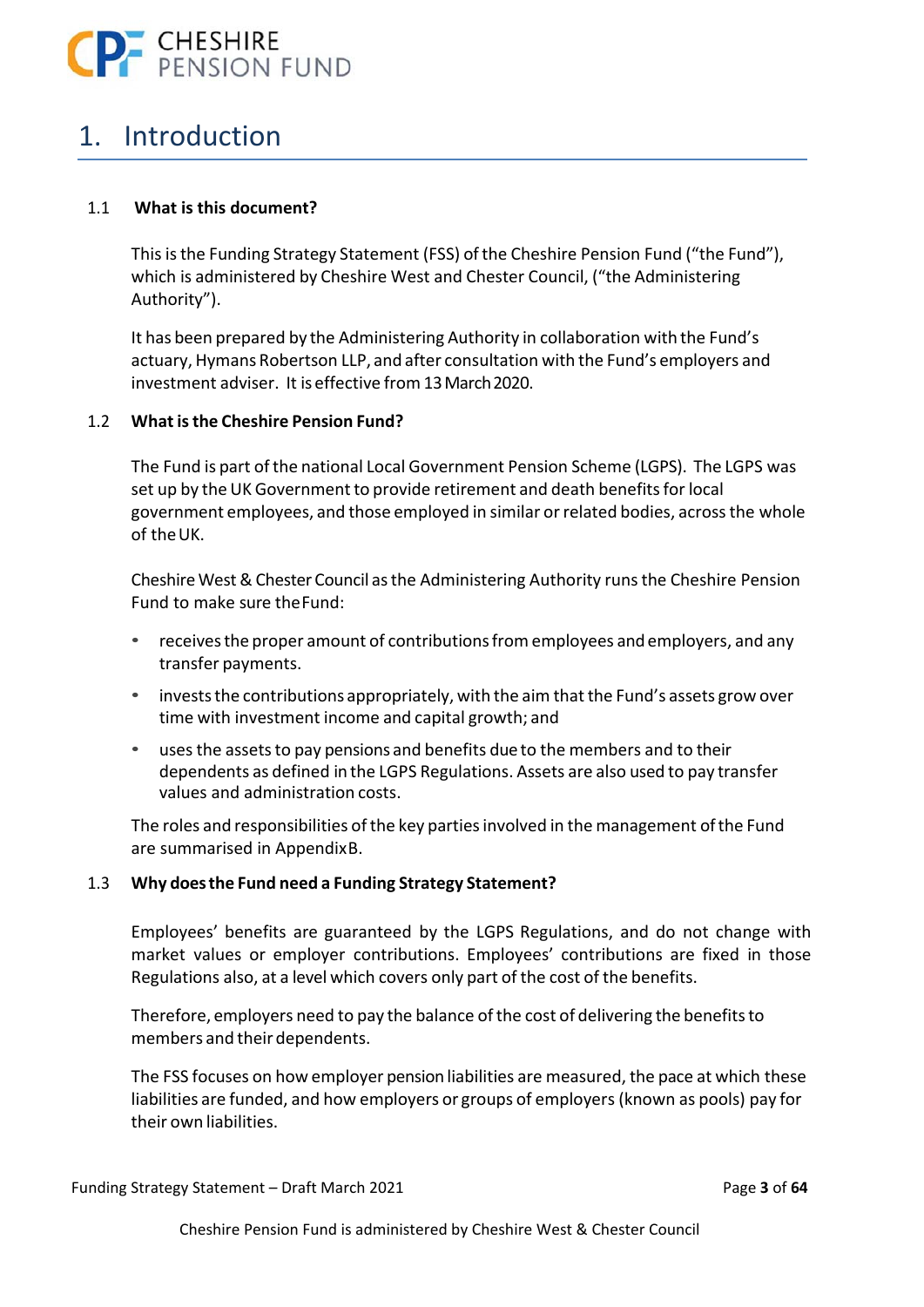# **P.** CHESHIRE

This statement sets out how the Administering Authority has balanced the conflicting aims of:

- affordability of employer contributions,
- transparency of processes,
- stability of employers' contributions over time, and
- prudence in the funding basis

There are also regulatory requirements for an FSS, as given in Appendix A. The FSS forms

part of a governance framework which includes:

- the LGPS Regulations.
- the Rates and Adjustments Certificate issued by the Fund's appointed actuary Hymans Robertson (confirming employer contribution rates from 1 April 2020) which can be found in an appendix to the formal valuation report.
- the Fund's policy on admission or cessation of employers and bulk transfers.
- actuarial factors for valuing individual transfers, early retirement costs and the costs of buying added service; and
- the Fund's Investment Strategy Statement (see Section 4) Funding strategy and links to investment strategy

### 1.4 **How does the Fund and this FSS affect me?**

This depends who you are:

- **a member of the Fund**, i.e. a current or former employee, or a dependent: The Fund needs to be sure it is collecting and holding enough money so that your benefits are always paid in full.
- **an employer in the Fund** (or which is considering joining the Fund): you will want to know how your contributions are calculated from time to time, that these are fair by comparison to other employers in the Fund, in what circumstances you might need to pay more, and what happens if you cease to be an employer in the Fund. Note that the FSS applies to all employers participating in the Fund.
- **an Elected Councillor whose council participates in the Fund**: you will want to be sure that the council balances the need to hold prudent reserves for members' retirement and death benefits, with the other competing demands for council money.
- **a Council Taxpayer**: your council seeks to strike the balance above, and to minimise cross‐ subsidies between different generations of taxpayers.

### 1.5 **What does the FSS do?**

Funding Strategy Statement – Draft March 2021 Page **4** of **64**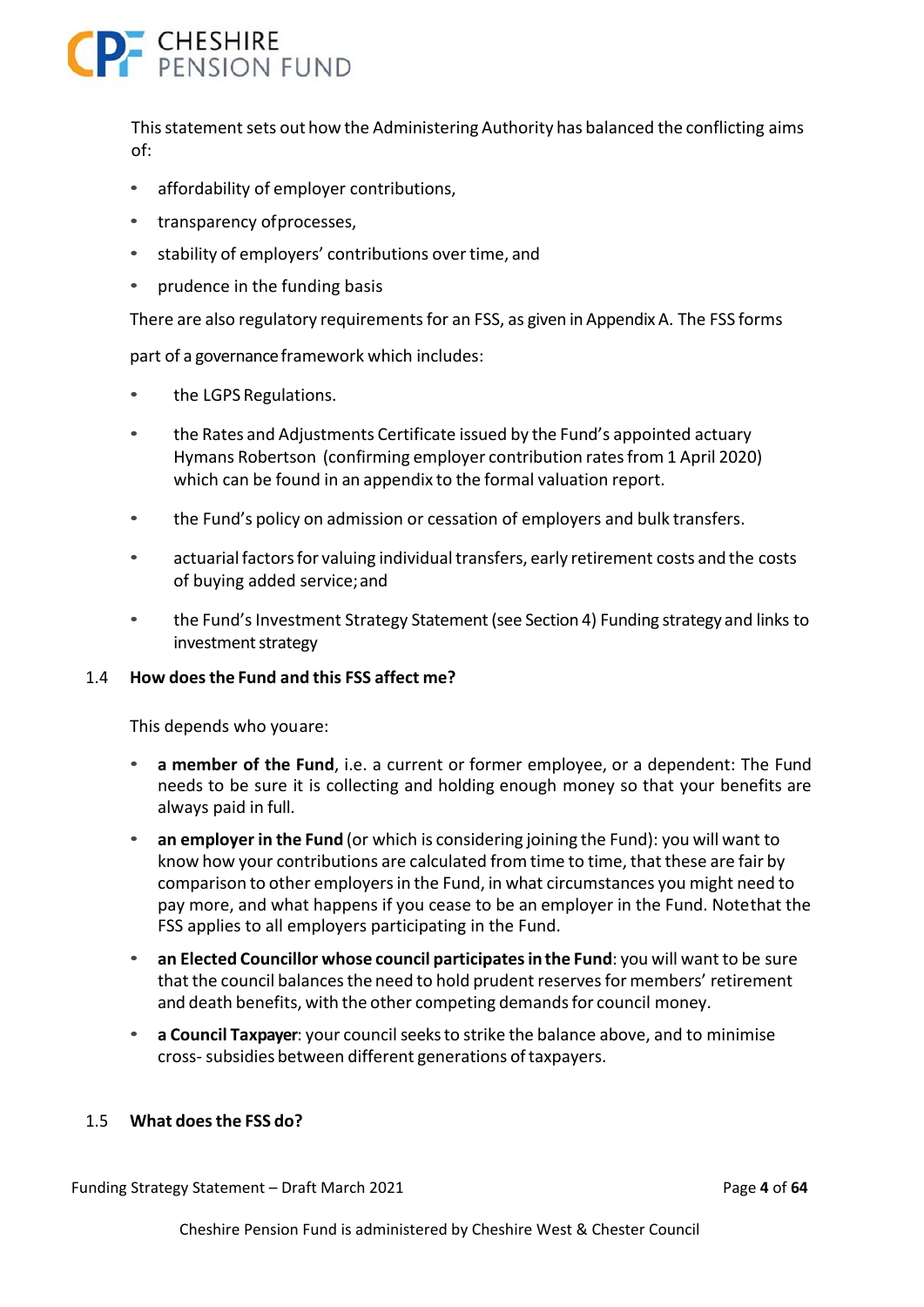

The FSS sets out the objectives of the Fund's funding strategy, such as:

- to ensure the long‐term solvency of the Fund, using a prudent long‐term view. This will ensure that sufficient funds are available to meet all members' and dependents' benefits as they fall due for payment.
- to ensure that employer contribution rates are reasonably stable and affordable where appropriate.
- to minimise the long-term cash contributions which employers need to pay to the Fund, by recognising the link between assets and liabilities and adopting an investment strategy which balances risk and return (**NB** this will also minimise the costs to be borne by Council Tax payers);
- to reflect the different characteristics of different employers in determining contribution rates.

This involves the Fund having a clear and transparent funding strategy to demonstrate how each employer can best meet its own liabilities over future years; and

• to use reasonable measures to reduce the risk to other employers and ultimately to the Council Taxpayer from an employer defaulting on its pension obligations.

### 1.6 **How do I find my way around this document?**

In Section 2 there is a brief introduction to some of the main principles behind funding, i.e. deciding how much an employer should contribute to the Fund from time to time.

In Section 3 we outline how the Fund calculates the contributions payable by different employers in different situations.

In Section 4 we show how the funding strategy is linked with the Fund's investment strategy.

In the Appendices we cover various issues in more detail if you are interested:

- A. the regulatory background, including how and when the FSS is reviewed,
- B. who is responsible for what?
- C. what issues the Fund needs to monitor, and how it manages its risks,
- D. some more details about the actuarial calculations required,
- E. the assumptions which the Fund actuary currently makes about the future,
- F. the detailed explanatory notes to accompany Table 3.3
- G. a glossary explaining the technical terms occasionally used in this FSS

If you have any other queries please email pensions@cheshirewestandhester.gov.uk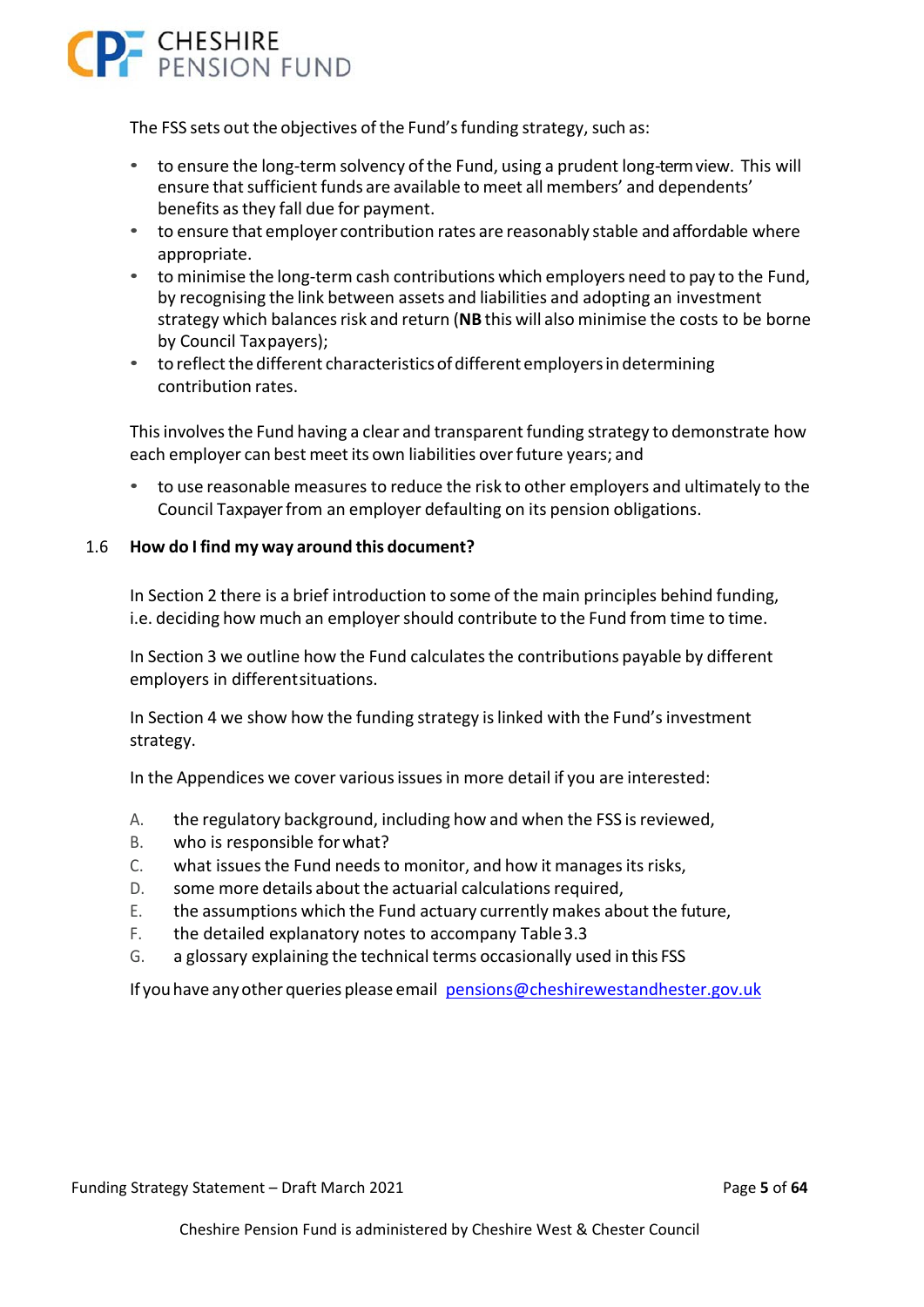

### 2. Basic funding issues

### 2.1 **How does the actuary calculate the required contribution rate?**

In essence this is a three‐step process:

- Step 1: Set the funding target for that employer, i.e. the estimated amount of assets it should hold to be able to pay all its members' benefits. See Appendix E for more details of what assumptions we make to determine that funding target.
- Step 2: Determine the time horizon over which the employer should aim to achieve that funding target. See the table in 3.3 and Note (c) for more details;
- Step 3: Calculate the employer contribution rate such that it has at least a given likelihood of achieving that funding target over that time horizon, allowing for various possible economic outcomes over that time horizon. See 2.3 below, and the table in 3.3 Note (e) for more details.

### 2.2 **How is each employer's contribution rate presented?**

This is described in more detail in Appendix D. Employer contributions are normally made up of two elements:

- a) The "Primary Rate": the estimated cost of benefits being built up each year, less members' own contributions and including an allowance for administration expenses. This is expressed as a percentage of members' pensionable pay; plus
- b) The "Secondary Rate": an adjustment, if needed, to fund the cost of benefits already accrued before the valuation date. The Secondary Rate may be expressed as a percentage of pay and/or a monetary amount in each year.

The Primary and Secondary rates for all employers are shown in the Fund's Rates and Adjustments Certificate, which forms part of the formal Actuarial Valuation Report. Employers' contributions are expressed as the minimum payable, with employers able to pay contributions at a higher rate. Account of any higher rate will be reflected as a credit by the Actuary when next calculating the employer's contributions.

### 2.3 **What different types of employers participate in the Fund?**

Historically the LGPS was intended for local authority employees only. However, over the years, with the diversification and changes to delivery of local services, many more types and numbers of employers now participate.

Whilst local authorities are still the largest participating employers, the LGPS also includes employers providing services in place of, or alongside, local authority services: academy schools, contractors, housing associations, charities, etc. There are currently more employers in the Fund than ever before, a significant part of this being due to the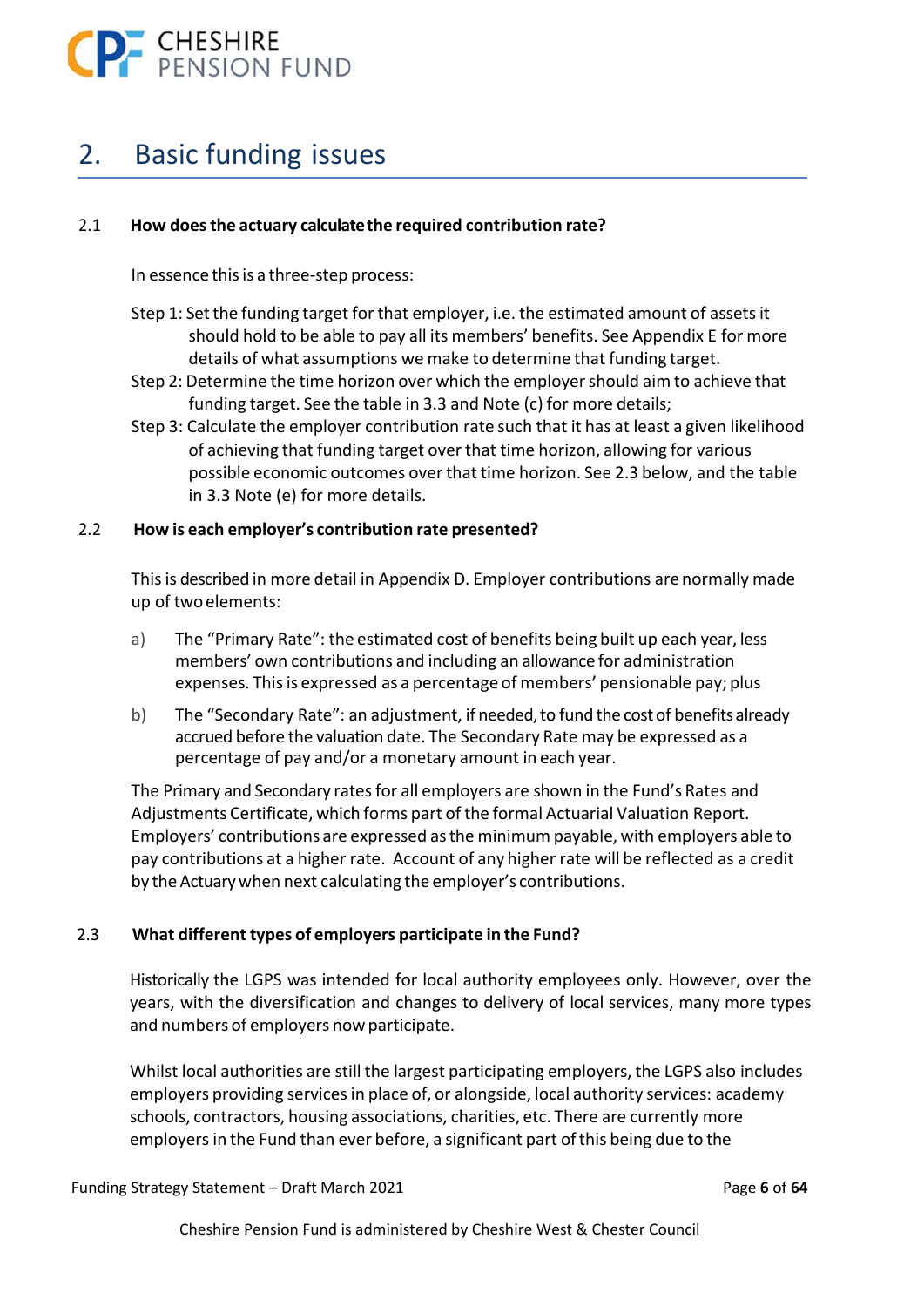

establishment of new academies.

In essence, participation in the LGPS is open to public sector employers providing some form of service to the local community.

The LGPS Regulations define various types of employer as follows:

- **Scheduled bodies** ‐ councils, and other specified employers such as academies and further education establishments. These must provide access to the LGPS for their employees who are not eligible to join another public sector scheme (such as the Teachers Scheme). These employers are called Scheduled Bodies because they are specified in a schedule to the LGPS Regulations.
- It is possible for Local Education Authority schools to convert to academy status, and for other forms of school (such as Free Schools) to be established. **Academies (or Multi Academy Trusts)**, become separate employers in the Fund. As academies are defined in the LGPS Regulations as "Scheduled Bodies", the Administering Authority has no discretion over whether to admit them to the Fund, and the academy has no discretion whether to continue to allow its non-teaching staff to join the Fund..
- **Designating employers** ‐ employers such as Town and Parish councils can participate in the LGPS by passing a resolution that they wish to join. The Administering Authority cannot refuse them entry where the resolution is passed. These employers "designate" which of their employees are eligible to join the scheme.
- **Admission Bodies:** Other employers who can participate in the Fund via what's called an Admission Agreement in which the employer nominates the employees who it wants to have access to the LGPS. The Administering Authority sets out its criteria for participation by these employers in the Fund's Admissions Policy and can refuse entry if these requirements are not met. There are two types of admission bodies
	- Employers who have a "community of interest" with another Scheduled Body in the Fund, often called – **community admission bodies**  ("CAB"). CABs will include housing associations and charities
	- Employers providing a service under contract with a Scheduled Body, often called **transferee admission bodies** ("TAB)

### 2.4 **How does the contribution rate vary for different employers?**

All three steps in Section 2.2 are considered when setting contributions (more details are given in Section 3 and Appendix D).

The **funding target** is based on a set of assumptions about the future, (e.g. investment returns, inflation, pensioners' life expectancies). If an employer is approaching the end of its participation in the Fund then its funding target may be set on a more prudent basis, so that its liabilities are less likely to be spread among other employers after its cessation.

The **time horizon**  is the period given to reach the funding target. Employers may be given a lower time horizon if they have a less permanent anticipated membership, or do not have

Funding Strategy Statement – Draft March 2021 Page **7** of **64**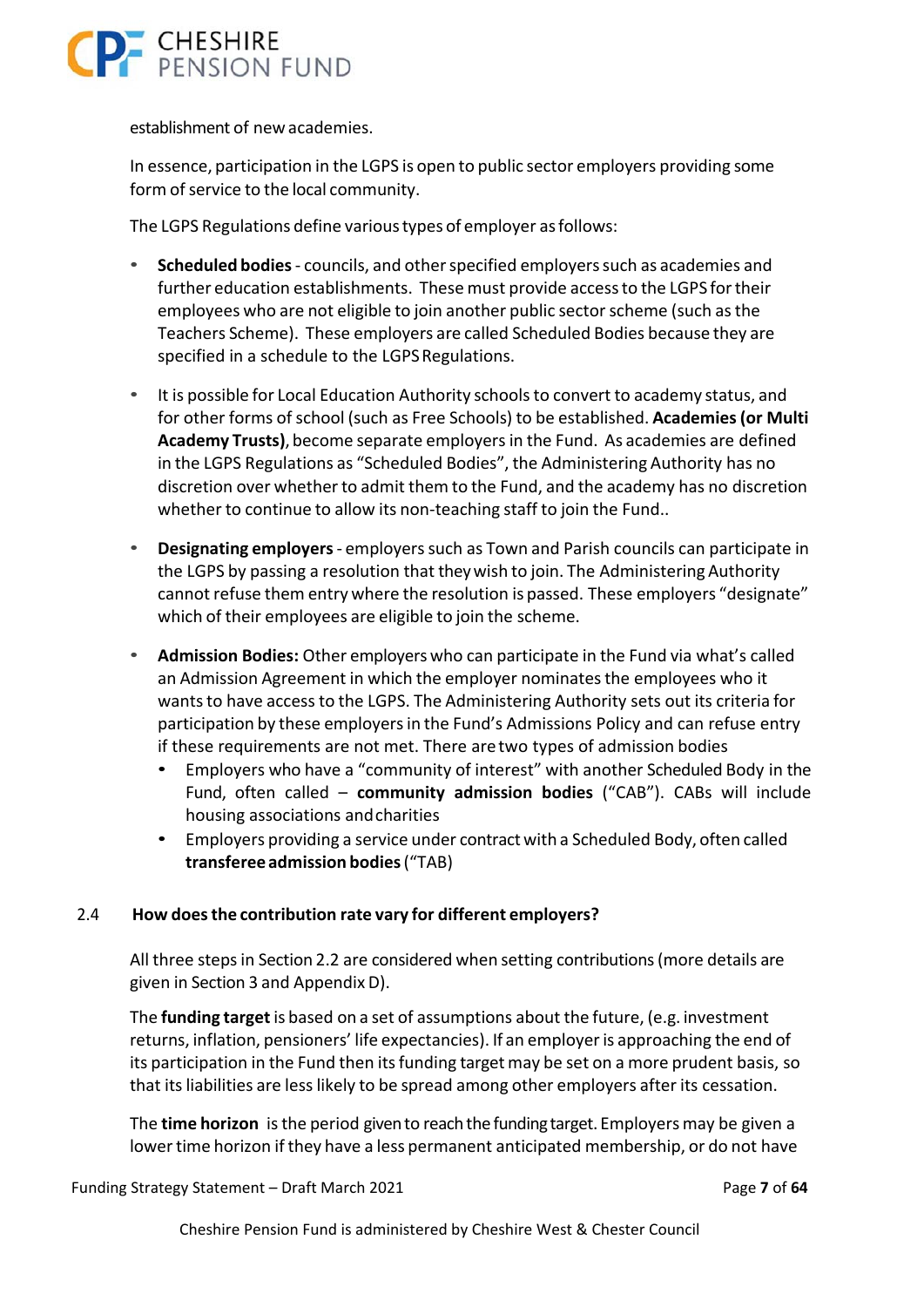### **P** CHESHIRE

tax‐raising powers to increase contributions if investment returns under‐perform; and

The **likelihood of success** of achieving the funding target over that time horizon will be dependent on the Fund's view of the strength of employer covenant and its funding profile. Where an employer is considered to be weaker, then the required likelihood will be set higher, which in turn will increase the required contributions (and vice versa).

For some employers it may be agreed to pool contributions, see 3.5.

Any costs of non-ill-health early retirements must be paid by the employer, see3.6. Costs of ill-

health early retirements are covered in 3.7 and 3.8.

### 2.5 **How is an employer's funding level calculated?**

An employer's "funding level" is defined as the ratio of:

- the market value of the employer's share of assets at the date of the valuation (see Appendix D, section D5, for further details of how this is calculated), to
- the value placed by the actuary on the pension liabilities built up to date for the employer's employees and ex‐employees The Fund actuary agrees with the Administering Authority the assumptions to be used in calculating this value.

If the ratio of assets to liabilities is less than 100% then it means the employer has a shortfall, which is the employer's 'deficit'; if it is more than 100% then the employer is said to be in 'surplus'. The amount of deficit or surplus is the difference between the asset value and the liabilities value.

It is important to note that the deficit/surplus and funding level are only measurements at a particular point in time, on a particular set of assumptions about the future. For most employers the key issue is how likely it is that their contributions will be sufficient to pay for their members' benefits.

### 2.6 **How does the Fund recognise that employer contribution rates can affect council and employer budgets, and council tax?**

The Administering Authority and the Fund actuary are acutely aware that, all other things being equal, higher contributions paid to the Fund may mean less cash available for the employer to spend on the provision of services.

It should also be borne in mind that:

- The Fund provides invaluable financial security to local families, whether to thosewho formerly worked in the service of the local community who have now retired, or to their families after their death;
- Lower contributions today will mean higher contributions tomorrow: deferring

Funding Strategy Statement – Draft March 2021 Page **8** of **64**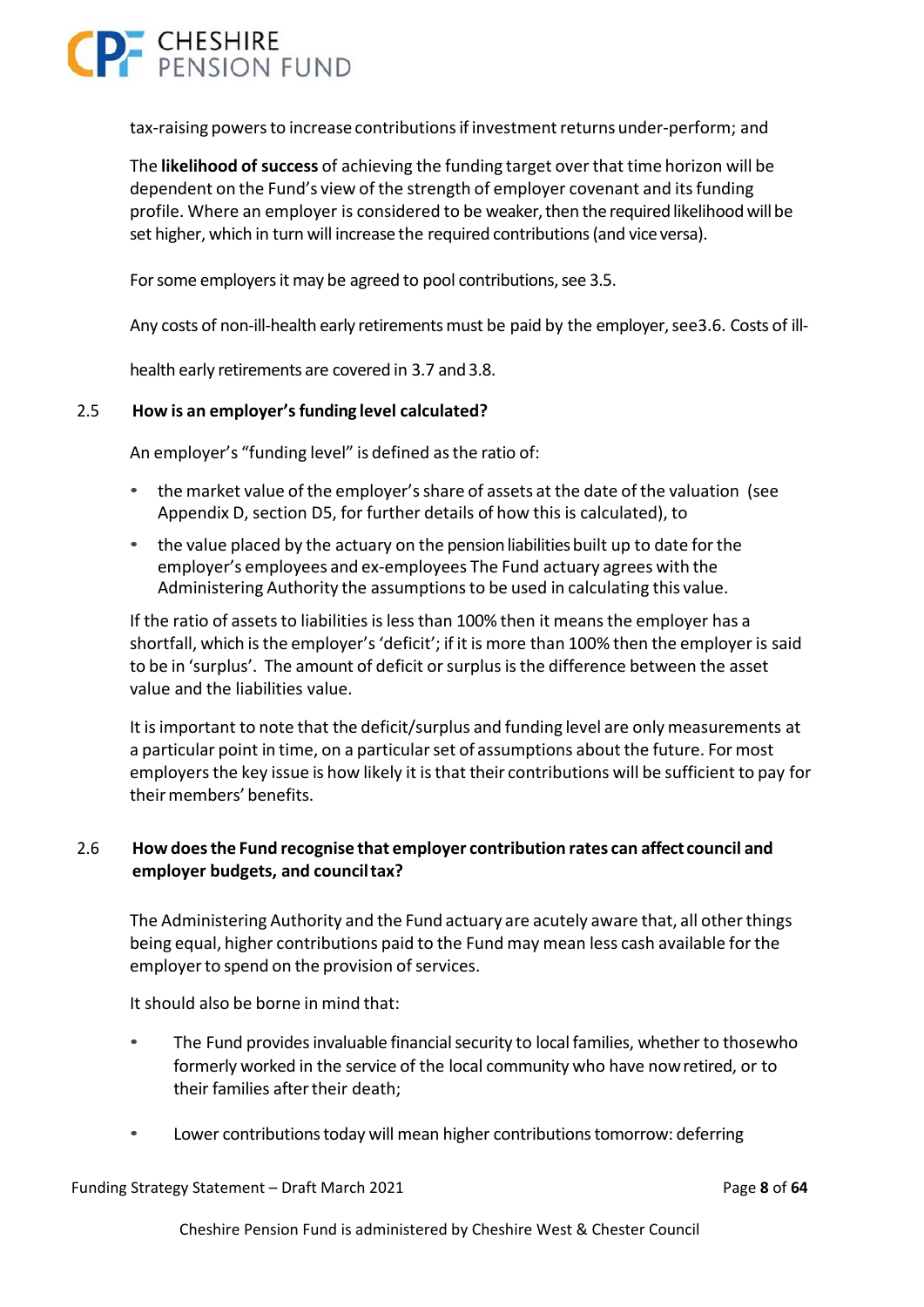

payments does not alter the employer's ultimate obligation to the Fund in respect of its current and former employees.

- Each employer will generally only pay for its own employees and ex‐employees (and their dependents), not for those of other employers in the Fund.
- The Fund strives to maintain reasonably stable employer contribution rates where appropriate and possible. However, a recent shift in regulatory focus means that solvency within each generation is considered by the Government to be a higher priority than stability of contribution rates. For example, if stability of rates means that solvency isn't achieved within the current generation (which the Fund views as around 20 years), then it may not be possible to keep rates stable.
- The Fund wishes to avoid the situation where an employer's contributions fall so far behind that any deficit becomes unmanageable in practice: such a situation may lead to employer insolvency and the resulting deficit falling on the other Fund employers. In that situation, those other employers' services may in turn suffer as a result.

Overall, therefore, there is clearly a balance to be struck between the Fund's need for maintaining prudent funding levels, and the employers' need to allocate their resources appropriately. The Fund achieves this through various techniques which affect contribution rate changes to various degrees (see 3.1). In deciding which of these techniques to apply to any given employer, the Administering Authority takes a view on the financial standing of the employer.

The Administering Authority will make a risk assessment of that employer using a knowledge base which is regularly monitored and kept up to date. This assessment will include such information as the type of employer, its membership profile and funding position, financial standing, any guarantors or security provision, material changes anticipated, etc.

For instance, where the Administering Authority has confidence that an employer will be able to meet its funding commitments then the Fund will permit options such as stabilisation (see 3.3 Note (b)), a longer time horizon relative to other employers, and/or a lower likelihood of achieving their funding target. This is permitted in the expectation that the employer will still be able to meet its obligations for many years to come.

On the other hand, where there is doubt that the employer will be able to meet its funding commitments or withstand a significant change in its funding commitments then a higher funding target, and/or a shorter time horizon relative to other employers, and/or a higher likelihood of achieving the target may be required.

The Fund actively seeks employer input, including to its funding arrangements, through various means: see Appendix A.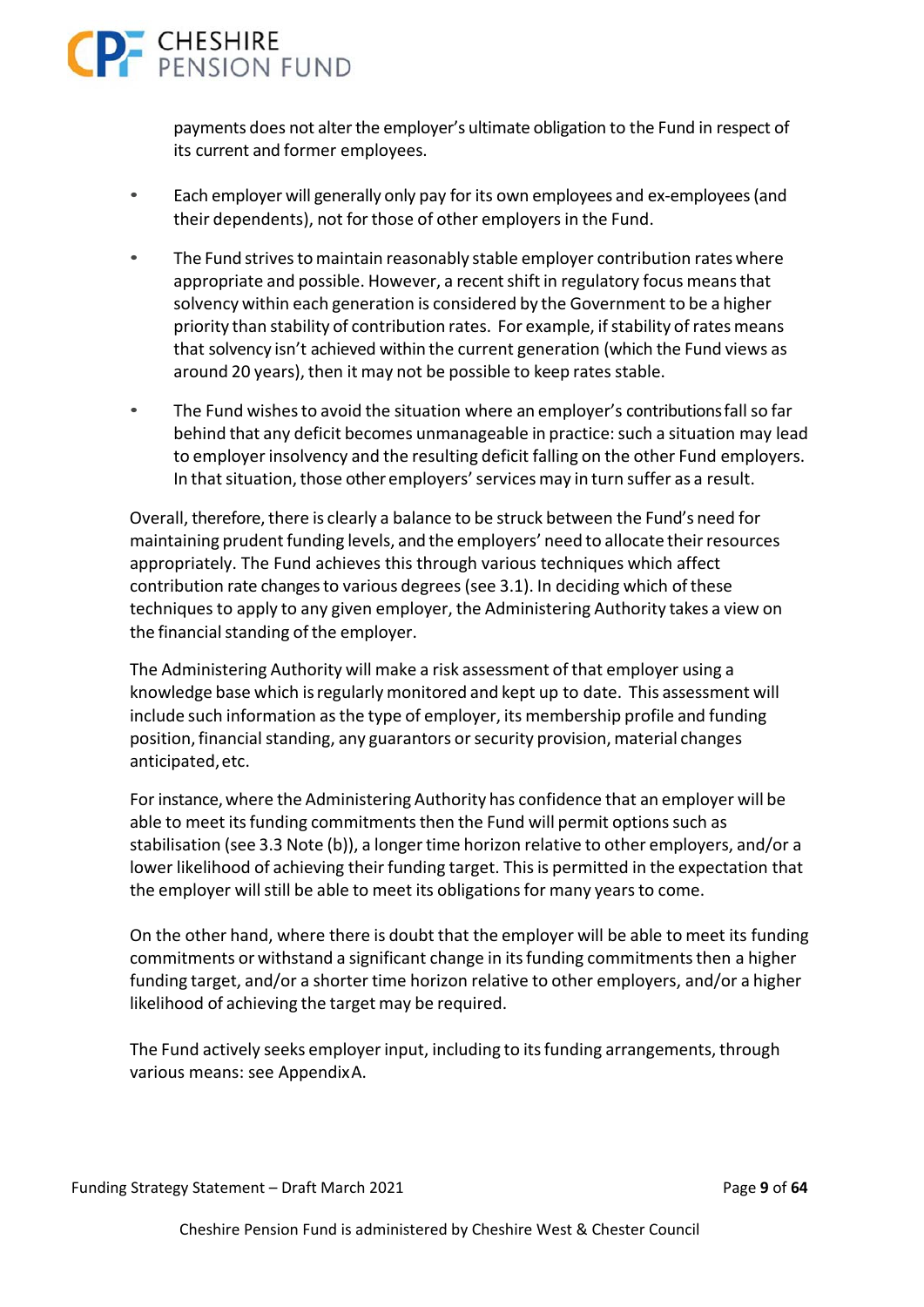

### 2.7 **What approach has the Fund taken to dealing with uncertainty arising from the McCloud court case and its potential impact on the LGPS benefit structure?**

The courts have ruled that the 'transitional' protections' awarded to some members of public service pension schemes when the schemes were reformed (on 1 April 2014 in the case of the LGPS) were unlawful on the grounds of age discrimination.

At the time of writing the Ministry for Housing, Communities and Local Government (MHCLG) has not provided details of any changes to LGPS benefits because of the case. However, it is expected that benefit changes will be required, and they will likely increase the value of liabilities. At present, the scale and nature of any increase in liabilities are unknown, which limits the ability of the Fund to make an accurate allowance.

The LGPS Scheme Advisory Board (SAB) issued advice to LGPS funds in May 2019 on the treatment of the McCloud case in valuations in the event there was no finalised outcome by 31 August 2019. The Fund Actuary has acted in line with SAB's advice and valued all member benefits in line with the current LGPS Regulations.

The Fund, in line with the advice in SAB's note, has considered how to allow for the "McCloud" risk in the setting of employer contribution rates and has taken the following approach:

- increase the prudence in the funding strategy via a higher likelihood of meeting funding target for the Councils who make up the majority of the Fund, and
- make no allowance for the smaller employers until the actual McCloud rectification is known except where there is a cessation valuation

As the majority of employers in the Fund are long term participants, the Fund will have time to make future adjustments as detail on the McCloud remedy emerges. The Fund should reserve the right to adjust employer contribution rates between formal valuations if deemed appropriate and necessary once the remedy to McCloud is known.

### 2.8 **When will the next actuarial valuation be?**

On 8 May 2019 MHCLG issued a consultation seeking views on (among other things) proposals to amend the LGPS valuation cycle in England and Wales from a three‐year (triennial) valuation cycle to a four‐year (quadrennial) valuation cycle.

At the time of writing, whilst the outcome of the consultation is unknown, MHCLG has confirmed that the next valuation will be carried out in three years in March 2022. The Fund has therefore instructed the Fund Actuary to certify contribution rates for employers for the period 1 April 2020 to 31 March 2023 as part of the 2019 valuation of the Fund.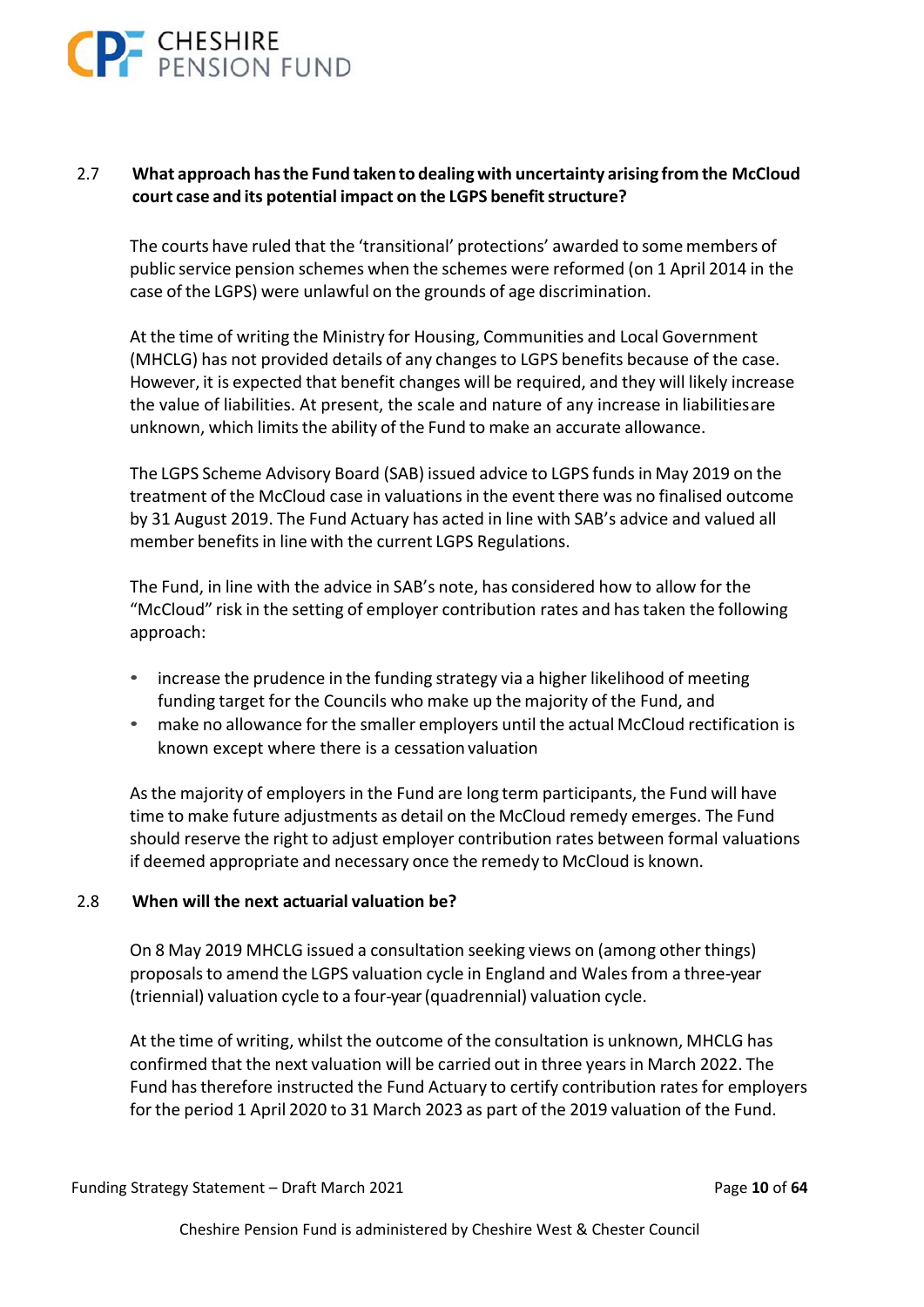

### 3. Calculating contributions for individual employers

### 3.1 **General comments**

A key challenge for the Administering Authority is to balance the need for stable, affordable employer contributions with the requirement to take a prudent, longer‐term view of funding and ensure the ability to meet benefit payments when they fall due. With this in mind, the Fund's three-step process identifies the key issues:

- 1. What is a suitably (but not overly) prudent funding target?
- 2. How long should the employer be permitted to reach that target? This should be realistic but not so long that the funding target is in danger of never actually being achieved.
- 3. What likelihood of success is required to reach that funding target? This will always be less than 100% as pension funding is uncertain. Higher likelihood "hurdles" can be used for employers where the Fund wishes to reduce the risk that the employer ceases leaving a deficit to be picked up by other employers.

These and associated issues are covered in this Section.

The Administering Authority recognises that there may occasionally be circumstances affecting individual employers that are not easily managed within the rules and policies set out in the Funding Strategy Statement. Therefore, the Administering Authority reserves the right to direct the actuary to adopt alternative funding approaches on a case by case basis for specific employers.

### 3.2 **The effect of paying lower contributions**

In limited circumstances the Administering Authority may permit employers to pay contributions at a lower level than is assessed for the employer using the three‐step process above. At their absolute discretion the Administering Authority may:

- extend the time horizon for targeting full funding.
- adjust the required likelihood of success of meeting the funding target.
- permit an employer to participate in the Fund's stabilisation mechanisms.
- permit extended phasing in of contribution rises or reductions.
- pool contributions amongst employers with similar characteristics; and/or
- accept some form of security or guarantee in lieu of a higher contribution rate than would otherwise be the case.

Employers which are permitted to use one or more of the above methods will often be paying, for a time, contributions less than required to meet their funding target, over the

Funding Strategy Statement – Draft March 2021 Page **11** of **64**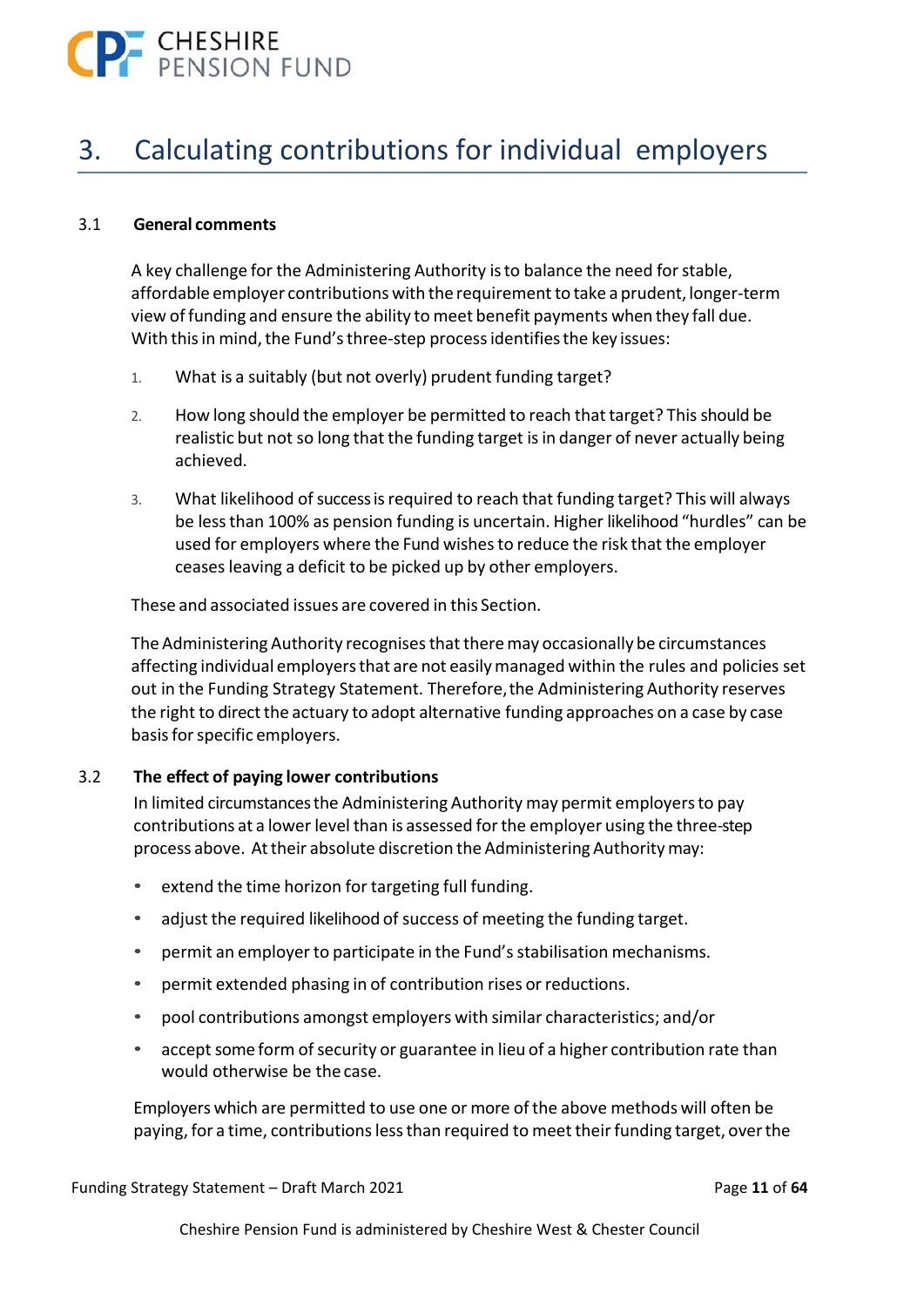

appropriate time horizon with the required likelihood of success. Such employers should appreciate that:

- their true long-term liability (i.e. the actual eventual cost of benefits payable to their employees and ex-employees) is not affected by the pace of paying contributions.
- lower contributions in the short term may lead to higher contributions in the long term; and
- it may take longer to reach their funding target, all other things being equal.

Overleaf (section 3.3) is a summary of how the main funding policies differ for different types of employer. More detailed notes where necessary are show in in Appendix F.

Section 3.4 onwards deals with various other funding issues which apply to all employers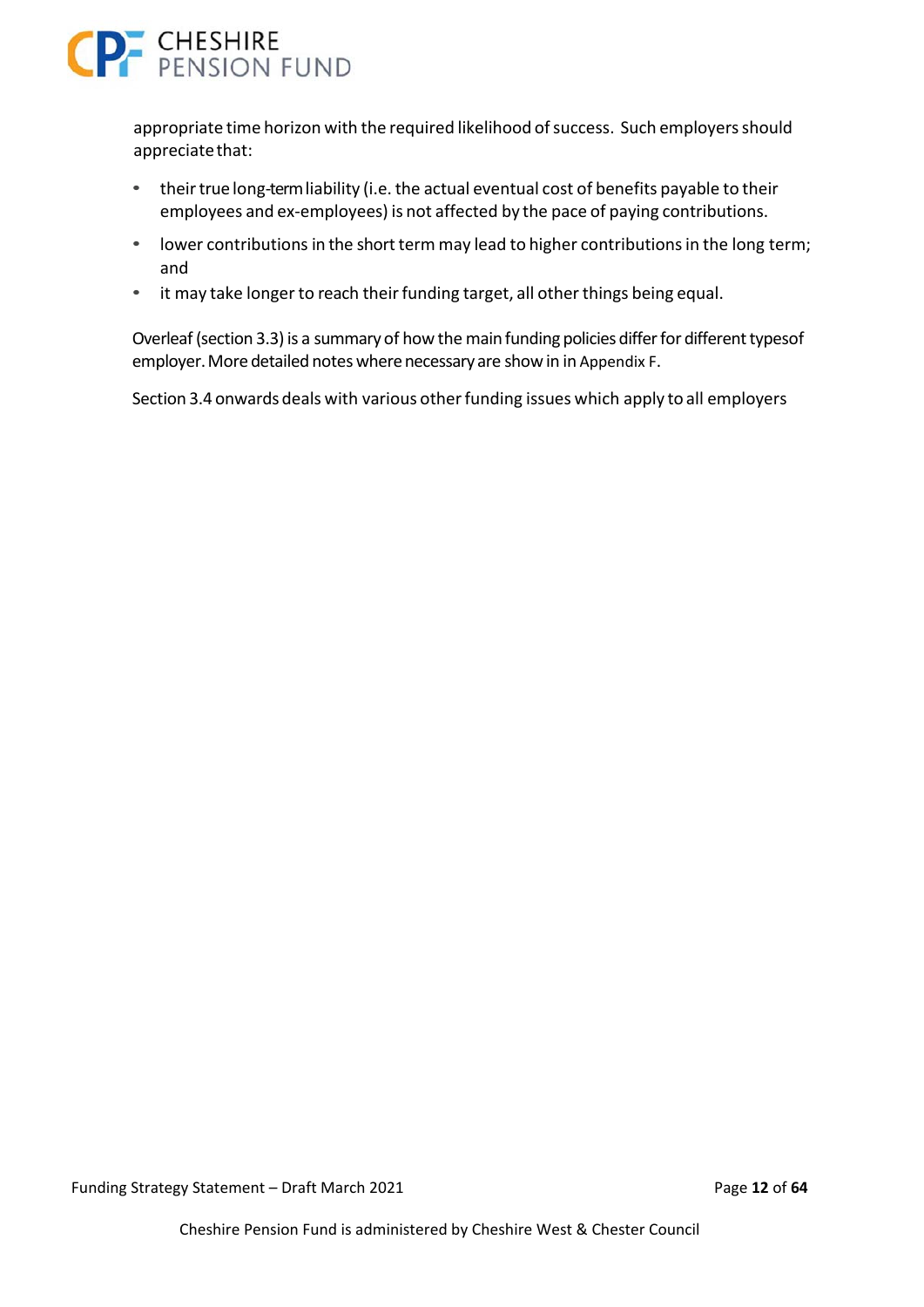

#### 3.3**The different approaches used for different employers (See also Notes in Appendix F)**

| <b>Type of employer</b>                                           |                                                                           | <b>Scheduled Bodies</b>                                                                                                                                                  |                                                                                                                                                                          | <b>Community Admission Bodiesand</b><br><b>Designating Employers</b> |                                                                                                                                                          | <b>Transferee Admission</b><br>Bodies*                                               |
|-------------------------------------------------------------------|---------------------------------------------------------------------------|--------------------------------------------------------------------------------------------------------------------------------------------------------------------------|--------------------------------------------------------------------------------------------------------------------------------------------------------------------------|----------------------------------------------------------------------|----------------------------------------------------------------------------------------------------------------------------------------------------------|--------------------------------------------------------------------------------------|
| Sub-type                                                          | Local Authorities,<br>Police, Fire, Parish<br>and Town<br><b>Councils</b> | <b>Further Education</b><br><b>Establishments</b>                                                                                                                        | <b>Academies</b>                                                                                                                                                         | Open to new<br>entrants                                              | Closed to new<br>entrants                                                                                                                                | (all)                                                                                |
| <b>Funding Target Basis</b><br>used                               |                                                                           | Ongoing participation basis, assumes long-term Fund<br>participation (see AppendixE)                                                                                     |                                                                                                                                                                          | Ongoing, but may move to "gilts<br>basis" - see Note (a)             |                                                                                                                                                          | Contractor exit basis,<br>assumes fixed contract term                                |
| Primary rate approach<br><b>Stabilised</b><br>contribution rate?  | Yes - see $Note(b)$                                                       | No                                                                                                                                                                       | No                                                                                                                                                                       | (see Appendix $D - D.2$ )<br>No                                      | No                                                                                                                                                       | No                                                                                   |
| <b>Maximum time</b><br><b>horizon</b> – Note $(c)$                | 20 years                                                                  | 15 years                                                                                                                                                                 | 20 years                                                                                                                                                                 | 15 years                                                             | 15 years                                                                                                                                                 | Outstanding contractterm                                                             |
| Secondary rate-<br>Note (d)                                       | Monetary amount<br>for 4 main<br>Councils, % of<br>payroll for            | Monetary amount                                                                                                                                                          | % of payroll                                                                                                                                                             | Monetary<br>amount                                                   | Monetary<br>amount                                                                                                                                       | Monetary amount                                                                      |
| <b>Treatment of surplus</b><br>when setting<br>contribution rates | Covered by<br>stabilisation<br>arrangement                                | Preferred approach:<br>contributions kept at<br>primary rate.<br>However, reductions<br>may be permitted by<br>the Administering<br>Authority on a case by<br>case basis | Preferred<br>approach:<br>contributions kept<br>at primary rate.<br>However,<br>reductions may be<br>permitted by the<br>Administering<br>Authority on a<br>case by case |                                                                      | Preferred approach: contributions<br>kept at primary rate. However,<br>reductions may be permitted by the<br>Admin. Authority on a case-by-case<br>basis | Reduce contributions by<br>spreading the surplus over the<br>remaining contract term |

Funding Strategy Statement – Draft March 2021 Page **13** of **64**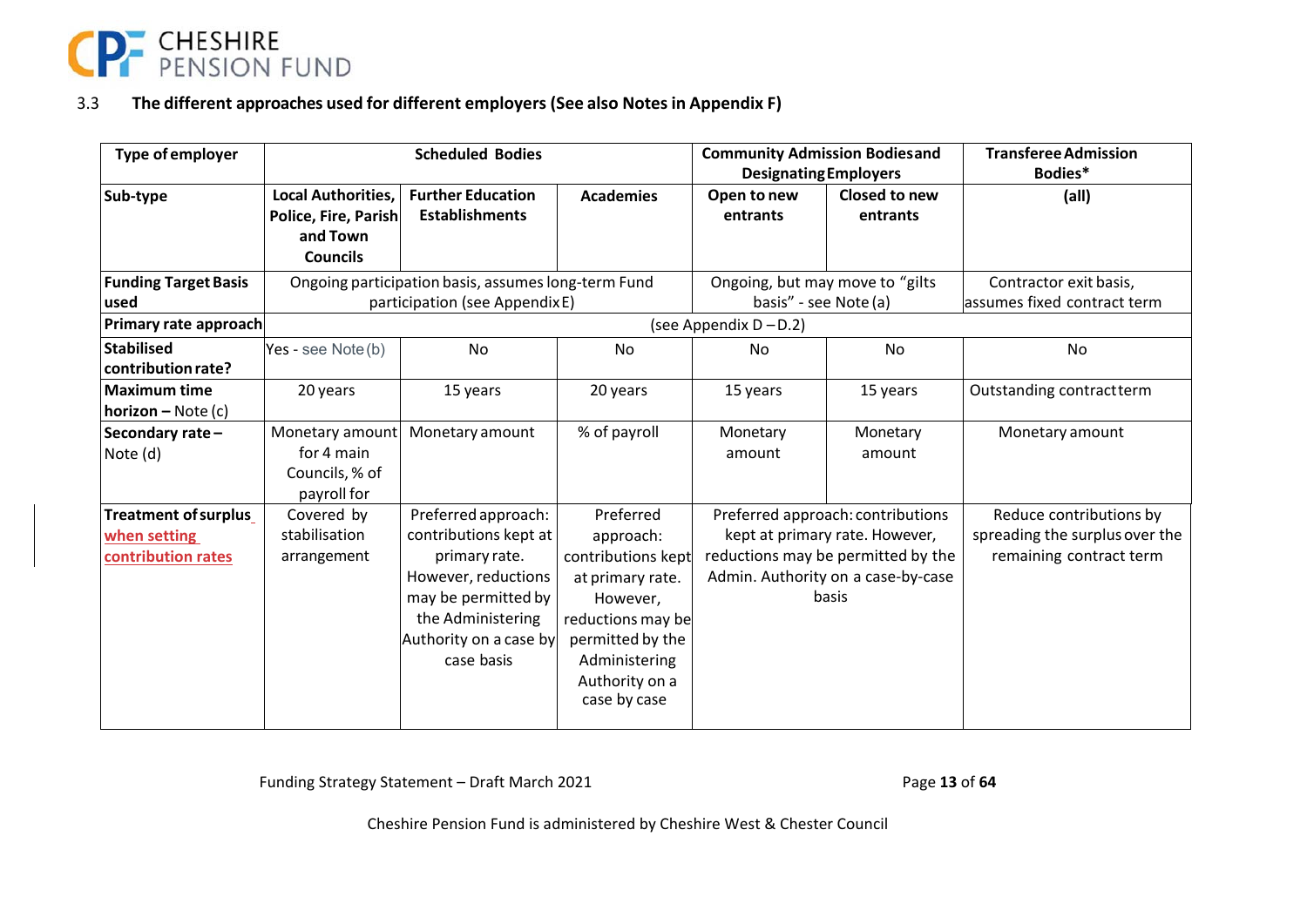

| Type of employer                                                    | <b>Scheduled Bodies</b>                                                                                                                                                                             |                                                                                  | <b>Community Admission Bodiesand</b><br><b>Designating Employers</b>                |                                                                                     | <b>Transferee Admission</b><br>Bodies*                                |                   |
|---------------------------------------------------------------------|-----------------------------------------------------------------------------------------------------------------------------------------------------------------------------------------------------|----------------------------------------------------------------------------------|-------------------------------------------------------------------------------------|-------------------------------------------------------------------------------------|-----------------------------------------------------------------------|-------------------|
| Sub-type                                                            | Local Authorities,<br>Police, Fire, Parish<br>and Town<br><b>Councils</b>                                                                                                                           | <b>Further Education</b><br><b>Establishments</b>                                | <b>Academies</b>                                                                    | Open to new<br>entrants                                                             | Closed to new<br>entrants                                             | (all)             |
| <b>Likelihood of Success</b><br>of achieving target $-$<br>Note (e) | 66%                                                                                                                                                                                                 | 75% but may reduce<br>in return for added<br>security see note 3.6               | 66%                                                                                 | 75% but may<br>reduce in return<br>for added security<br>see note 3.6               | 75% but may<br>reduce in return<br>for added security<br>see note 3.6 | 66%               |
| <b>Phasing of</b><br>contributionchanges                            | Covered by<br>stabilisation<br>arrangement                                                                                                                                                          | may be permitted by<br>the Administering<br>Authority on a case by<br>case basis | may be permitted<br>by the<br>Administering<br>Authority on a<br>case by case basis | may be permitted<br>by the<br>Administering<br>Authority on a<br>case by case basis | None                                                                  | None              |
| Review of rates-<br>Note (f)                                        | Administering Authority reserves the right to review contribution rates and amounts, and the level of Particularly reviewed in last 3<br>security provided, at regular intervals between valuations |                                                                                  |                                                                                     |                                                                                     |                                                                       | years of contract |

Funding Strategy Statement – Draft March 2021 Page **14** of **64**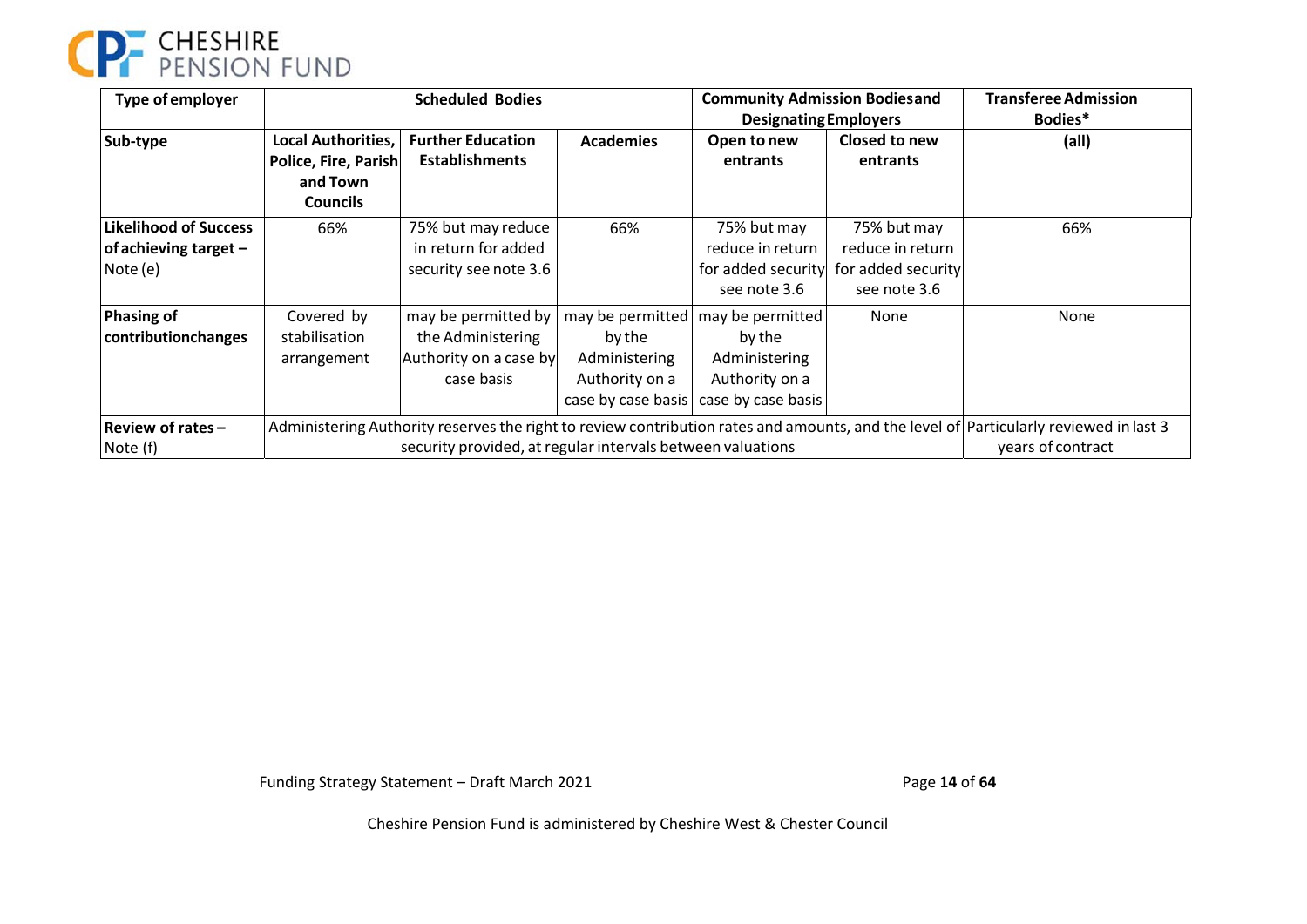

| Type of employer                                                              |                                                                                                                                                                                                                                                                                                                     | <b>Scheduled Bodies</b>                           |                  | <b>Community Admission Bodiesand</b><br><b>Designating Employers</b>                                                                                                                                         |                                                                                                                                                                                                                                                                                                                                                       | <b>Transferee Admission</b><br>Bodies* |
|-------------------------------------------------------------------------------|---------------------------------------------------------------------------------------------------------------------------------------------------------------------------------------------------------------------------------------------------------------------------------------------------------------------|---------------------------------------------------|------------------|--------------------------------------------------------------------------------------------------------------------------------------------------------------------------------------------------------------|-------------------------------------------------------------------------------------------------------------------------------------------------------------------------------------------------------------------------------------------------------------------------------------------------------------------------------------------------------|----------------------------------------|
| Sub-type                                                                      | Local Authorities,<br>Police, Fire, Parish<br>and Town<br><b>Councils</b>                                                                                                                                                                                                                                           | <b>Further Education</b><br><b>Establishments</b> | <b>Academies</b> | Open to new<br>entrants                                                                                                                                                                                      | Closed to new<br>entrants                                                                                                                                                                                                                                                                                                                             | (all)                                  |
| New employer                                                                  | n/a                                                                                                                                                                                                                                                                                                                 | n/a                                               | Note $(g)$       |                                                                                                                                                                                                              | Note (h)                                                                                                                                                                                                                                                                                                                                              | Notes $(h)$ & $(i)$                    |
| <b>Cessation of</b><br>participation:<br>cessation<br>debt/surplus<br>payable | Cessation is assumed not to be generally possible, as<br>Scheduled Bodies are legally obliged to participate in<br>the LGPS. In the rare event of cessation occurring<br>(machinery of Government changes for example), the<br>cessation debt principles applied would be as per Note<br>(j)-and Appendices H and I |                                                   |                  | Can be ceased subject to terms<br>of admission agreement. Exit<br>debt/credit will be calculated on<br>a basis appropriate to the<br>$circumstances$ of cessation $-see$<br>Note (j). and Appendices H and I | Participation is assumed to<br>expire at the end of the<br>contract. Exit debt/credit<br>will be calculated on a basis<br>appropriate with the<br>circumstances of cessation -<br>see Note (j). Letting<br>employer will be liable for<br>future deficits and<br>contributions arising. See<br>Note (j) and Appendices H<br>and Ifer further details. |                                        |

\*Where the Administering Authority recognises a fixed contribution rate agreement between a letting authority and a contractor, the certified employer contribution rate will be derived in line with the methodology specified in the risk sharing agreement. Additionally, in these cases, upon cessation the contractor's assets and liabilities will transfer back to the awarding authority with no crystallisation of any deficit or surplus. Further detail on fixed contribution rate agreements is set out in note (i).

Funding Strategy Statement – Draft March 2021 Page **15** of **64**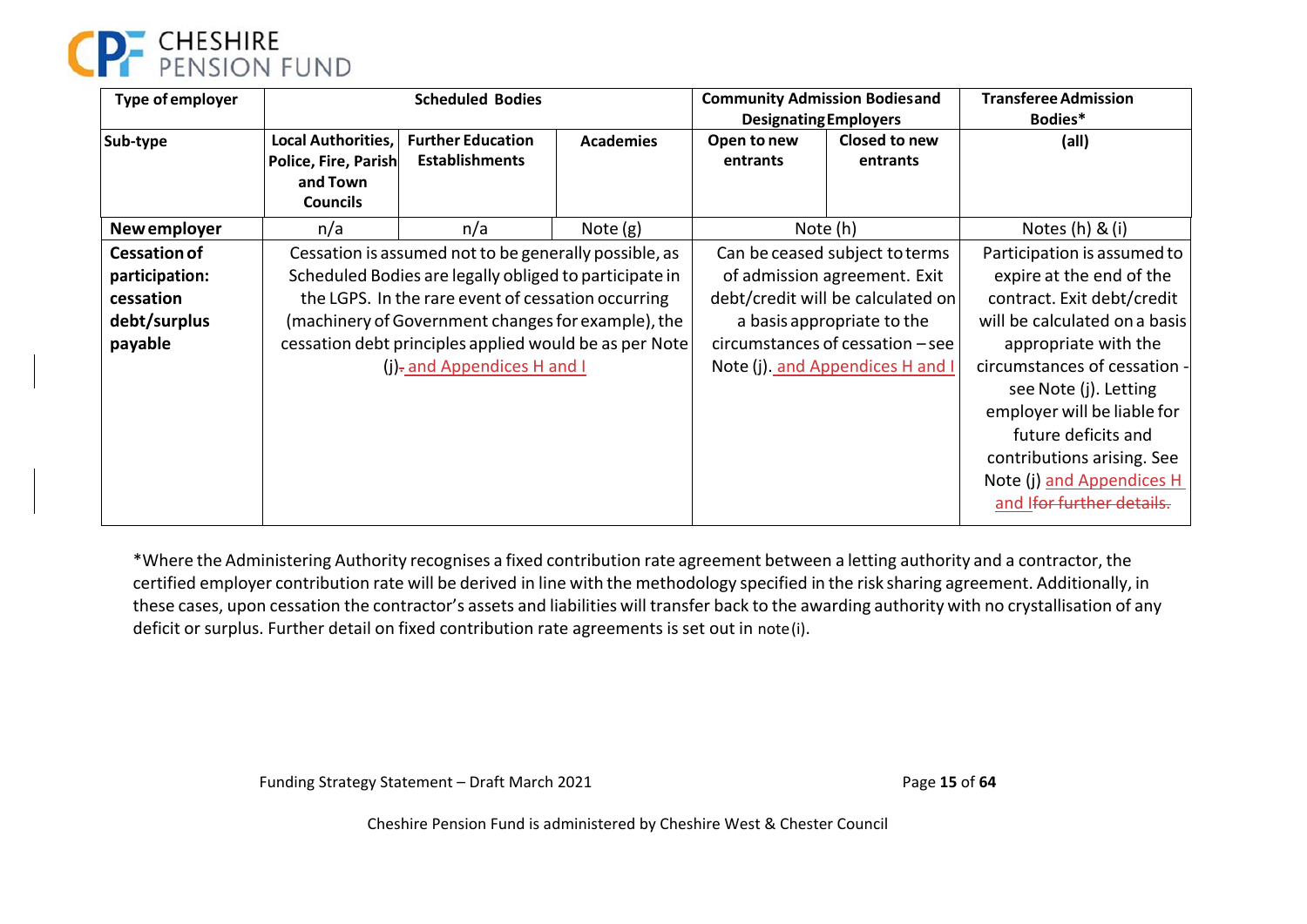

### 3.4 **Pooled contributions**

Each employer will generally only pay for its own employees and ex‐employees (and their dependents) not for those of other employers in the Fund. However, from time to time the Administering Authority may set up pools for employers with similar characteristics. This will always be in line with its broader funding strategy.

The intention of such employer pools is to minimise contribution rate volatility which would otherwise occur when members join, leave, take early retirement, receive pay rises markedly different from expectations, etc. Such events can cause large changes in contribution rates for very small employers in particular, unless these are smoothed out for instance by pooling across a number of employers.

The employers in the pool will still have their own individual funding positions tracked by the Actuary, so that some employers will be much better funded, and others much more poorly funded, than the pool average.

The main purpose of pooling is to produce more stable employer contribution levels in the longer term whilst, recognising that ultimately there will be some level of cross- subsidy of pension cost amongst pooled employers

Community Admission Bodies and Transferee Admission Bodies are not permitted to participate in a pool.

With the advice of the Actuary the Administering Authority has allowed Parish and Town Councils to pool for the purposes of setting contributions. The underlying funding position of each Parish and Town Council continues to be tracked.

Employers who are permitted to enter (or remain in) a pool at the 2019 valuation will not normally be advised of their individual contribution rate unless agreed by the Administering Authority.

Those employers which have been pooled are identified in the Rates and Adjustments Certificate.

#### 3.5 **Additional flexibility in return for added security**

The Administering Authority may permit greater flexibility to the employer's contributions if the employer provides added security to the satisfaction of the Administering Authority.

Such flexibility may include setting a lower likelihood of success of achieving the funding target, a reduced rate of contributions or an extended time horizon.

Such security may include, but is not limited to, a suitable bond, a legally binding guarantee from an appropriate third party, or security over an employer asset of sufficient value. The degree of flexibility given may take into account factors such as: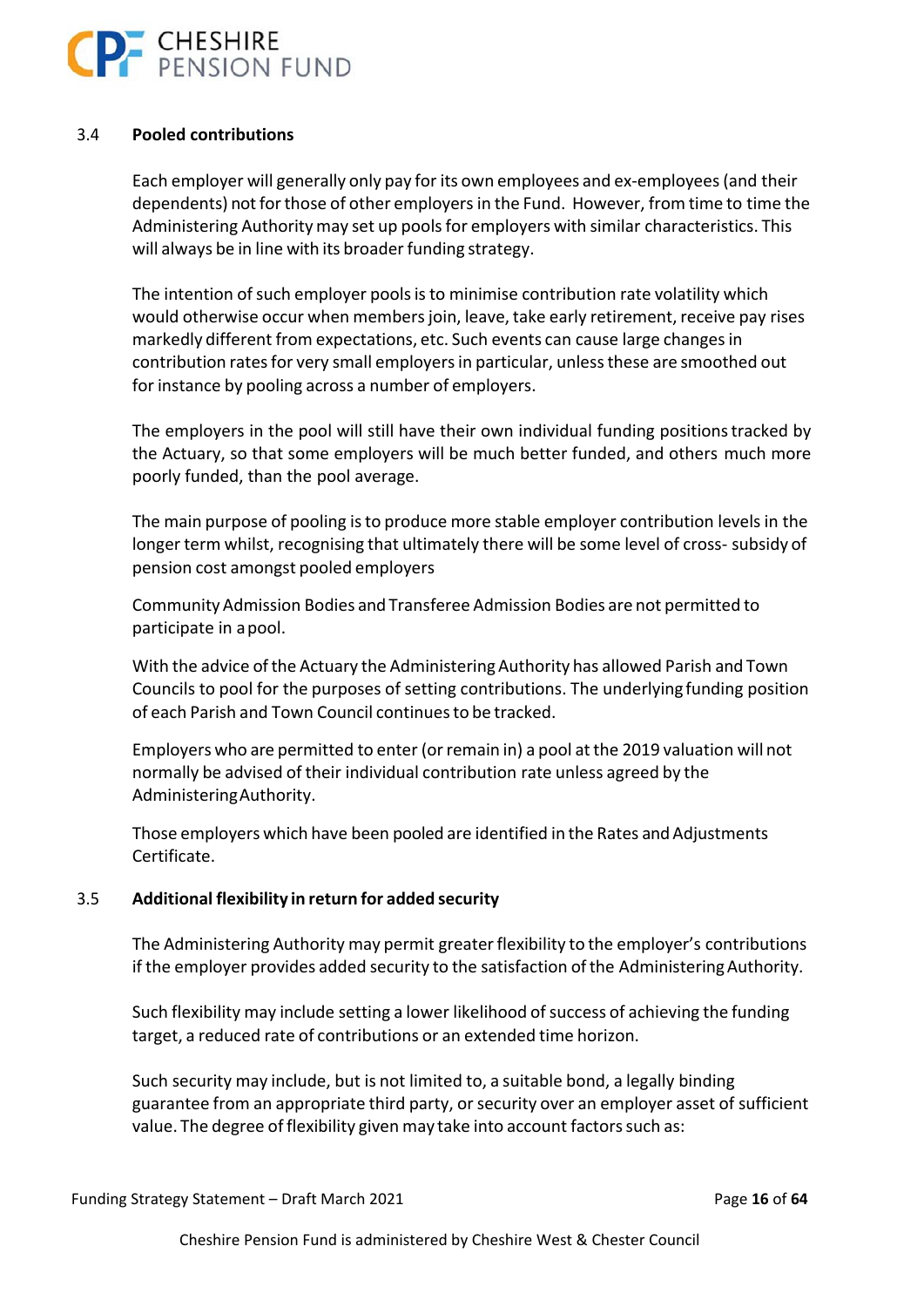# CHESHIRE<br>PENSION FUND

- the extent of the employer's deficit.
- the amount and quality of the security offered.
- the employer's financial security and business plan; and
- whether the admission agreement is likely to be open or closed to new entrants

### 3.6 **Non ill health early retirement costs**

Employers are required to pay additional contributions ('pension strain') wherever an employee retires before attaining the age at which they can take their benefits without incurring a reduction. The actuary's funding basis makes no allowance for early retirement except on grounds of ill‐health.

Strain costs must be paid in full in the year in which the strain is incurred.

The Administering Authority at its sole discretion may allow the strain payment to be spread over a period not to exceed 3years.

### 3.7 **Ill health early retirement costs**

In the event of a member's early retirement on the grounds of ill‐health, a funding strain will usually arise, which can be very large. Such strains are met by each employer, although individual employers may elect to take external insurance (see 3.8 below).

The Actuary makes provision, known as an 'ill health allowance' into the employer's contribution rate set at each actuarial valuation.

The Administering Authority is notified of the cash value of this "ill-health allowance" from the actuary for the period covered by the actuarial valuation. Where an employer does not take out ill‐ health insurance, they may be invoiced for any cumulative ill‐health retirement costs over their allowance.

### 3.8 **External Ill health insurance**

If an employer provides satisfactory evidence to the Administering Authority of a current external insurance policy covering ill health early retirement strains, then:

- the employer's contribution to the Fund each year is reduced by the amount of that year's insurance premium, so that the total cost of is unchanged, and
- there is no need for monitoring of allowances.

The employer must keep the Administering Authority notified of any changes in the insurance policy's coverage or premium terms or inform the Administering Authority if the policy is ceased.

### 3.9 **Employers with no remaining active (employee) members**

In general, an employer ceasing in the Fund due to the departure of the lastactive member, will pay a cessation debt or receive an exit credit on an appropriate basis (see 3.3, Note (j))

Funding Strategy Statement – Draft March 2021 Page **17** of **64**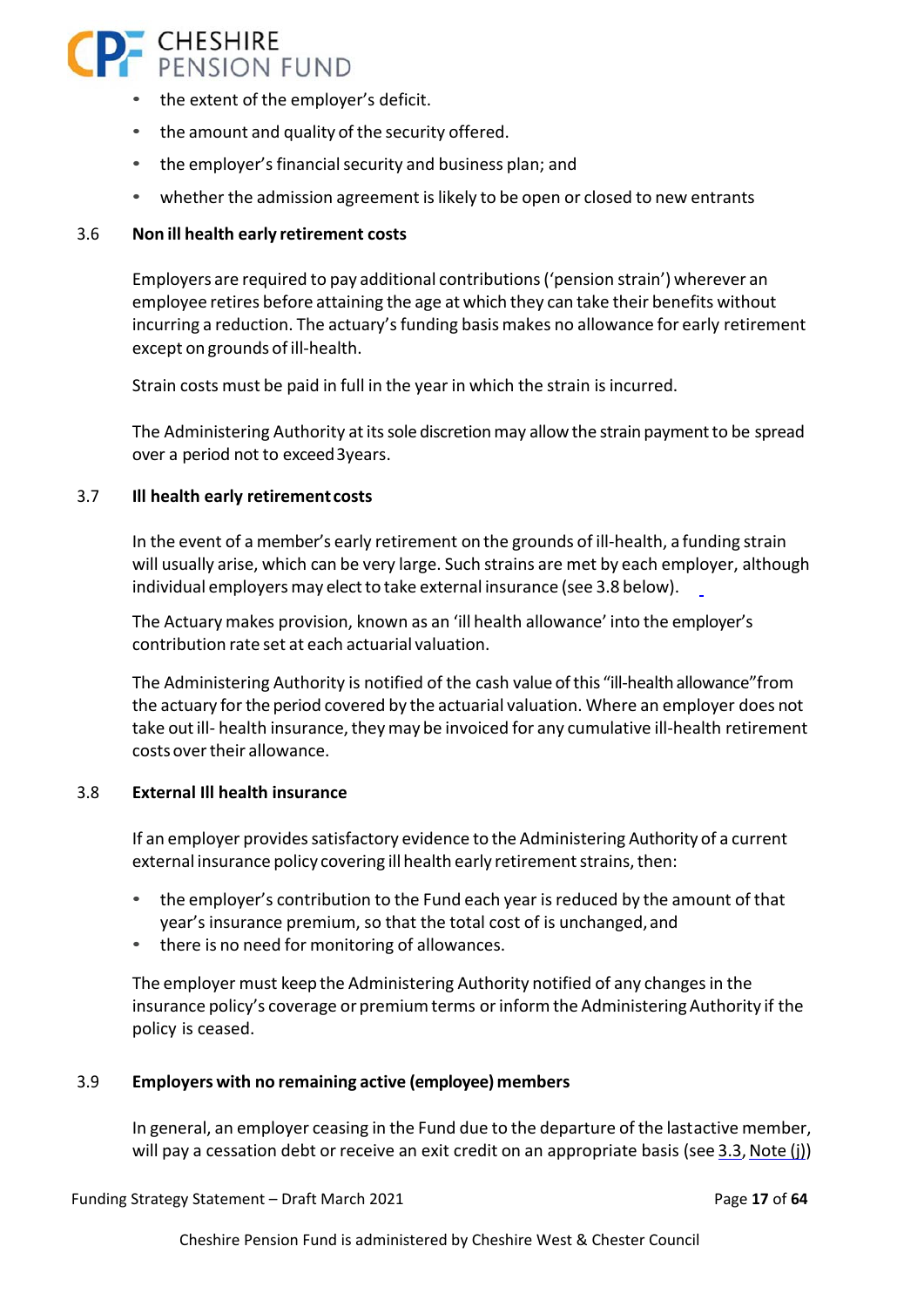# **P.** CHESHIRE

and consequently have no further obligation to the Fund.

Thereafter it is expected that one of two situations will eventually arise:

- a) The employer's asset share runs out before all its ex-employees' benefits have been paid. In this situation the other Fund employers will indirectly contribute to pay all remaining benefits. This will be done by the Fund actuary apportioning the remaining liabilities on a pro‐rata basis at successive formal valuations.
- b) The last ex-employee or dependent dies before the employer's asset share has been fully utilised. In this situation the remaining assets would be apportioned pro‐rata by the Fund's actuary to the benefit of other Fund employers.

At its sole discretion, the Fund may allow an employer to spread the deficit payment or may permit an employer with no remaining active members and a cessation deficit to continue contributing to the Fund (see Appendix I)In exceptional circumstances, the Fund may permit an employer with no remaining active members and a cessation deficit to continue contributing to the Fund.I

 This would require written ongoing commitment to fund the remainder of the employer's obligations over an appropriate period and may also require the provision of a suitable security or guarantee. The Fund would reserve the right to invoke the cessation requirements in the future, however. The Administering Authority may need to seek legal advice in such cases, as the employer would have no contributing members.

### 3.10 **Policies on bulk transfers**

This section covers bulk transfer payments into, out of and within the Fund.

A bulk transfer is a special arrangement whereby transfer terms apply to members transferring their pension benefits in bulk to a new employer's scheme and receive benefits of equivalent value.

Each case will be treated on its own merits, but in general:

- The Fund will not pay bulk transfers greater than the lesser of (a) the asset share of the transferring employer in the Fund, and (b) the value of the past service liabilities of the transferring members.
- The Fund will not grant added benefits to members bringing in entitlements from another Fund unless the asset transfer is sufficient to meet the added liabilities; and
- The Fund may permit shortfalls to arise on bulk transfers if the Fund employer has suitable strength of covenant and commits to meeting that shortfall in an appropriate period. This may require the employer's Fund contributions to increase between valuations.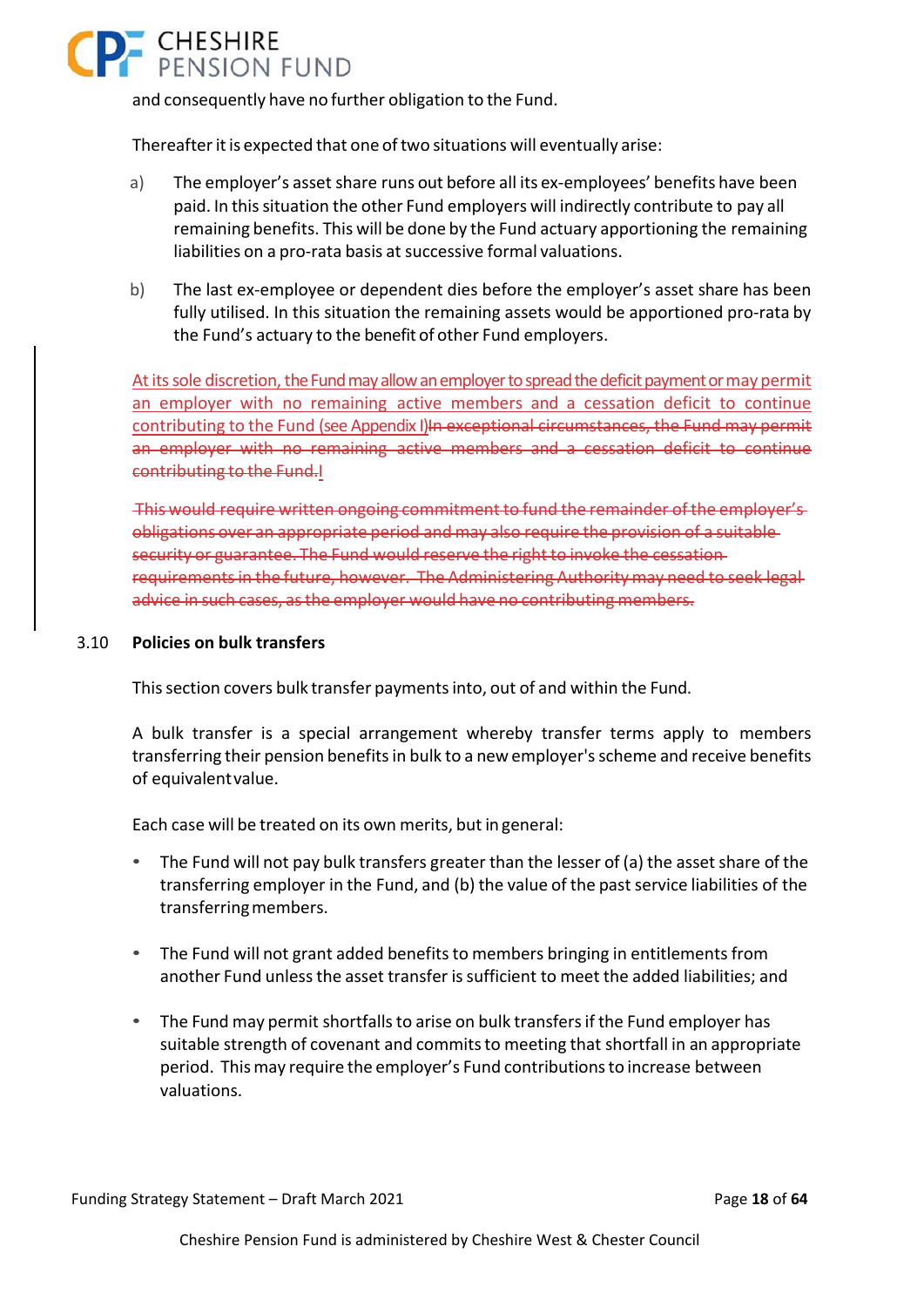

### 4. Funding strategy and links to investment strategy

#### 4.1 **What is the Fund's investment strategy?**

The Fund has built up assets and continues to receive contribution and other income. All of this must be invested in a suitable manner, which is the investment strategy.

Investment strategy is set by the Administering Authority, after consultation with the employers and after taking investment advice. The precise mix, manager make up and target returns are set out in the Investment Strategy Statement, which is available to members and employers.

The investment strategy is set for the long-term but is reviewed from time to time. Normally a full review is carried out after each actuarial valuation and is kept under review annually between actuarial valuations to ensure that it remains appropriate to the Fund's liability profile.

Currently there are four investment strategies in the Fund, with a range of allocation to growth assets. More detail of these strategies is set out in the Investment Strategy Statement.

Employers are allocated by the Administering Authority and the Fund's Strategic Investment Advisor to the investment strategy which is most appropriate given the employer's funding objective and current funding position.

### 4.2 **What is the link between funding strategy and investment strategy?**

The Fund must be able to meet all benefit payments as and when they fall due. These payments will be met by contributions (resulting from the funding strategy) or asset returns and income (resulting from the investment strategy). To the extent that investment returns or income fall short, then higher cash contributions are required from employers, and vice versa

Therefore, the funding and investment strategies are inextricably linked.

### 4.3 **How does the funding strategy reflect the Fund's investment strategy?**

In the opinion of the Fund actuary, the current funding strategy is consistent with the current investment strategy of the Fund. The actuary's assumption for future investment returns (described further in Appendix E) are based on the current benchmark investment strategies of the Fund. The future investment return assumptions underlying each of the Fund's three funding bases included a margin for prudence, and are there considered to be consistent with the requirement to take a "prudent longer‐term view" of the funding of liabilities as required by the UK Government (see Appendix A1).

In the short term – such as the period between formal valuations – there is the scope for considerable volatility in asset values. However, the actuary takes a long-term view when

Funding Strategy Statement – Draft March 2021 Page **19** of **64**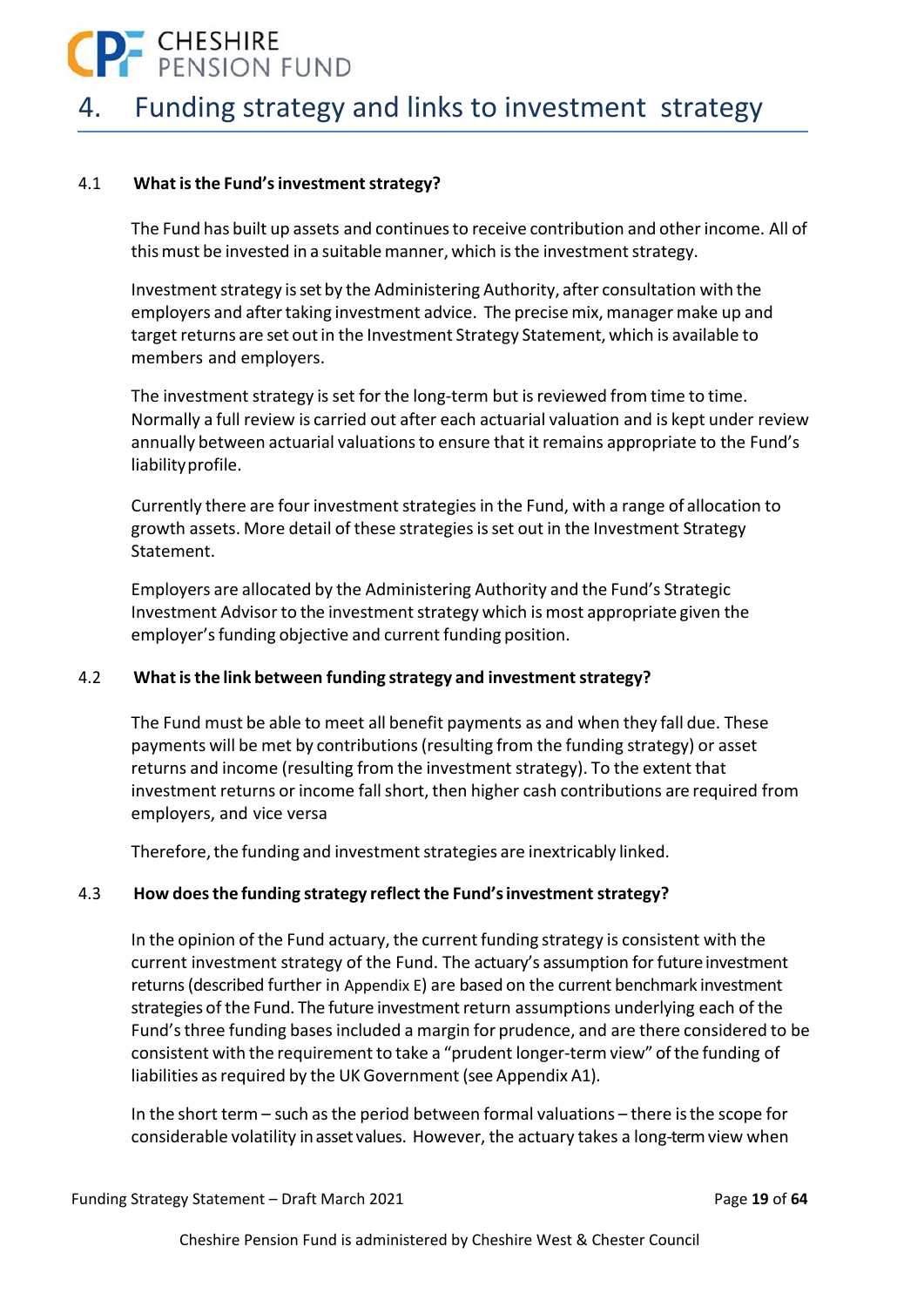

assessing employer contribution rates (where appropriate) and the contribution rate setting methodology takes into account this potential variability.

The Fund does not hold a contingency reserve to protect it against the volatility of equity investments.

#### 4.4 **Does the Fund monitor its overall funding position?**

The Administering Authority monitors the relative funding position, i.e. changes in the relationship between asset values and the liabilities value, monthly. It reports this to the regular Pension Fund Committee meetings, and to employers from time to time.

The estimated funding level of any employer in the Fund can be provided by the Administering Authority within 5 business days of request.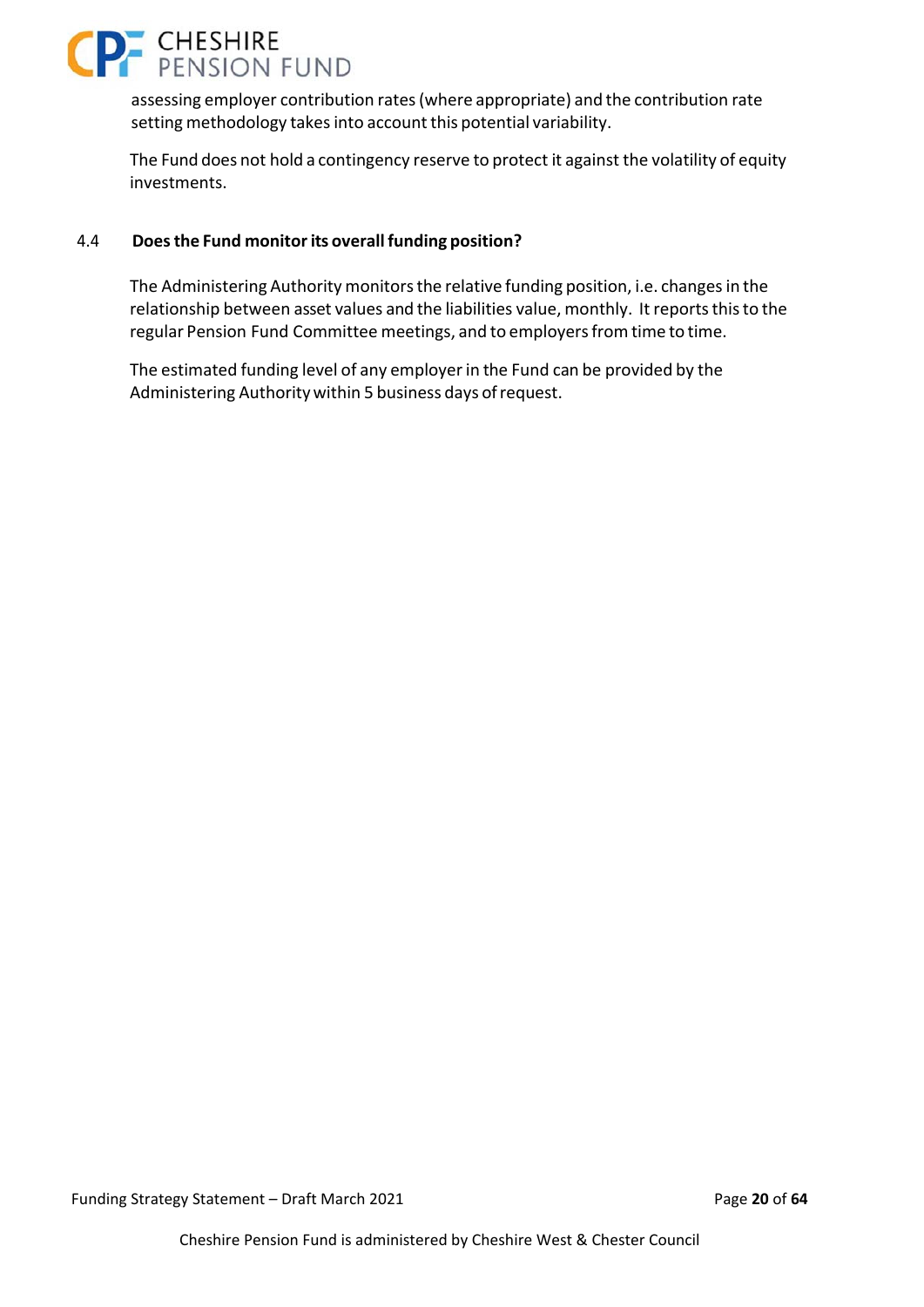# **P** CHESHIRE<br>PENSION FUND

### 5. Statutory reporting and comparison to other LGPS Funds

### 5.1 **Purpose**

Under Section 13(4)(c) of the Public Service Pensions Act 2013 ("Section 13"), the Government Actuary's Department must, following each triennial actuarial valuation, report to MHCLG on each of the LGPS Funds in England & Wales. This report will cover whether, for each Fund, employer contributions rates are set at an appropriate level to ensure both the solvency and the long‐term cost efficiency of the Fund.

This additional MHCLG oversight may have an impact on the strategy for setting contribution rates at future valuations.

### 5.2 **Solvency**

For the purposes of Section 13, the rate of employer contributions shall be deemed to have been set at an appropriate level to ensure solvency if:

- (a) the rate of employer contributions is set to target a funding level for the Fund of 100%, over an appropriate time period and using appropriate actuarial assumptions (where appropriateness is considered in both absolute and relative terms in comparison with other funds); and either
- (b) employers collectively have the financial capacity to increase employer contributions, and/or the Fund is able to realise contingent assets should future circumstances require, in order to continue to target a funding level of 100%; or
- $(c)$  there is an appropriate plan in place should there be, or if there is expected in future to be, a material reduction in the capacity of fund employers to increase contributions as might be needed.

### 5.3 **Long Term Cost Efficiency**

The rate of employer contributions shall be deemed to have been set at an appropriate level to ensure long term cost efficiency if:

- i. the rate of employer contributions is sufficient to make provision for the cost of current benefit accrual,
- ii. with an appropriate adjustment to that rate for any surplus or deficit in the Fund.

In assessing whether the above condition is met, MHCLG may have regard to various absolute and relative considerations. A relative consideration is primarily concerned with comparing LGPS pension funds with other LGPS pension funds. An absolute consideration is primarily concerned with comparing Funds with a given objective benchmark.

Relative considerations include:

Funding Strategy Statement – Draft March 2021 Page **21** of **64**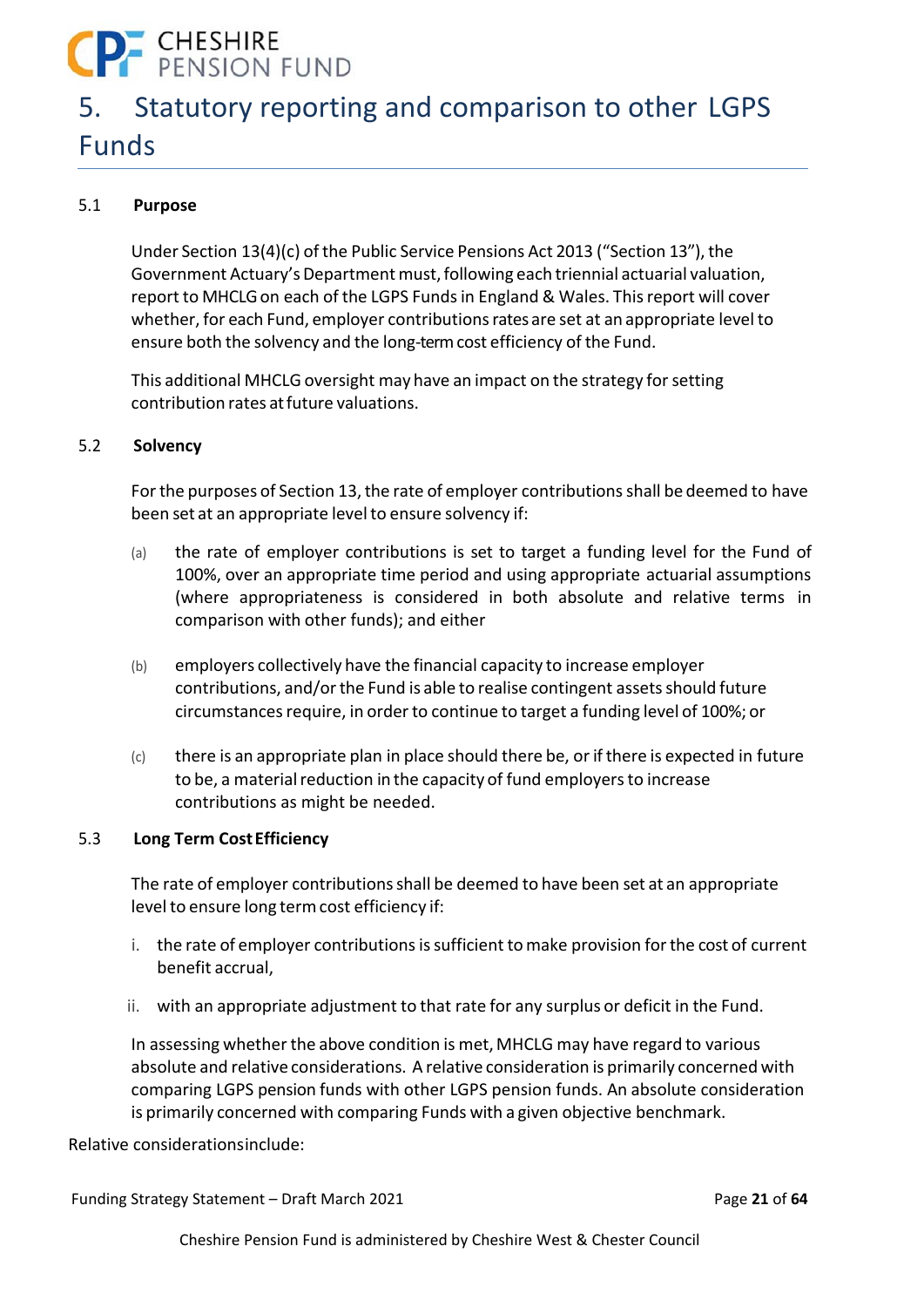

- 1. the implied deficit recovery period; and
- 2. the investment return required to achieve full funding after 20 years. Absolute

considerations include:

- 1. the extent to which the contributions payable are sufficient to cover the cost of current benefit accrual and the interest cost on any deficit.
- 2. how the required investment return under "relative considerations" above compares to the estimated future return being targeted by the Fund's current investment strategy.
- 3. the extent to which contributions actually paid have been in line with the expected contributions based on the rates and adjustment certificate; and
- 4. the extent to which any new deficit recovery plan can be directly reconciled with, and can be demonstrated to be a continuation of, any previous deficit recovery plan, after allowing for actual Fund experience.

MHCLG may assess and compare these metrics on a suitable standardised market‐related basis, for example where the local funds' actuarial bases do not make comparisons straightforward.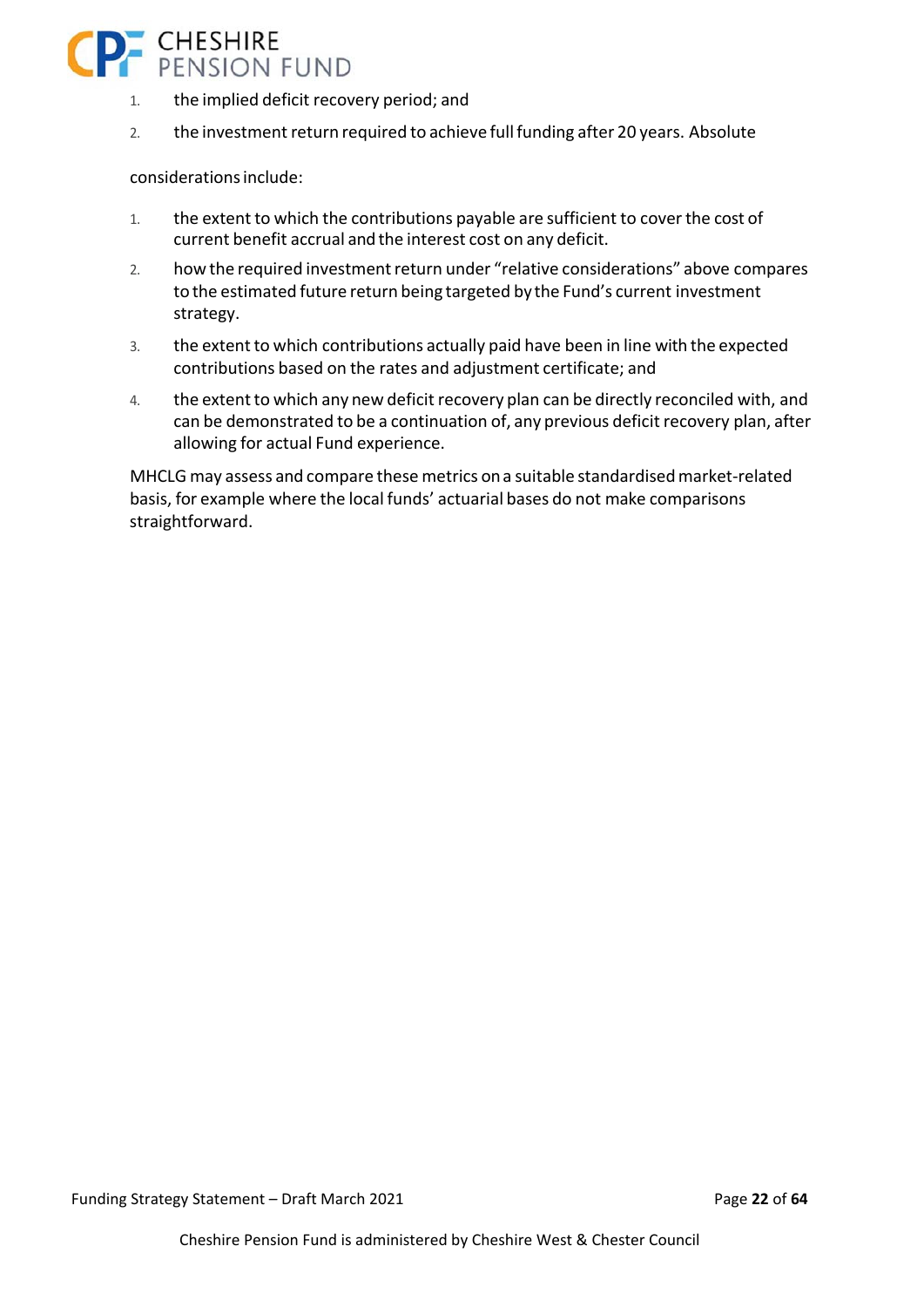### **P.** CHESHIRE<br>PENSION FUND Appendix A – Regulatory framework

#### **A1. Why does the Fund need an FSS?**

The Ministry of Housing, Communities and Local Government (MHCLG) has stated that the purpose of the FSSis:

- *"to establish a clear and transparent fund‐specific strategy which will identify how employers' pension liabilities are best met going forward.*
- *to support the regulatory framework to maintain as nearly constant employer contribution rates as possible; and*
- *to take a prudent longer‐term view of funding those liabilities."*

These objectives are desirable individually but may be mutually conflicting.

The requirement to maintain and publish a FSS is contained in LGPS Regulations which are updated from time to time. In publishing the FSS the Administering Authority must have regard to any guidance published by Chartered Institute of Public Finance and Accountancy (CIPFA) (most recently in 2016) and to its Statement of Investment Principles / Investment Strategy Statement.

This is the framework within which the Fund's actuary carries out triennial valuations to set employers' contributions and provides recommendations to the Administering Authority when other funding decisions are required, such as when employers join or leave the Fund. The FSS applies to all employers participating in the Fund.

#### **A2. Does the Administering Authority consult anyone on the FSS?**

Yes. This is required by LGPS Regulations. It is also covered in more detail by the most recent CIPFA (Chartered Institute of Public Finance & Accountancy) guidance, which states that the FSS must first be subject to "consultation with such persons as the authority considers appropriate", and should include "a meaningful dialogue at officer and elected member level with council tax raising authorities and with corresponding representatives of other participating employers".

In practice, for the Fund, the initial consultation process for this FSS was as follows:

- a) A draft version of the FSS was issued to all participating employers on 20 December 2019 for comment.
- b) Comments were requested by 24 January 2020
- c) Following the end of the consultation period the FSS was updated where required, approved by the Pension Fund Committee, and then published, on 13 March 2020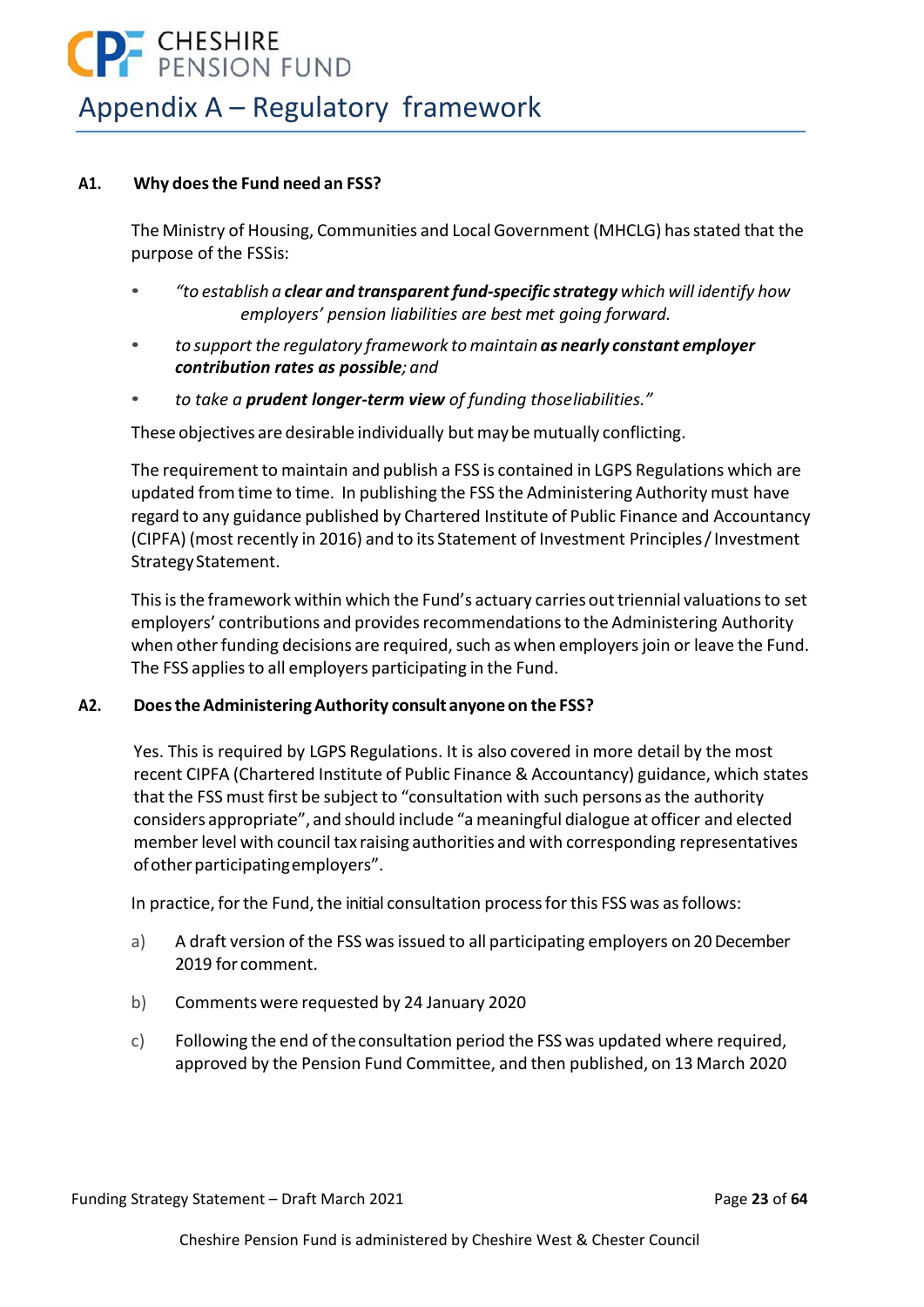

### **A3. How is the FSS published?**

The FSS is made available through the following routes:

- Published on the website, at www.cheshirepensionfund.org
- A copy sent by e‐mail to each participating employer in the Fund.
- A copy sent to the Pension Fund Committee and Local Pension Board.
- A full copy included in the annual report and accounts of the Fund.
- Copies sent to investment managers and independent advisers.
- Copies made available on request.

#### **A4. How often is the FSS reviewed?**

The FSS is reviewed in detail at least at every formal valuation (if not more frequently). This version is expected to remain unaltered until it is consulted upon as part of the formal process for the next valuation.

It is possible that (usually slight) amendments may be needed between formal valuations. These would be needed to reflect any regulatory changes, or alterations to the way the Fund operates (e.g. to accommodate a new class of employer). Any such amendments would be consulted upon as appropriate:

- trivial amendments would be simply notified at the next round of employer communications,
- amendments affecting only one class of employer would be consulted with those employers,
- other more significant amendments would be subject to full consultation.

In any event, changes to the FSS would need agreement by the Pension Fund Committee and would be included in the relevant Committee Meeting minutes.

#### **A5. How does the FSS fit into other Fund documents?**

The FSS is a summary of the Fund's approach to funding liabilities. It is not an exhaustive statement of policy on all issues, for example there are a number of separate statements published by the Fund including the Investment Strategy Statement, Governance Strategy and Communications Strategy. In addition, the Fund publishes an Annual Report and Accounts with up to date information on the Fund.

These documents can be found on the web at www.cheshirepensionfund.org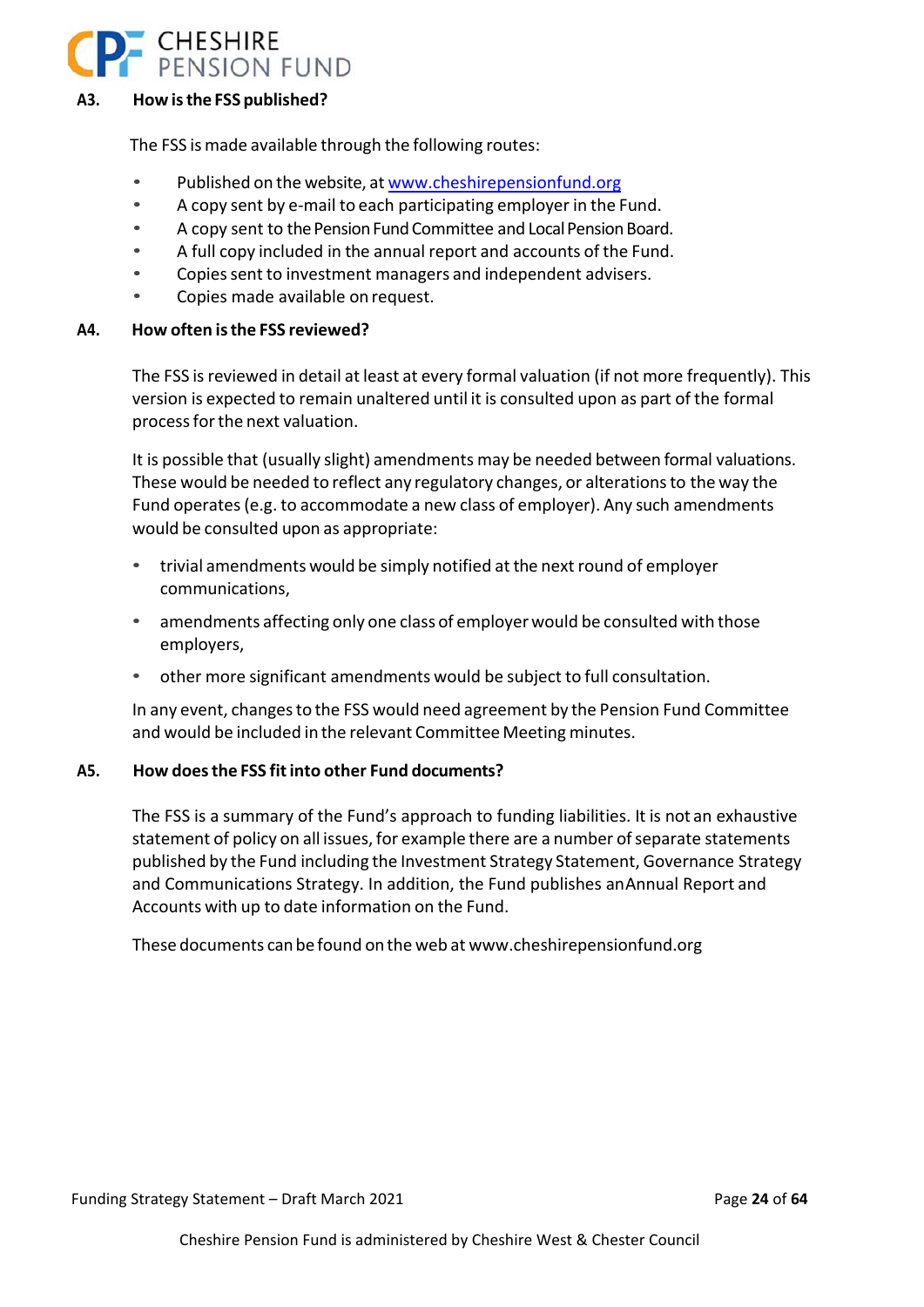# **DE CHESHIRE**<br>PENSION FUND

### Appendix B – Responsibilities of key parties

The efficient and effective operation of the Fund needs various parties to each play their part.

### **B1. The Administering Authority should: ‐**

- operate the Fund as per the LGPS Regulations.
- effectively manage any potential conflicts of interest arising from its dual role as Administering Authority and a Fund employer.
- collect employer and employee contributions, and investment income and other amounts due to the Fund.
- ensure that cash is available to meet benefit payments as and when they fall due.
- pay from the Fund the relevant benefits and entitlements that are due.
- invest surplus monies (i.e. contributions and other income which are not immediately needed to pay benefits) in accordance with the Fund's Investment Strategy Statement (ISS) and LGPS Regulations.
- communicate appropriately with employers so that they fully understand their obligations to the Fund.
- take appropriate measures to safeguard the Fund against the consequences of employer default.
- manage the valuation process in consultation with the Fund's actuary.
- provide data and information as required by the Government Actuary's Department to carry out their statutory obligations (see Section 5).
- prepare and maintain a FSS and an ISS, after consultation.
- notify the Fund's actuary of material changes which could affect funding (this is covered in a separate agreement with the actuary); and
- monitor all aspects of the fund's performance and funding and amend the FSS and ISS as necessary and appropriate.

### **B2. The Individual Employer should: ‐**

- deduct contributions from employees' pay correctly.
- pay all contributions, including their own as determined by the actuary, promptly by the due date.
- have a policy and exercise discretions within the regulatory framework.
- make additional contributions in accordance with agreed arrangements in respect of, for example, augmentation of scheme benefits, early retirement strain; and
- notify the Administering Authority promptly of all changes to its circumstances, prospects, or membership, which could affect future funding.

### **B3. The Fund Actuary should: ‐**

- prepare valuations, including the setting of employers' contribution rates. This will involve agreeing assumptions with the Administering Authority, having regard to the FSS and LGPS Regulations, and targeting each employer's solvency appropriately.
- provide data and information as required by the Government Actuary's Department to carry out their statutory obligations (see Section 5).
- provide advice relating to new employers in the Fund, including the level and type of bonds or other forms of security (and the monitoring of these).

Funding Strategy Statement – Draft March 2021 Page **25** of **64**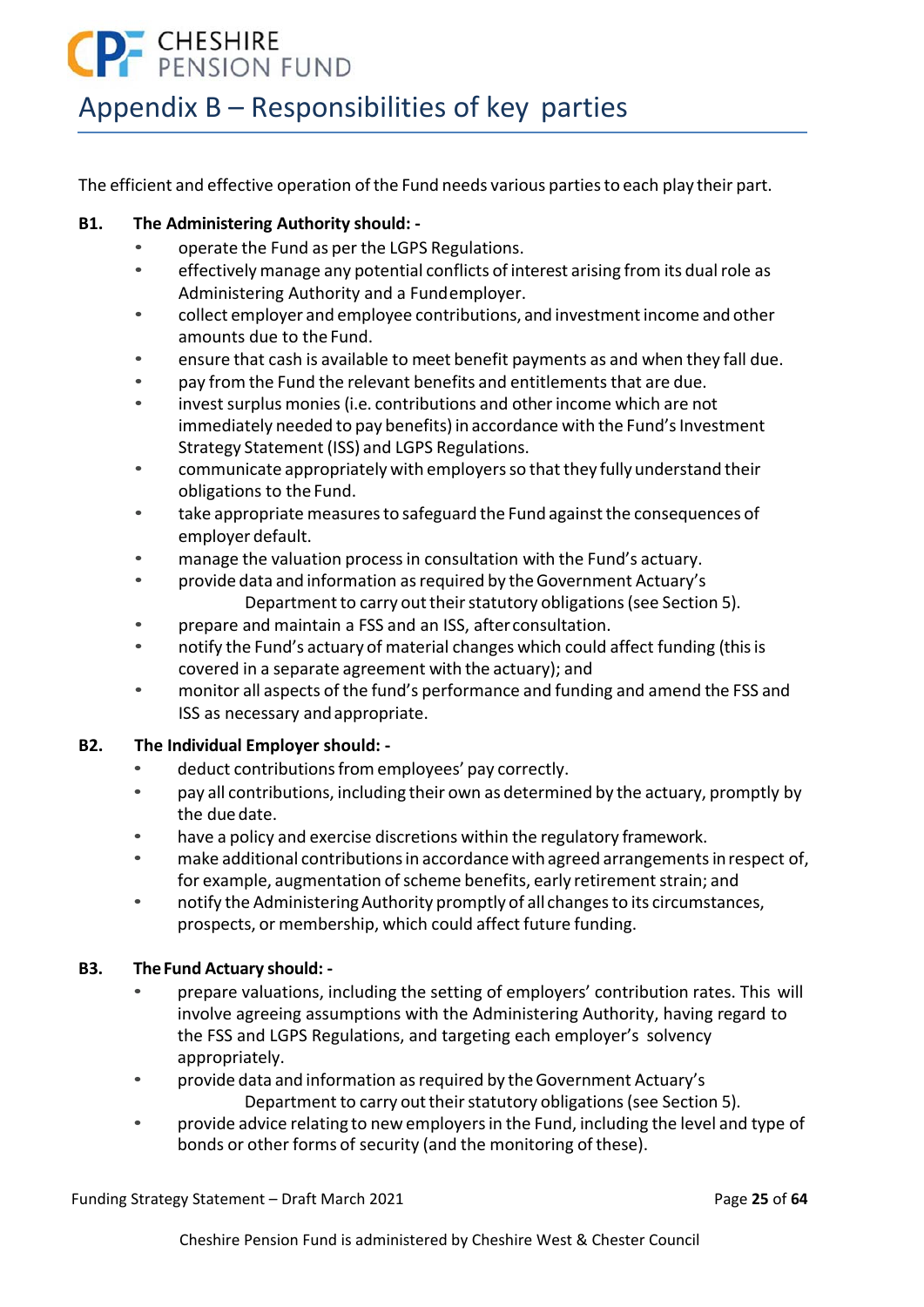

• prepare advice and calculations in connection with bulk transfers and individual

benefit‐related matters.

- assist the Administering Authority in considering possible changes to employer contributions between formal valuations, where circumstances suggest this may be necessary.
- advise on the termination of employers' participation in the Fund; and
- fully reflect actuarial professional guidance and requirements in the advice given to the Administering Authority.

#### **B4. Other parties: ‐**

- investment advisers (either internal or external) should ensure the Fund's ISS remains appropriate, and consistent with this FSS.
- investment managers, custodians and bankers should all play their part in the effective investment (and dis‐investment) of Fund assets, in line with the ISS.
- auditors should comply with their auditing standards, ensure Fund compliance with all requirements, monitor, and advise on fraud detection, and sign off annual reports and financial statements as required.
- governance advisers may be appointed to advise the Administering Authority on efficient processes and working methods in managing the Fund.
- legal advisers (either internal or external) should ensure the Fund's operation and management remains fully compliant with all regulations and broader local government requirements, including the Administering Authority's own procedures.
- MHCLG (assisted by the Government Actuary's Department) and the Scheme Advisory Board, should work with LGPS Funds to meet Section 13 requirements.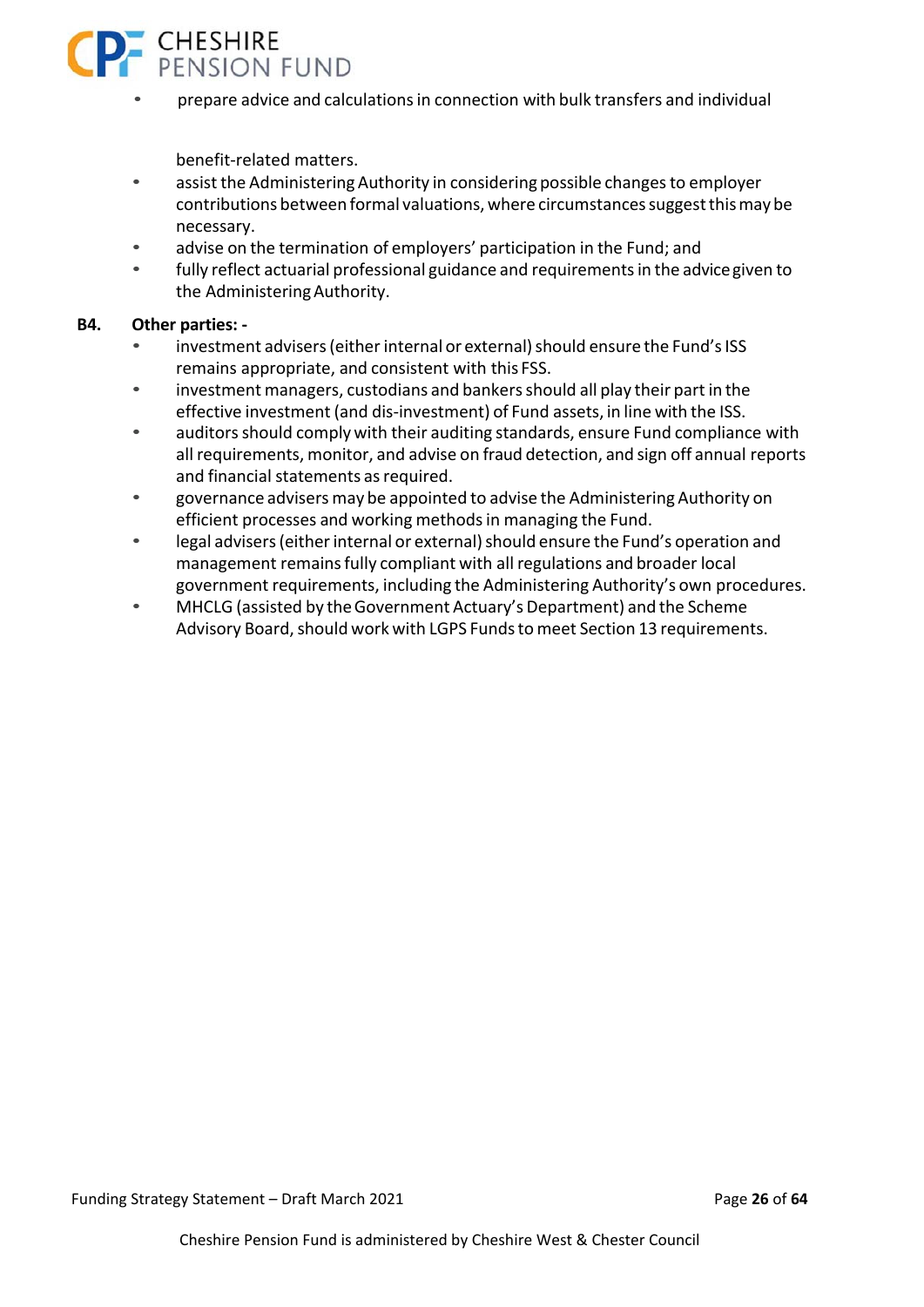# **P.** CHESHIRE<br>PENSION FUND

### Appendix C – Key risks and controls

### **C1. Types of risk**

The Administering Authority has an active risk management programme in place. The measures that it has in place to control key risks are summarised below under the following headings:

- financial
- demographic
- regulatory; and
- governance.

### **C2. Financial risks**

| <b>Financial Risk</b>                                     | <b>Summary of Control Mechanisms</b>                                                      |
|-----------------------------------------------------------|-------------------------------------------------------------------------------------------|
| Fund assets fail to deliver returns in                    | Only anticipate long-term returns on a relatively                                         |
| line with the anticipatedreturns                          | prudent basis to reduce risk of under-performing.                                         |
| underpinning contribution rates and                       | Assets invested on the basis of specialist advice, in a                                   |
| the valuation of liabilities over the                     | suitably diversified manner across asset classes,                                         |
| long-term.                                                | geographies, managers, etc.                                                               |
|                                                           |                                                                                           |
|                                                           | Analyse progress at formal valuations for all<br>employers.                               |
|                                                           | Inter-valuation roll-forward of liabilities between<br>valuations at whole Fundlevel.     |
| Inappropriate long-term investment                        | Overall investment strategy options considered as                                         |
| strategy.                                                 | an integral part of the funding strategy. Used asset                                      |
|                                                           | liability modelling to measure 4key outcomes.                                             |
|                                                           | Chosen option considered to provide the best<br>balance.                                  |
|                                                           | Operation of multiple investment strategies to<br>meet needs of a diverse employer group. |
| Fall in risk-free returns on Government                   | Stabilisation modelling at whole Fund level allows                                        |
| bonds, leading to rise in value placed<br>on liabilities. | for the probability of this within a longer-term<br>context.                              |
|                                                           | Inter-valuation monitoring, as above.                                                     |
|                                                           | Some investment in bonds helps to mitigate this<br>risk.                                  |
| Active investment manager under-                          | Quarterly investment monitoring analyses market                                           |
| performance relative to benchmark.                        | performance and active managers relative to their                                         |
|                                                           | index benchmark.                                                                          |

Funding Strategy Statement – Draft March 2021 **Page 27** of 64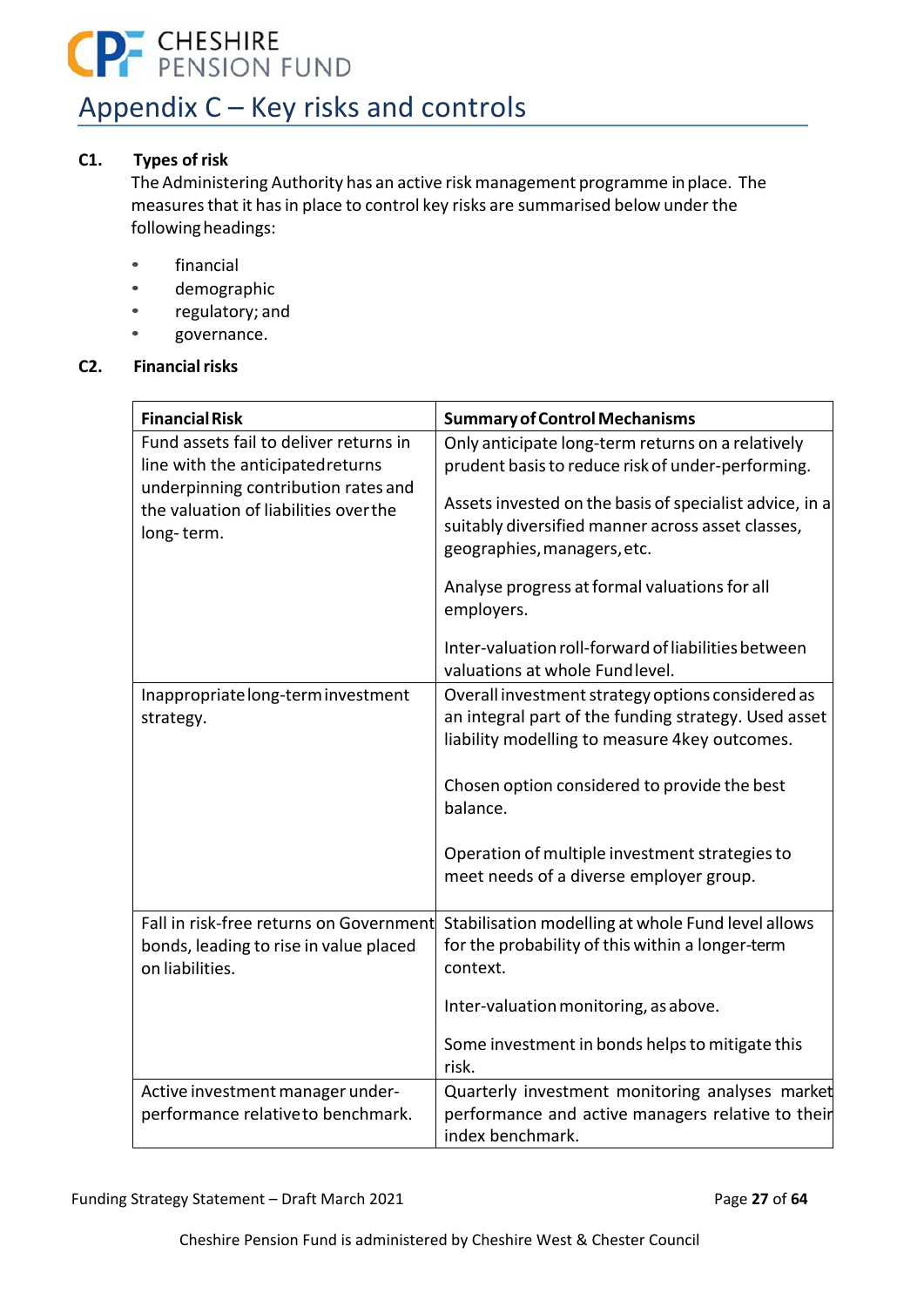| <b>Financial Risk</b>                                                   | <b>Summary of Control Mechanisms</b>                                                                                                                                                     |
|-------------------------------------------------------------------------|------------------------------------------------------------------------------------------------------------------------------------------------------------------------------------------|
| Pay and price inflation significantly                                   | The focus of the actuarial valuation process is on                                                                                                                                       |
| more                                                                    | real returns on assets, net of price andpay                                                                                                                                              |
| than anticipated.                                                       | increases.                                                                                                                                                                               |
|                                                                         | Inter-valuation monitoring, as above, gives early<br>warning.<br>Some investment in bonds also helps to mitigate<br>this risk.                                                           |
|                                                                         | Employers pay for their own salary awards and<br>should be mindful of the geared effect on pension<br>liabilities of any bias in pensionable payrises<br>towardslonger-servingemployees. |
| Effect of possible increasein                                           | An explicit stabilisation mechanism has been                                                                                                                                             |
| employer's                                                              | agreed as part of the funding strategy. Other                                                                                                                                            |
| contribution rate on service delivery<br>and admission/scheduled bodies | measures are also in place to limit sudden increases<br>in contributions.                                                                                                                |
| Orphaned employers give rise to                                         | The Fund seeks a cessation payment (or                                                                                                                                                   |
| added                                                                   | security/guarantor) to minimise the risk of this                                                                                                                                         |
| costs for the Fund                                                      | happening in the future.                                                                                                                                                                 |
|                                                                         | If it occurs, the Actuary calculates the added cost<br>spread pro-rata among all employers $-$ (see $3.9$ ).                                                                             |
| Asset underperformance as a result of                                   | The Fund has a Responsible Investment policy                                                                                                                                             |
| climate change                                                          | which sets out its approach to environmental, social                                                                                                                                     |
|                                                                         | and governance risks.                                                                                                                                                                    |

### **C3. Demographic risks**

| <b>Demographic Risk</b>                                                                                               | <b>Summary of Control Mechanisms</b>                                                                                                                                                                                                                                                                                      |
|-----------------------------------------------------------------------------------------------------------------------|---------------------------------------------------------------------------------------------------------------------------------------------------------------------------------------------------------------------------------------------------------------------------------------------------------------------------|
| Pensioners living longer, thus<br>increasing<br>cost to Fund.                                                         | Set mortality assumptions with some allowance for<br>future increases in life expectancy.<br>The Fund Actuary has direct access to the<br>experience of over 50 LGPS funds which allows<br>early identification of changes in life expectancy<br>that might in turn affect the assumptions<br>underpinning the valuation. |
| Maturing Fund $-$ i.e. proportion of<br>actively<br>contributing employees declines<br>relative to retired employees. | Continue to monitor at each valuation, consider<br>seeking monetary amounts rather than % of pay and<br>consider alternative investment strategies.                                                                                                                                                                       |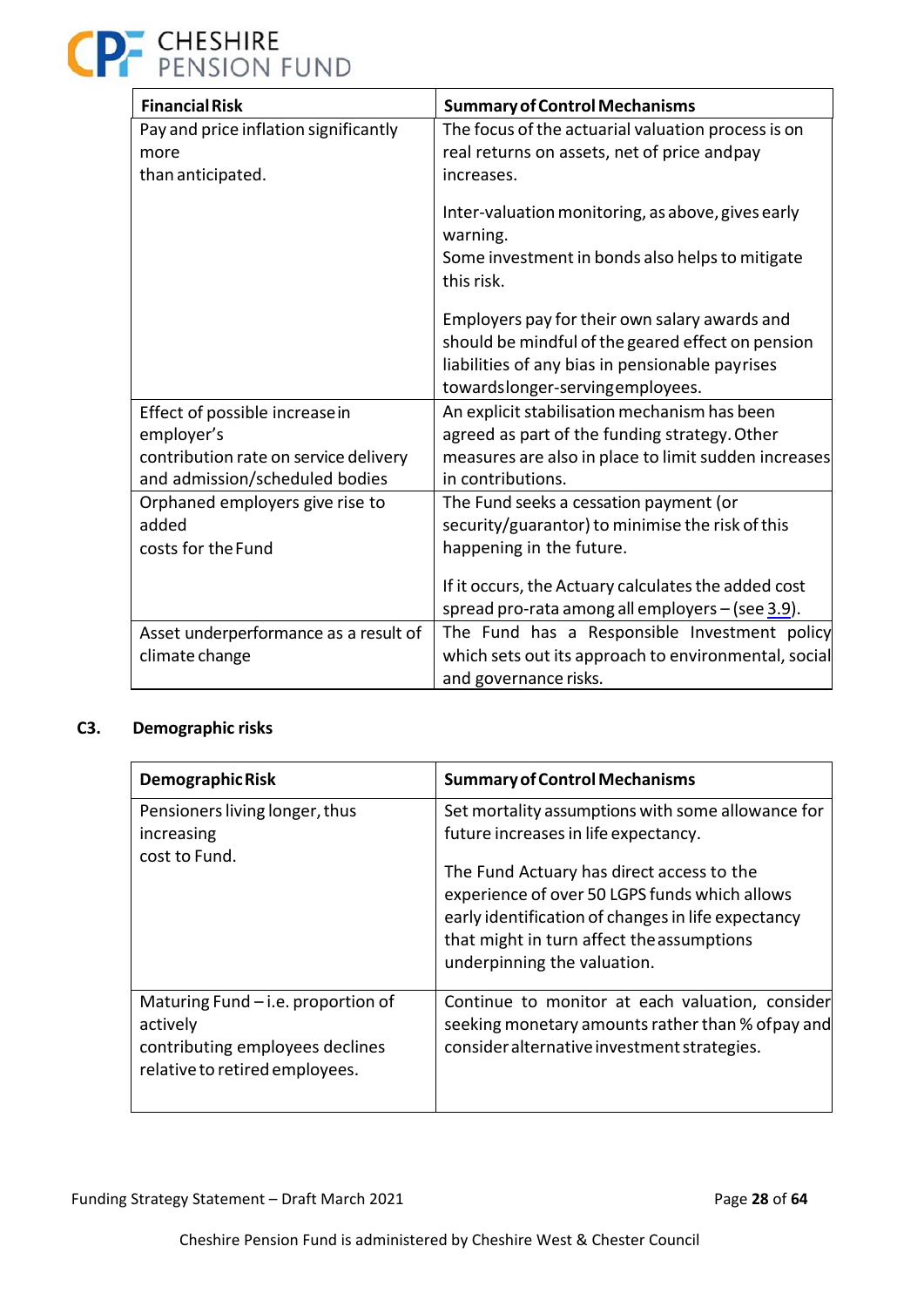| Demographic Risk                                                           | <b>Summary of Control Mechanisms</b>                                                                                                                                                                                              |
|----------------------------------------------------------------------------|-----------------------------------------------------------------------------------------------------------------------------------------------------------------------------------------------------------------------------------|
| Deteriorating patterns of early<br>retirements                             | Employers are charged the extra cost of non-ill-<br>health retirements following each individual<br>decision.                                                                                                                     |
|                                                                            | Employer ill health retirement experience is<br>monitored, and insurance is an option.                                                                                                                                            |
| Reductions in payroll causing<br>insufficient<br>deficit recovery payments | In many cases this may not be sufficient cause for<br>concern and will in effect be caught at the next<br>formal valuation. However, there areprotections<br>where there is concern, as follows:                                  |
|                                                                            | Employers in the stabilisation mechanism maybe<br>brought out of that mechanism to permit<br>appropriate contribution increases (see Note(b) to<br>$3.3$ ).                                                                       |
|                                                                            | For other employers, review of contributions is<br>permitted in general between valuations (see Note<br>(f) to 3.3) and may require a move in deficit<br>contributions from a percentage of payroll to fixed<br>monetary amounts. |

### **C4. Regulatory risks**

| <b>Regulatory Risk</b>                                                                                                                    | <b>Summary of Control Mechanisms</b>                                                                                                                                                         |
|-------------------------------------------------------------------------------------------------------------------------------------------|----------------------------------------------------------------------------------------------------------------------------------------------------------------------------------------------|
| Changes to national pension<br>requirements<br>and/or HMRC rules e.g. changes arising<br>from public sector pensions reform.              | The Administering Authority considers all<br>consultation papers issued by the Government and<br>comments where appropriate.                                                                 |
|                                                                                                                                           | The Administering Authority is monitoring the<br>progress on the McCloud court case and will<br>consider an interim valuation or other appropriate<br>action once more information is known. |
|                                                                                                                                           | The government's long-term preferred solution to<br>GMP indexation and equalisation - conversion of<br>GMPs to scheme benefits - was built into the 2019<br>valuation.                       |
| Time, cost and/or reputational risks<br>associated with any MHCLG<br>intervention triggered by the Section<br>13 analysis (see Section5). | Take advice from Fund Actuary on position of Fund<br>as at prior valuation, and consideration of proposed<br>valuation approach relative toanticipated Section<br>13 analysis.               |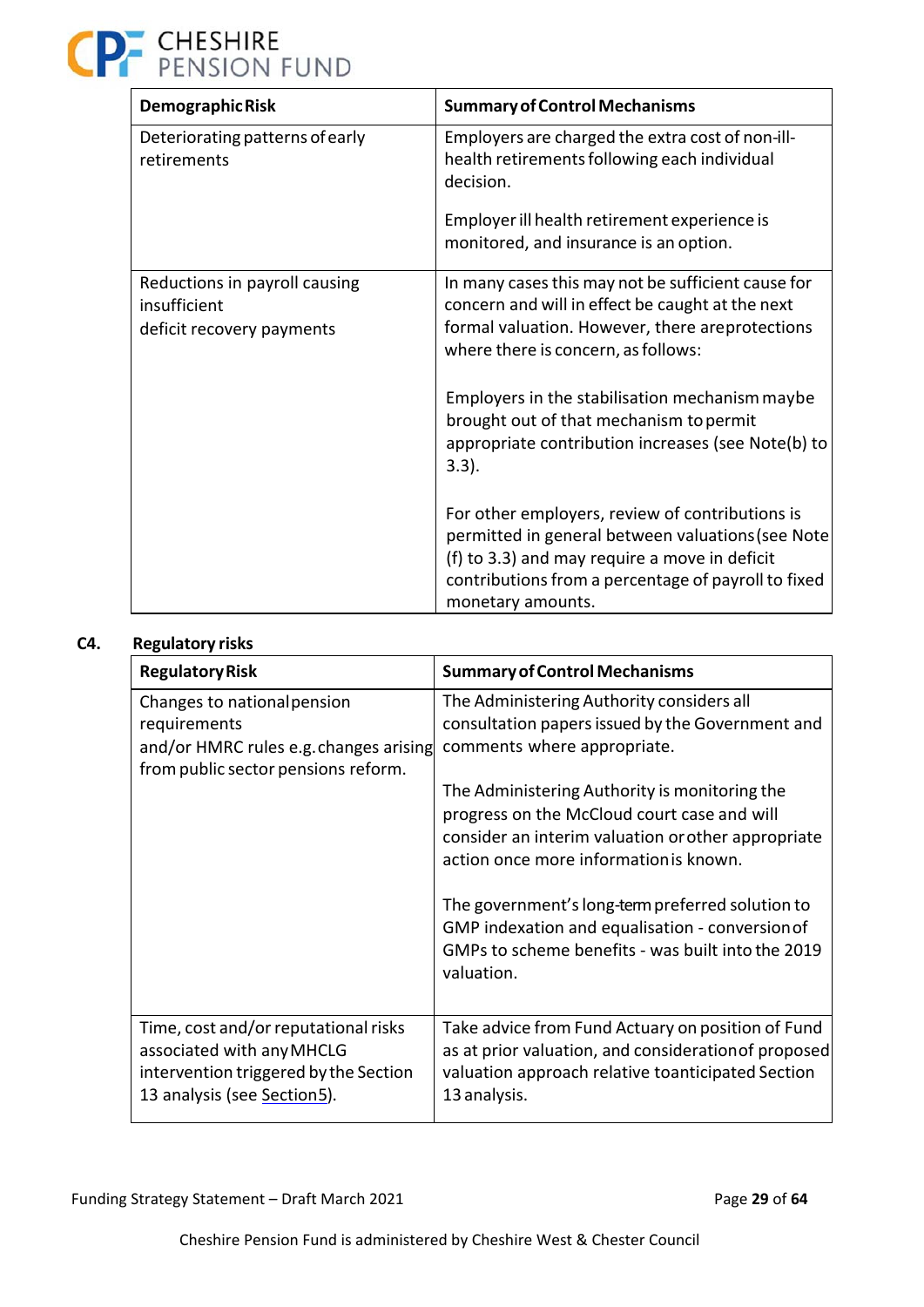| <b>Regulatory Risk</b>                                                                                                                         | <b>Summary of Control Mechanisms</b>                                                                                                                                                                                                       |
|------------------------------------------------------------------------------------------------------------------------------------------------|--------------------------------------------------------------------------------------------------------------------------------------------------------------------------------------------------------------------------------------------|
| Changes by Government to particular<br>employer participation in LGPS Funds,<br>leading to impacts on funding and/or<br>investment strategies. | The Administering Authority considers all<br>consultation papers issued by the Government and<br>comments where appropriate.<br>Take advice from Fund Actuary on impact of<br>changes on the Fund and amend strategy<br>as<br>appropriate. |

### **C5. Governance risks**

| <b>Governance Risk</b>                                                                                                                                                                                                    | <b>Summary of Control Mechanisms</b>                                                                                                                                                                                                                                                                                                                             |
|---------------------------------------------------------------------------------------------------------------------------------------------------------------------------------------------------------------------------|------------------------------------------------------------------------------------------------------------------------------------------------------------------------------------------------------------------------------------------------------------------------------------------------------------------------------------------------------------------|
| Administering Authority unaware of<br>structural changes in an employer's<br>membership (e.g. large fallin<br>employee members, large number of<br>retirements) or not advised of an<br>employer closing to new entrants. | The Administering Authority has a close<br>relationship with employing bodiesand<br>communicates required standards e.g. for<br>submission of data.<br>The Actuary may revise the rates and Adjustments<br>certificate to increase an employer's contributions<br>between triennial valuations<br>Deficit contributions may be expressed as monetary<br>amounts. |
| Actuarial or investment advice is not<br>sought, or is not heeded, or proves to<br>be insufficient in someway                                                                                                             | The Administering Authority maintains close<br>contact with its specialist advisers.<br>Advice is delivered via formal meetings involving<br>Elected Members and recorded appropriately.<br>Actuarial advice is subject to professional<br>requirements such as peer review.                                                                                     |
| Administering Authority failingto<br>commission the Fund Actuary to carry<br>out a termination valuation for a<br>departing Admission Body.                                                                               | The Administering Authority requires employers<br>with Best Value contractors to inform it of<br>forthcomingchanges.<br>Community Admission Bodies' memberships are<br>monitored and, if active membership decreases,<br>steps will be taken.                                                                                                                    |

Funding Strategy Statement – Draft March 2021 **Page 30 of 64** and  $P$ age 30 of 64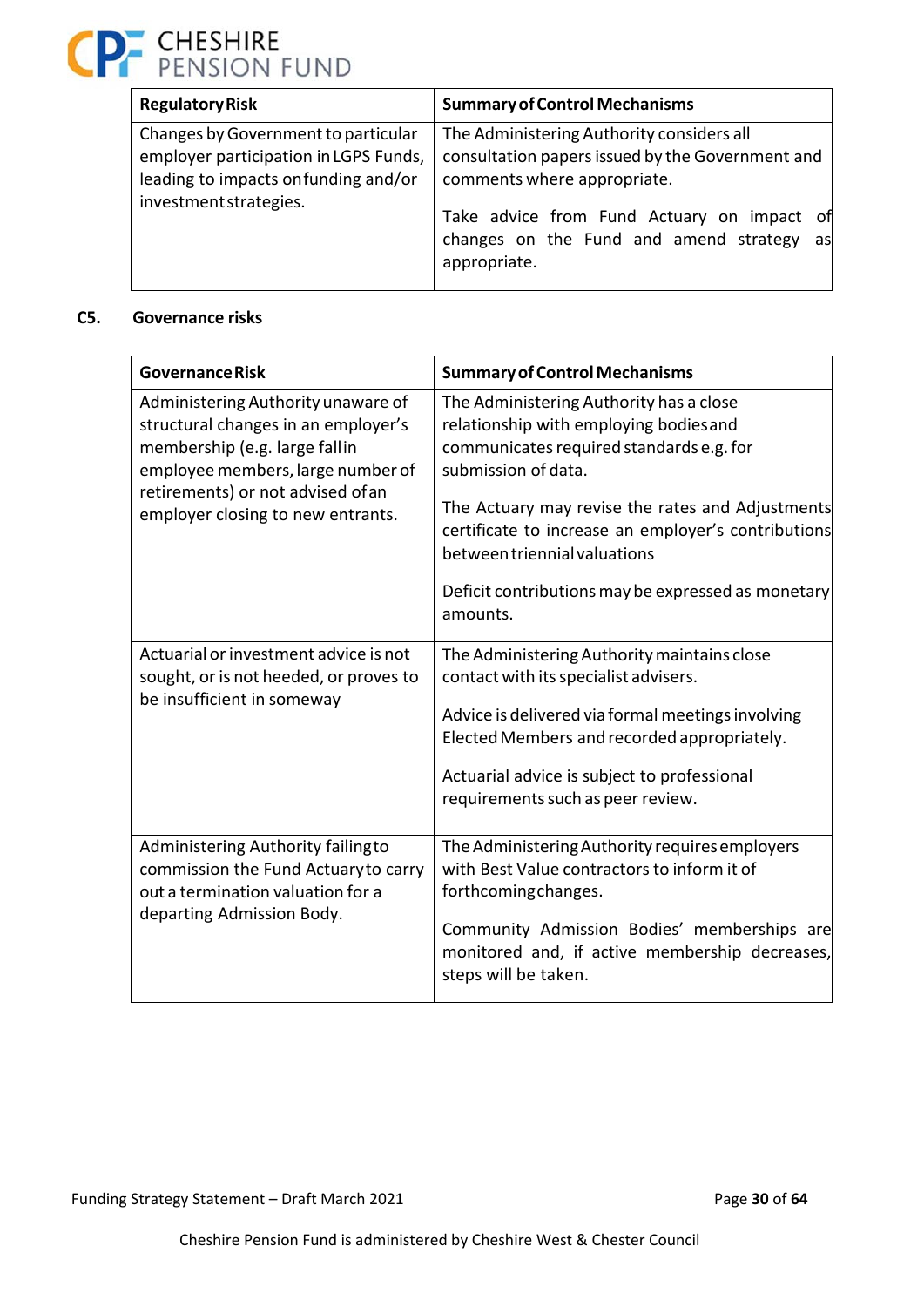

| <b>Governance Risk</b>                                                              | <b>Summary of Control Mechanisms</b>                                                                                                                                                                         |
|-------------------------------------------------------------------------------------|--------------------------------------------------------------------------------------------------------------------------------------------------------------------------------------------------------------|
| An employer ceasing to exist with<br>insufficient funding or adequacy of a<br>bond. | The Administering Authority believes that it would<br>normally be too late to addressthe position if it was<br>left to the time of departure.                                                                |
|                                                                                     | The risk is mitigated by:                                                                                                                                                                                    |
|                                                                                     | Seeking a funding guarantee from another scheme<br>employer, or external body, where-ever possible<br>(see Notes (h) and (j) to 3.3).                                                                        |
|                                                                                     | Alerting the prospective employer to its obligations<br>and encouraging it to take independent actuarial<br>advice.                                                                                          |
|                                                                                     | Vetting prospective employers before admission.                                                                                                                                                              |
|                                                                                     | Where permitted under the regulations requiring a<br>bond to protect the Fund from various risks.                                                                                                            |
|                                                                                     | Requiring new Community Admission Bodies to<br>have aguarantor.                                                                                                                                              |
|                                                                                     | Reviewing bond or guarantor arrangements at<br>regular intervals (see Note (f) to 3.3).                                                                                                                      |
|                                                                                     | Reviewing contributions well ahead of cessation if<br>thought appropriate (see Note (a) to 3.3).                                                                                                             |
| An employer ceasing to participate<br>resulting in an exit credit beingpayable      | The Administering Authority regularly monitors<br>admission bodies coming up to cessation. The<br>Administering Authority invests in liquid assets to<br>ensure that exit credits can be paid when required. |
|                                                                                     |                                                                                                                                                                                                              |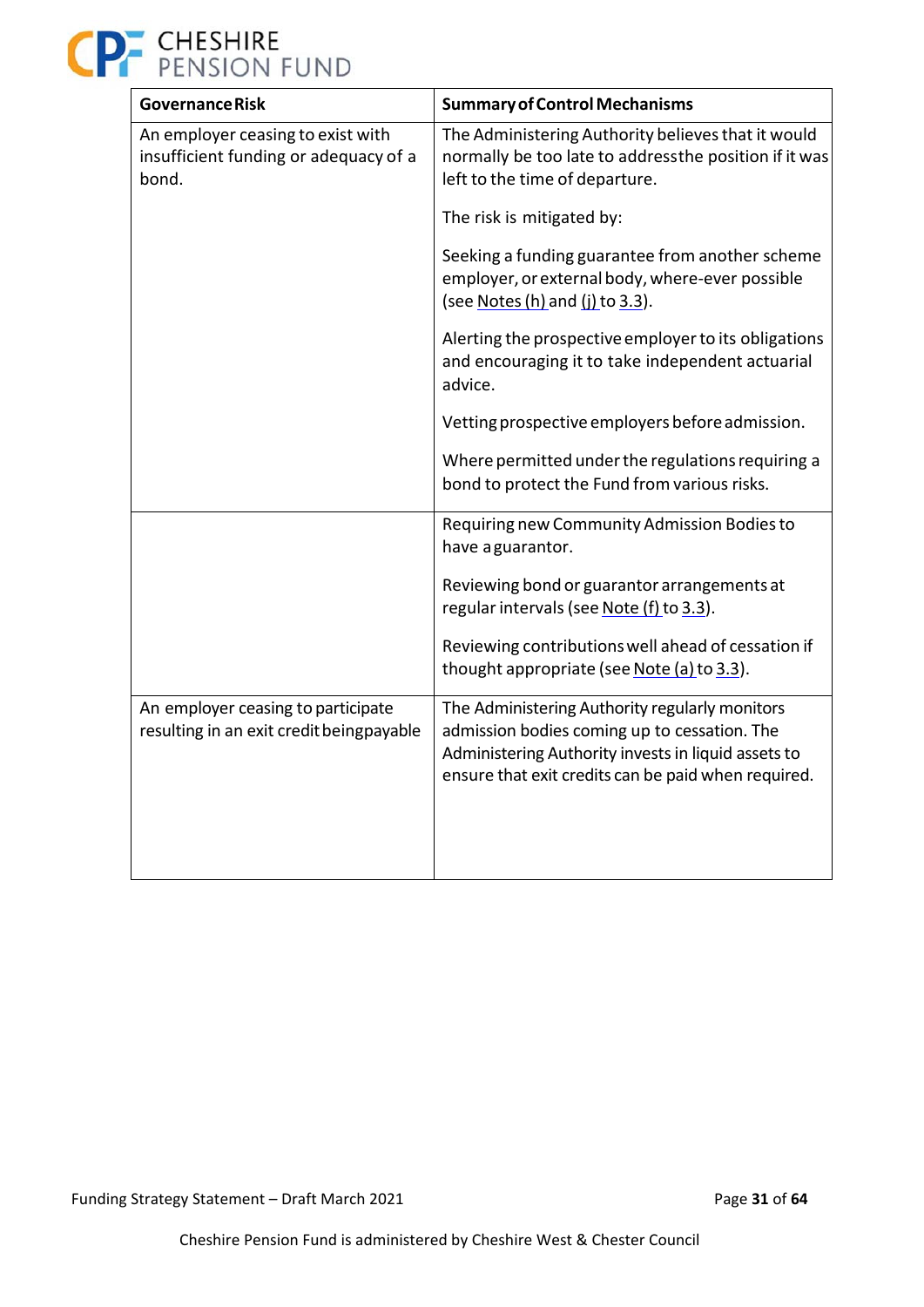# **P.** CHESHIRE

### Appendix D – The calculation of Employer contributions

In Section 2 there was a broad description of the way in which contribution rates are calculated. This Appendix considers these calculations in much more detail.

As discussed in Section 2, the actuary calculates the required contribution rate for each employer using a three‐step process:

- Calculate the funding target for that employer, i.e. the estimated amount of assets it should hold to be able to pay all its members' benefits. See Appendix E for more details of what assumptions we make to determine that funding target.
- Determine the time horizon over which the employer should aim to achieve that funding target. See the table in section 3.3 and note (c) for more details;
- Calculate the employer contribution rate such that it has at least a given likelihood of achieving that funding target over that time horizon, allowing for various possible economic outcomes over that time horizon. See the table in section 3.3 and note (e) for more details.

The calculations involve actuarial assumptions about future experience, and these are described in detail in Appendix E.

### **D1. What is the difference between calculations across the whole Fund and calculations for an individual employer?**

Employer contributions are normally made up of two elements:

- a) the estimated cost of ongoing benefits being accrued, referred to as the "Primary rate" (see D2 below); plus
- b) an adjustment for the difference between the Primary rate above, and the actual contribution the employer needs to pay, referred to as the "Secondary contribution rate" (see D3 below).

The contribution rate for each employer is measured as above, appropriate for each employer's assets, liabilities, and membership. The whole Fund position, including that used in reporting to MHCLG (see section 5), is calculated in effect as the sum of all the individual employer rates. MHCLG currently only regulates at whole Fund level, without monitoring individual employer positions.

### **D2. How is the Primary rate calculated?**

The Primary element of the employer contribution rate is calculated with the aim that these contributions will meet benefit payments in respect of members' **future** service in the Fund. This is based upon the cost (in excess of members' contributions) of the benefits which employee members earn from their service each year.

The Primary rate is calculated separately for all the employers, although employers within a pool will pay the contribution rate applicable to the pool as a whole. The Primary rate is

Funding Strategy Statement – Draft March 2021 Page **32** of **64**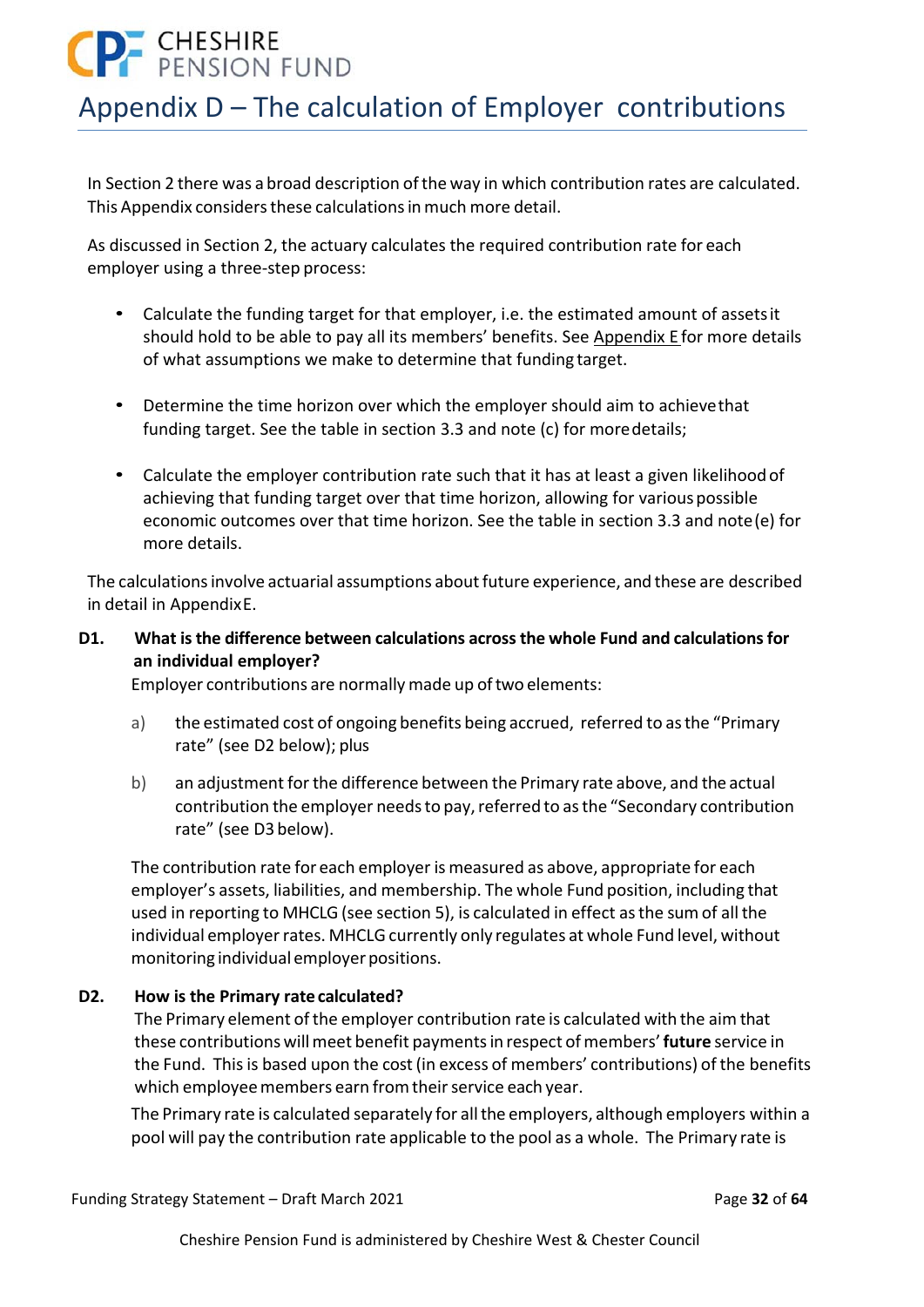

calculated such that it is projected to:

- 1. meet the required funding target for all future years' accrual of benefits\*, excluding any accrued assets,
- 2. within the determined time horizon (see note 3.3 Note (c) for further details),
- 3. with a sufficiently high likelihood, as set by the Fund's strategy for the category of employer (see 3.3 Note (e) for further details).

\* The projection is for the current active membership where the employer no longer admits new entrants, or additionally allows for new entrants where this is appropriate.

The projections are carried out using an economic modeller (the "Economic Scenario Service") developed by the Fund's actuary Hymans Robertson: this allows for a wide range of outcomes as regards key factors such as asset returns (based on the Fund's investment strategy), inflation, and bond yields. Further information about this model is included in Appendix E. The measured contributions are calculated such that the proportion of outcomes meeting the employer's funding target (at the end of the time horizon) is equal to the required likelihood.

The approach includes expenses of administration to the extent that they are borne by the Fund and includes allowances for benefits payable on death in service and on ill health retirement.

### **D3. How is the Secondary rate calculated?**

The Fund aims for each employer to have assets sufficient to meet 100% of its accrued liabilities at the end of its funding time horizon based on the employer's funding target assumptions (see Appendix E).

The Secondary rate is calculated as the balance over and above the Primary rate, such that the total contribution rate is projected to:

- meet the required funding target relating to combined past and future service benefit accrual, including accrued asset share (see D5 below)
- at the end of the determined time horizon (see 3.3 Note (c) for further details)
- with a sufficiently high likelihood, as set by the Fund's strategy for the category of employer (see 3.3 Note (e) for further details).

The projections are carried out using an economic modeller (the "Economic Scenario Service") developed by the Fund Actuary Hymans Robertson: this allows for a wide range of outcomes as regards key factors such as asset returns (based on the Fund's investment strategy), inflation, and bond yields. Further information about this model is included in Appendix E. The contributions are calculated such that the proportion of outcomes meeting the employer's funding target (by the end of the time horizon) is equal to the required likelihood.

### **D4. What affects a given employer's valuation results?**

Funding Strategy Statement – Draft March 2021 Page **33** of **64**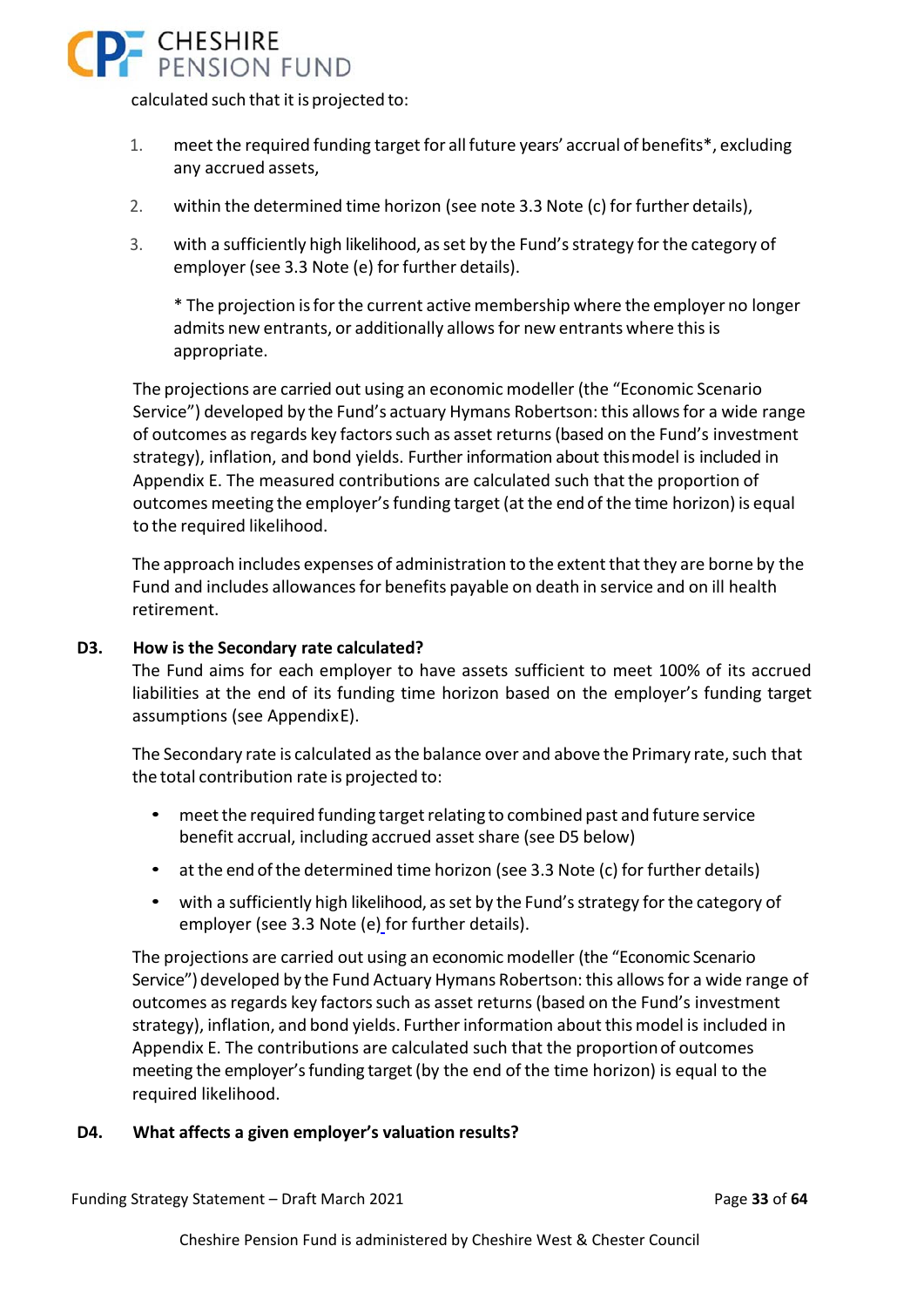# **P.** CHESHIRE

The results of these calculations for a given individual employer will be affected by:

- 1. past contributions relative to the cost of accruals of benefits.
- 2. different liability profiles of employers (e.g. mix of members by age, gender, service vs. salary).
- 3. the effect of any differences in the funding target, i.e. the valuation basis used to value the employer's liabilities at the end of the time horizon.
- 4. any different time horizons.
- 5. the difference between actual and assumed rises in pensionable pay.
- 6. the difference between actual and assumed increases to pensions in payment and deferred pensions.
- 7. the difference between actual and assumed retirements on grounds of ill-health from active status.
- 8. the difference between actual and assumed amounts of pension ceasing on death.
- 9. the additional costs of any non-ill-health retirements relative to any extra payments made; and/or
- 10. differences in the required likelihood of achieving the funding target.

#### **D5. How is each employer's asset share calculated?**

The Fund Actuary uses the Hymans Robertson's proprietary "HEAT" system to track employer assets on a monthly basis. Starting with each employer's assets from the previous month end, cash flows paid in/out and investment returns achieved on the Fund's assets over the course of the month are added to calculate an asset value at the month end.

The Fund is satisfied that this new approach provides the most accurate asset allocations between employers that is reasonably possible at present.

### **D6. How does the Fund adjust employer asset shares when an individual member moves from one employer in the Fund to another?**

Under the cash flow approach for tracking employer asset shares, the Fund has allowed for any individual members transferring from one employer in the Fund to another, via the transfer of a sum from the ceding employer's asset share to the receiving employer's asset share. This sum is equal to the member's Cash Equivalent Transfer Value (CETV) as advised by the Fund's administrators.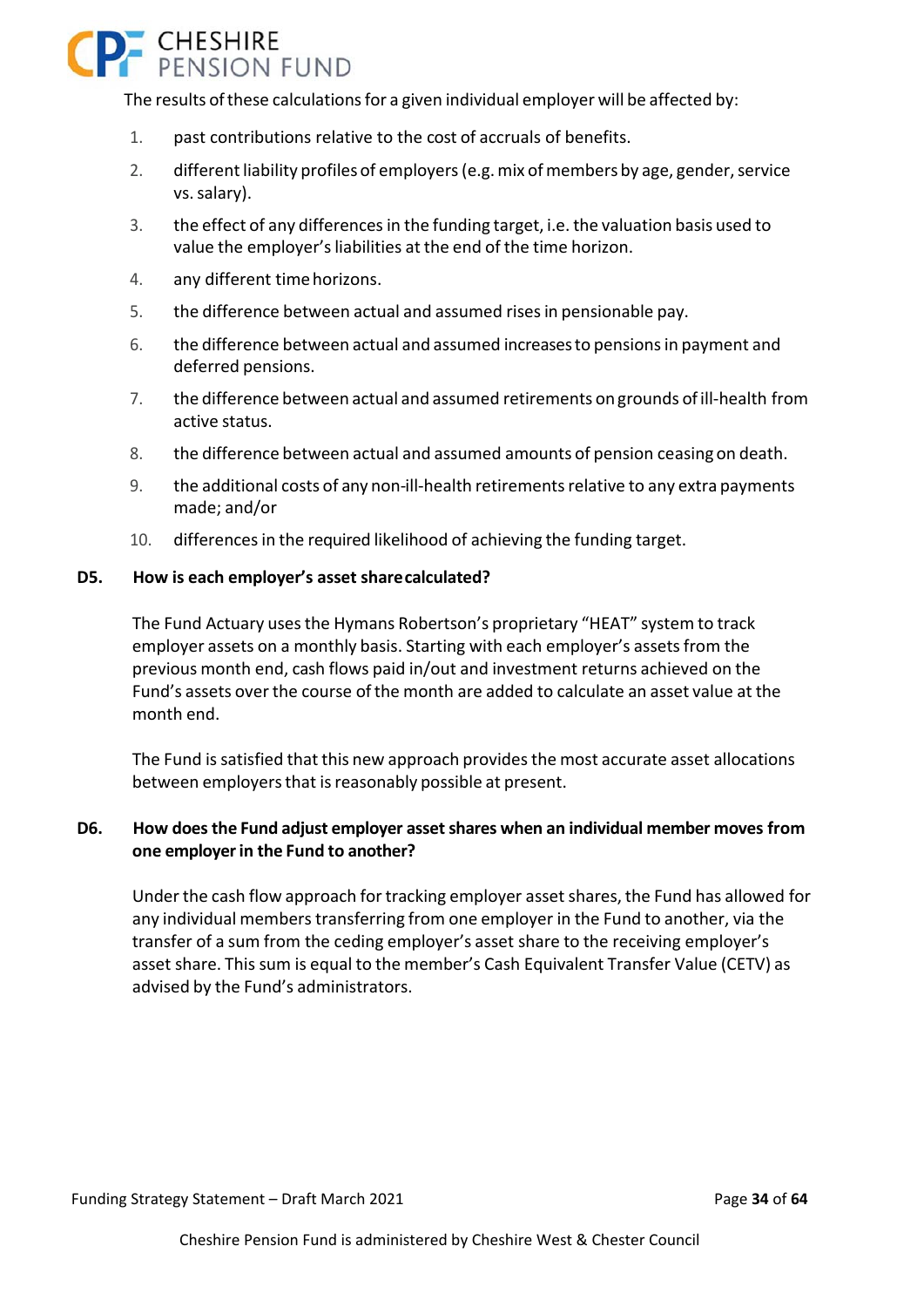# **P** CHESHIRE

### Appendix E – Actuarial assumptions

### **E1. What are the actuarial assumptions used to calculate employer contribution rates?**

These are expectations of future experience used to place a value on future benefit payments ("the liabilities") and future asset values.

Assumptions are made about the amount of benefit payable to members (the financial assumptions) and the likelihood or timing of payments (the demographic assumptions). For example, financial assumptions include investment returns, salary growth and pension increases; demographic assumptions include life expectancy, probabilities of ill‐health early retirement, and proportions of member deaths giving rise to dependents' benefits.

Changes in assumptions will affect the funding target and required contribution rate. However, different assumptions will not of course affect the actual benefits payable by the Fund in future.

The actuary's approach to calculating employer contribution rates involves the projection of each employer's future benefit payments, contributions, and investment returns into the future under 5,000 possible economic scenarios. Future inflation (and therefore benefit payments) and investment returns for each asset class (and therefore employer asset values) are variables in the projections. By projecting the evolution of an employer's assets and benefit payments 5,000 times, a contribution rate can be set that results in a sufficient number of these future projections (determined by the employer's required likelihood) being successful at the end of the employer's time horizon. In this context, a successful contribution rate is one which results in the employer having met its funding target at the end of the time horizon.

Setting employer contribution rates therefore requires two types of assumptions to be made about the future:

- 1. Assumptions to project the employer's assets, benefits, and cash flows to the end of the funding time horizon. For this purpose, the actuary uses Hymans Robertson's proprietary stochastic economic model ‐ the Economic Scenario Service ("ESS"). These assumptions vary in two ways: between each of the 5,000 scenarios *and* between each year. Some assumptions might be highin the first few years but then reduce later (e.g. the blue line in the illustration overleaf) or vice versa (e.g. the yellow line).
- 2. Assumptions to assess whether, for a given projection, the funding target is satisfied at the end of the time horizon. For this purpose, the Fund has three different funding bases. These assumptions vary between each of the 5,000 scenarios but are fixed from year to year, e.g. one scenario might assume a fixed level of inflation of 5% per year (e.g. the grey or blue lines) whereas another might assume a fixed inflation level of near zero (e.g. the yellow line).

Funding Strategy Statement – Draft March 2021 Page **35** of **64**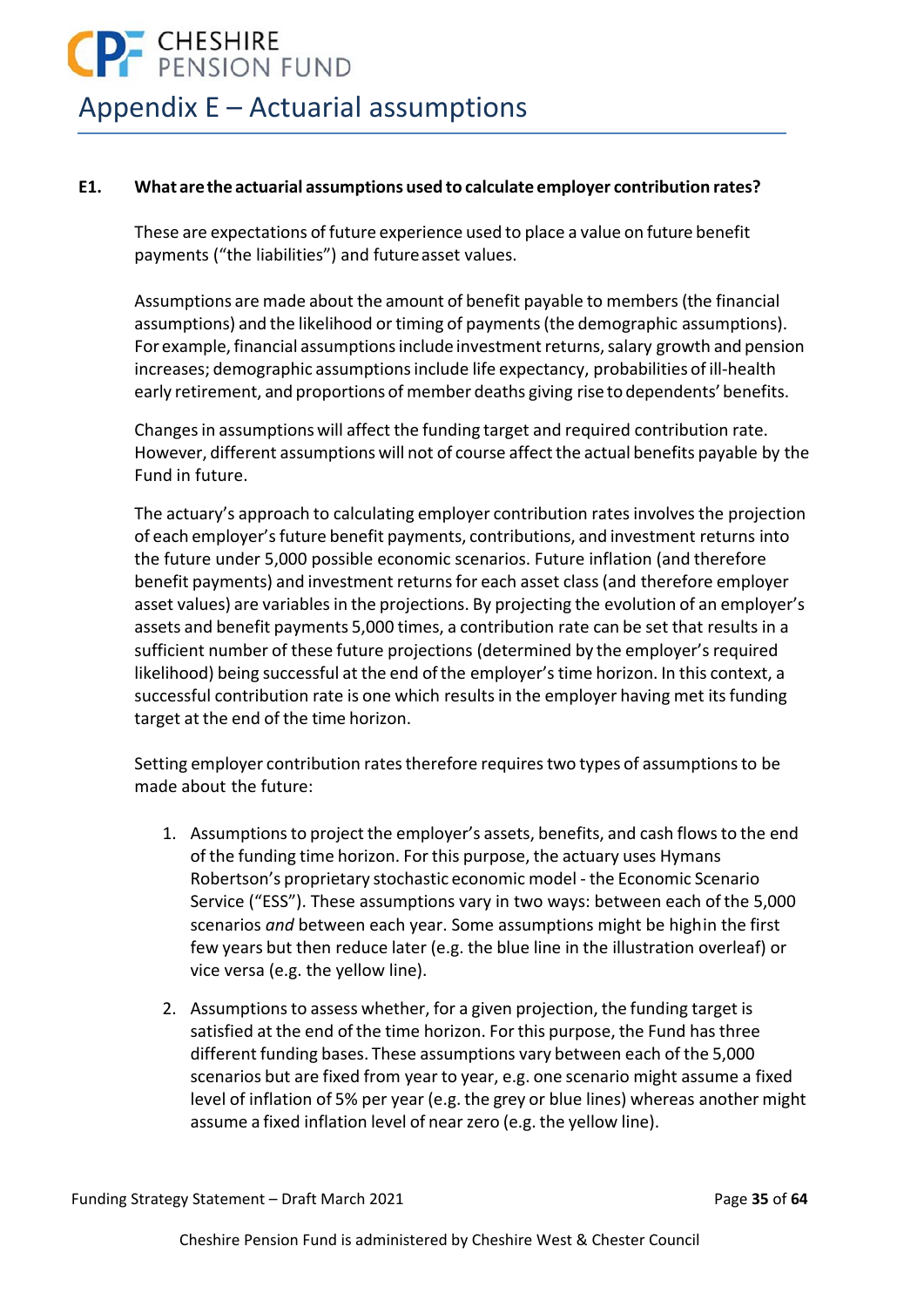### **CHESHIRE**<br>PENSION FUND

The difference between the two assumptions is represented graphically in the following diagram, where each line represents one of the 5,000 scenarios. Up to the end of the time horizon, the assumptions vary between scenarios *and* from year to year (these are the ESS assumptions). Beyond this point they vary between scenarios but are fixed from year to year (these are the funding target assumptions). The diagram is illustrative so the height of the vertical lines above the axis does not represent any variable, but it could be thought of as the cumulative total investment return or inflation, for example.



Details on the ESS assumptions and funding target assumptions are included below (in E2 and E3 respectively).

### **E2. What assumptions are used in the ESS?**

The actuary uses Hymans Robertson's ESS model to project a range of possible outcomes for the future behaviour of asset returns and economic variables.

With this type of modelling, there is no single figure for an assumption about future inflation or investment returns. Instead, there is a range of what future inflation or returns will be which leads to likelihoods of the assumption being higher or lower than a certain value.

The ESS is a complex model to reflect the interactions and correlations between different asset classes and wider economic variables.

The table below shows the calibration of the model as at 31 March 2019. All returns are shown net of fees and are the annualised total returns over 5, 10 and 20 years, except for the yields which refer to the simulated yields at that time horizon.

Funding Strategy Statement – Draft March 2021 Page **36** of **64**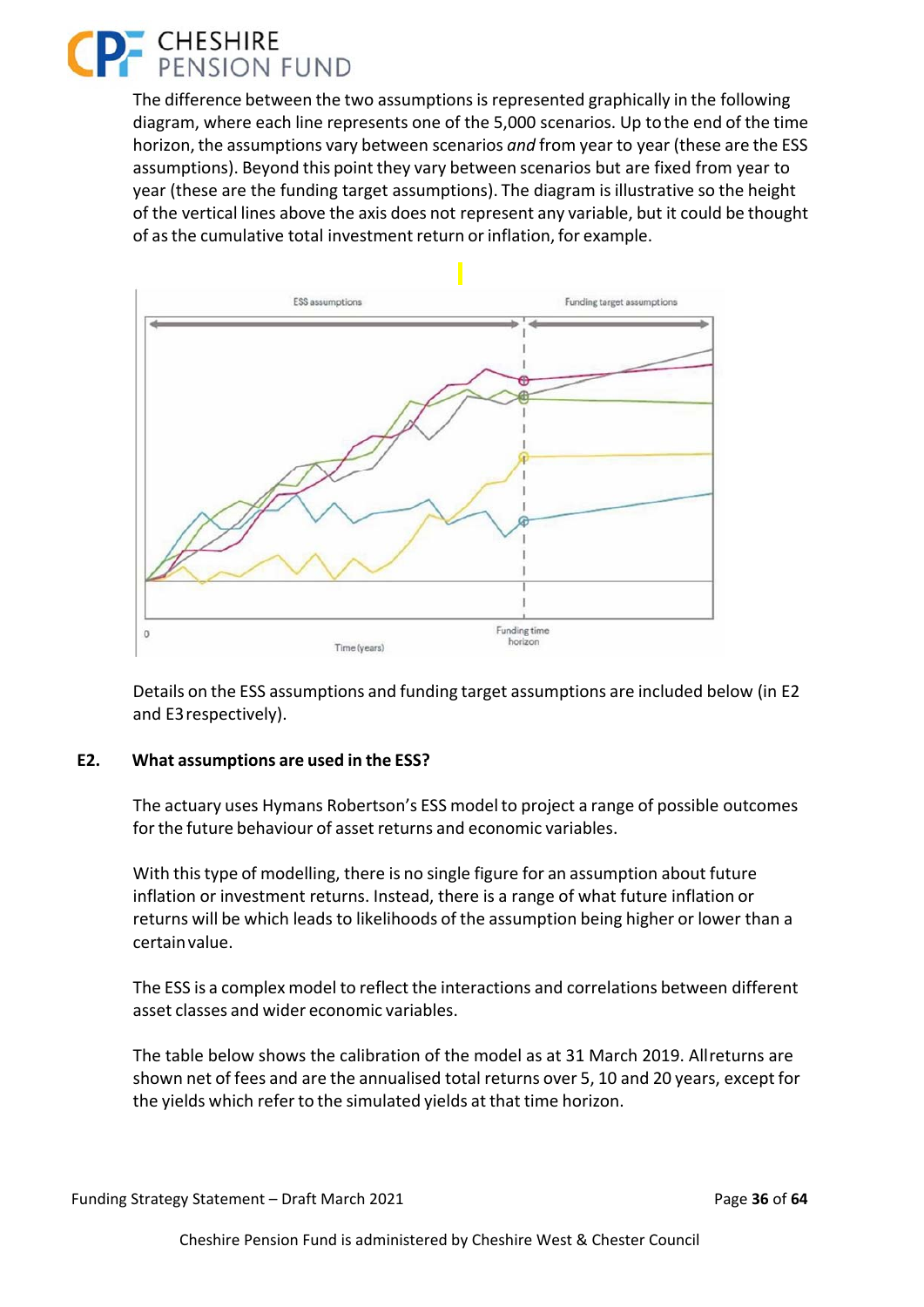

### **Economic Scenario Service (ESS)**

|                                 |                  | <b>Annualised total returns</b> |                                  |                                     |                  |                           |          |                                          |                |
|---------------------------------|------------------|---------------------------------|----------------------------------|-------------------------------------|------------------|---------------------------|----------|------------------------------------------|----------------|
|                                 | Percentile       | Cash                            | ndex Linked<br>(medium)<br>Gilts | Interest Gilts<br>(medium)<br>Fixed | <b>UK Equity</b> | <b>Overseas</b><br>Equity | Property | corporate<br>(medium)<br>A rated<br>bond | <b>RPI</b>     |
| 5<br>years                      | 16 <sup>th</sup> | 0.4%                            | $-2.3%$                          | $-2.9%$                             | $-4.1%$          | $-4.1%$                   | $-3.5%$  | $-2.7%$                                  | 1.9            |
|                                 | $50^{th}$        | 0.7%                            | 0.5%                             | 0.3%                                | 4.0%             | 4.1%                      | 2.4%     | 0.8%                                     | 3.3            |
|                                 |                  |                                 |                                  |                                     | 12.7             |                           |          |                                          |                |
|                                 | 24 <sup>th</sup> | 2.0%                            | 3.3%                             | 3.4%                                | %                | 12.5%                     | 8.8%     | 4.0%                                     | 4.9            |
| 10<br>years                     | 16 <sup>th</sup> | 0.2%                            | $-1.8%$                          | $-1.3%$                             | $-1.5%$          | $-1.4%$                   | $-1.5%$  | $-0.9%$                                  | 1.9            |
|                                 | 50 <sup>th</sup> | 1.3%                            | 0.0%                             | 0.2%                                | 4.6%             | 4.7%                      | 3.1%     | 0.8%                                     | 3.3            |
|                                 | 84 <sup>th</sup> | 2.9%                            | 1.9%                             | 1.7%                                | 10.9<br>%        | 10.8%                     | 7.8%     | 2.5%                                     | 4.9            |
| 20<br>years                     | 16 <sup>th</sup> | 0.7%                            | $-1.1%$                          | 0.1%                                | 1.2%             | 1.3%                      | 0.6%     | 0.7%                                     | 2.0            |
|                                 | 50 <sup>th</sup> | 2.4%                            | 0.3%                             | 1.0%                                | 5.7%             | 5.8%                      | 4.3%     | 1.9%                                     | 3.2            |
|                                 | 84t<br>h         | 4.5%                            | 2.0%                             | 2.0%                                | 10.3<br>%        | 10.4%                     | 8.1%     | 3.0%                                     | 4.7            |
| 1-yr volatility<br>(Dispersion) |                  | 1%                              | 7%                               | 10%                                 | 17%              | 17%                       | 14%      | 11%                                      | 1 <sup>′</sup> |

Funding Strategy Statement – Draft March 2021 **Page 37** of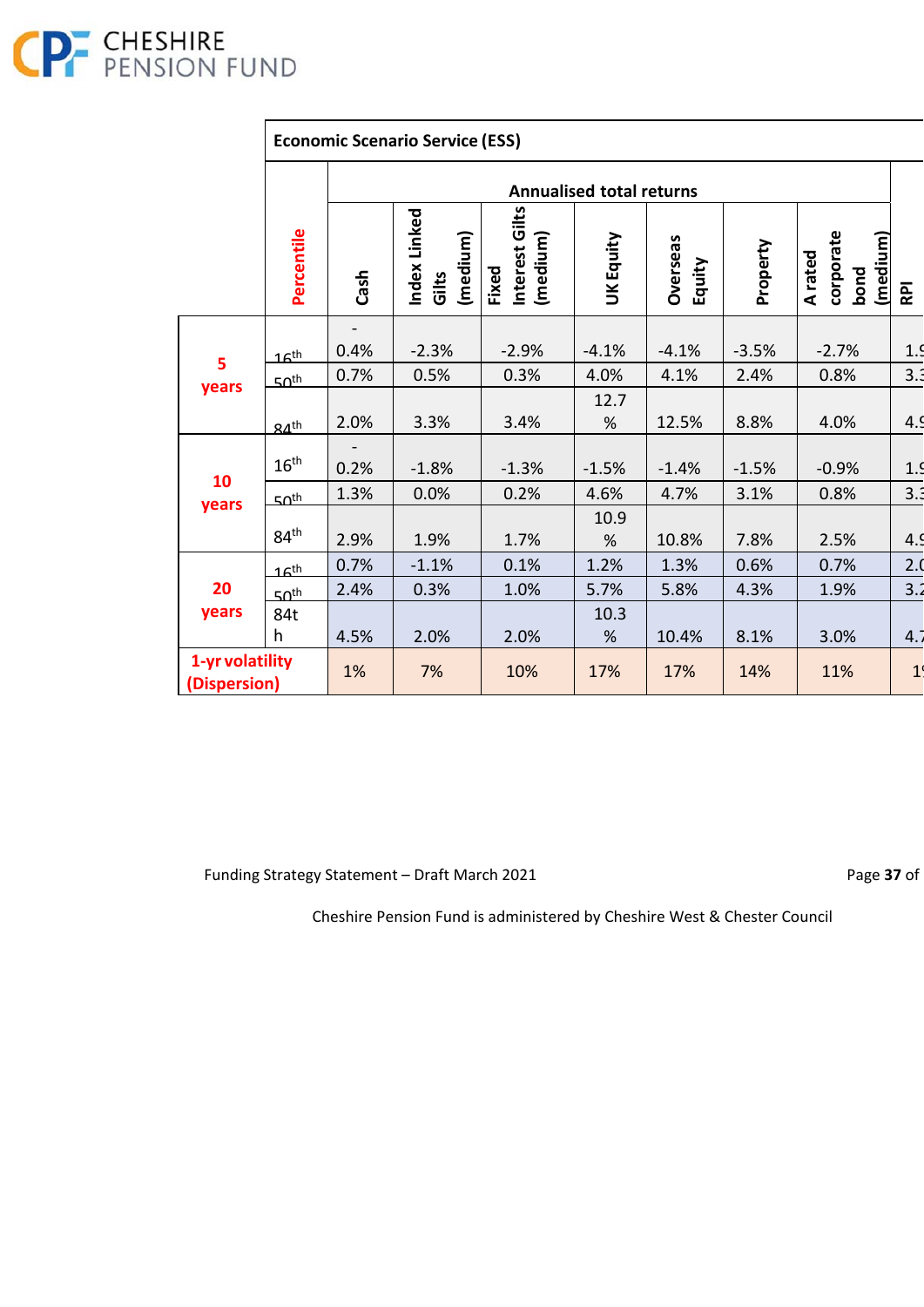# **P.** CHESHIRE

### **E3. What assumptions are used in the funding target?**

At the end of an employer's funding time horizon, an assessment will be made – for each of the 5,000 projections – of how the assets held compare to the value of assets required to meet the future benefit payments (the funding target). Valuing the cost of future benefits requires the actuary to make assumptions about the following financial factors:

- Benefit increases and Career Average Revalued Earnings (CARE) revaluation
- Salary growth
- Investment returns (the "discount rate")

Each of the 5,000 projections represents a different prevailing economic environment at the end of the funding time horizon and so a single, fixed value for each assumption is unlikely to be appropriate for every projection. For example, a high assumed future investment return (discount rate) would not be prudent in projections with a weak outlook for economic growth. Therefore, instead of using a fixed value for each assumption, the actuary references economic indicators to ensure the assumptions remain appropriate for the prevailing economic environment in each projection. The economic indicators the actuary uses are future inflation expectations and the prevailing risk‐free rate of return (the yield on long term UK government bonds is used as a proxy for this rate).

The Fund has three funding bases which will apply to different employers depending on their type. Each funding basis has a different assumption for future investment returns when determining the employer's funding target.

| <b>Funding basis</b>                                                                                                            | <b>Ongoing participation</b><br>basis                                                                                          | <b>Contractor exit</b><br>basis                                                                                                                | <b>Gilts exit basis</b>                                                                                      |
|---------------------------------------------------------------------------------------------------------------------------------|--------------------------------------------------------------------------------------------------------------------------------|------------------------------------------------------------------------------------------------------------------------------------------------|--------------------------------------------------------------------------------------------------------------|
| <b>Employer type</b>                                                                                                            | All employers except<br><b>Transferee Admission</b><br><b>Bodies and closed</b><br><b>Community Admission</b><br><b>Bodies</b> | Transferee<br><b>Admission Bodies</b>                                                                                                          | Community<br><b>Admission Bodies</b><br>that are closed to<br>new entrants                                   |
| <b>Investment return</b><br>assumption<br>underlying the<br>employer's<br>funding target (at<br>the end of its time<br>horizon) | Long term government<br>bond yields plus an<br>asset outperformance<br>assumption (AOA) of<br>1.6%<br>p.a.                     | Long term<br>government bond<br>yields plus an AOA<br>equal to the AOA<br>used to allocate<br>assets to the<br>employer on<br>joining the Fund | Long term<br>government<br>bond yields with<br>no allowance for<br>outperformance<br>on the Fund's<br>assets |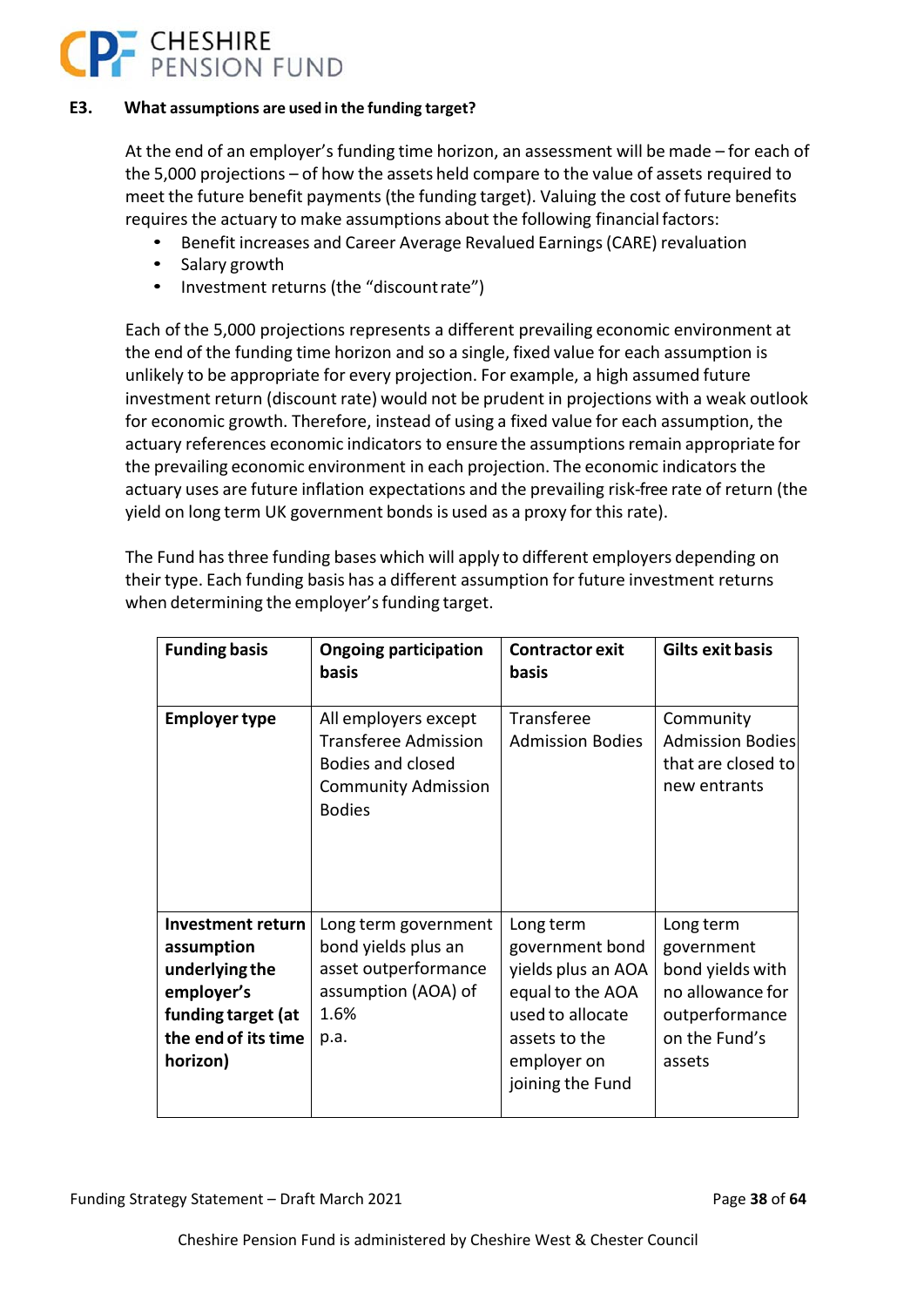

### **E4. What other assumptions apply?**

The following assumptions are those of the most significant used in both the projection of the assets, benefits, and cash flows and in the funding target.

### **a) Salary growth**

After discussion with Fund officers, the salary increase assumption at the 2019 valuation has been set to be a blended rate combined of:

- 1. 2.7% in 2019/20 and 2% p.a. until 31 March 2023, followed by
- 2. pay increases in line with retail prices index (RPI) inflation thereafter.

This gives a single assumption of RPI less 0.3% p.a., a change from the previous valuation where a blended assumption (constructed in a similar way) of RPI less 0.7% p.a. was used. The change has led to an increase in the funding target (all other things being equal).

### **b) Pension increases**

Since 2011 the consumer prices index (CPI), rather than RPI, has been the basis for increases to public sector pensions in deferment and in payment. Note that the basis of such increases is set by the Government and is not under the control of the Fund or any employers.

At this valuation, we have continued to assume that CPI is 1.0% p.a. lower than RPI.

### **c) Life expectancy**

The demographic assumptions are intended to be best estimates of future experience in the Fund based on past experience of LGPS funds which participate in Club Vita, the longevity analytics service used by the Fund, and endorsed by the actuary.

The longevity assumptions that have been adopted at this valuation are a bespoke set of "VitaCurves", produced by the Club Vita's detailed analysis, which are specifically tailored to fit the membership profile of the Fund. These curves are based on the data provided by the Fund for the purposes of this valuation.

Allowance has been made in the ongoing valuation basis for future improvements in line with the 2018 version of the Continuous Mortality Investigation model published by the Actuarial Profession and a 1.25% per annum minimum underpin to future reductions in mortality rates. This updated allowance for future improvements will generally result in lower life expectancy assumptions and hence a reduced funding target (all other things being equal).

The approach taken is considered reasonable in light of the long‐term nature of the Fund and the assumed level of security underpinning members' benefits.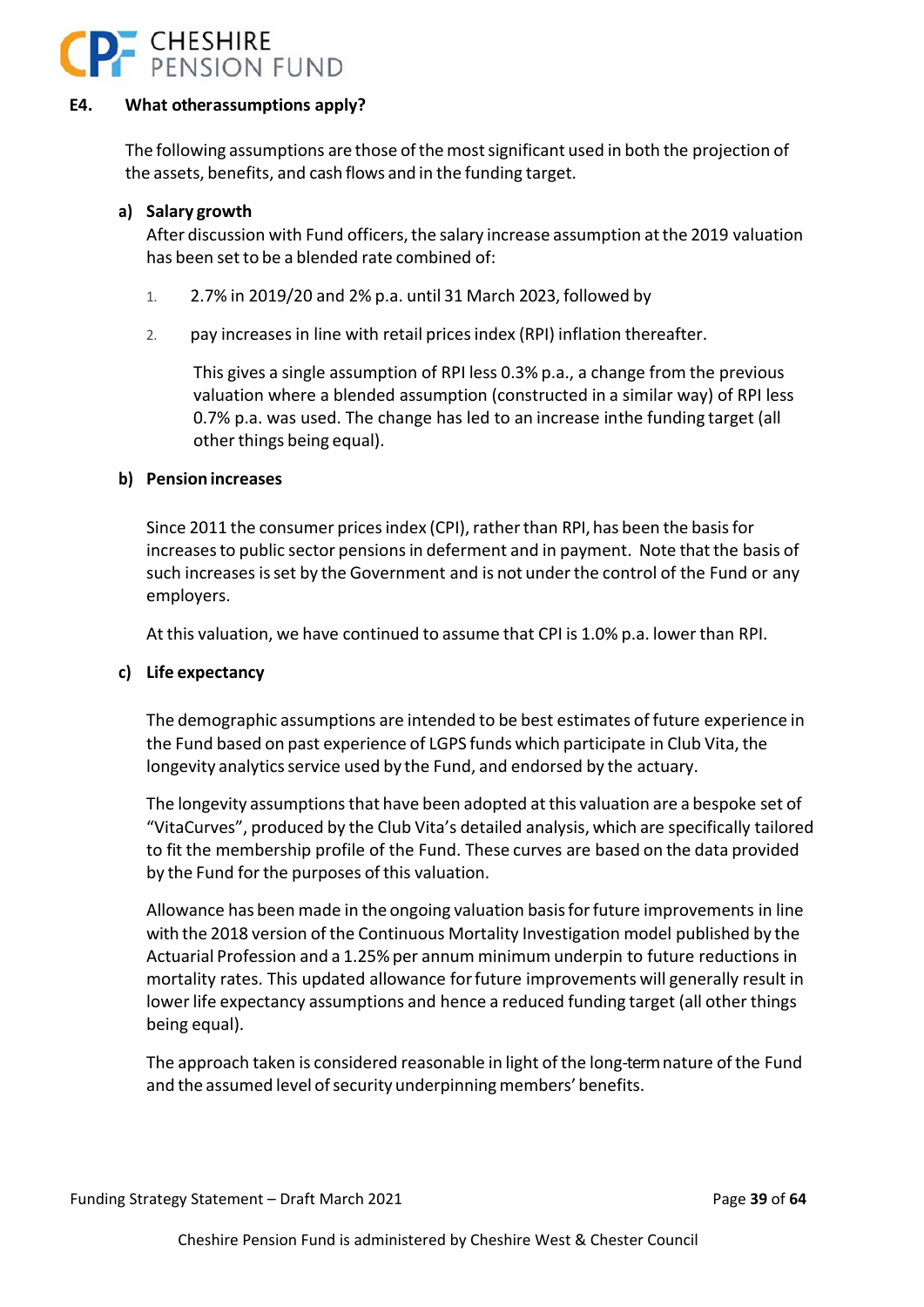

### **d) General**

The same financial assumptions are adopted for most employers (except for the differences in funding basis mentioned in section E3), in deriving the funding target underpinning the Primary and Secondary rates: as described in (3.3), these calculated figures are translated in different ways into employer contributions, depending on the employer's circumstances.

The demographic assumptions, in particular the life expectancy assumption, in effect vary by type of member and so reflect the different membership profiles of employers.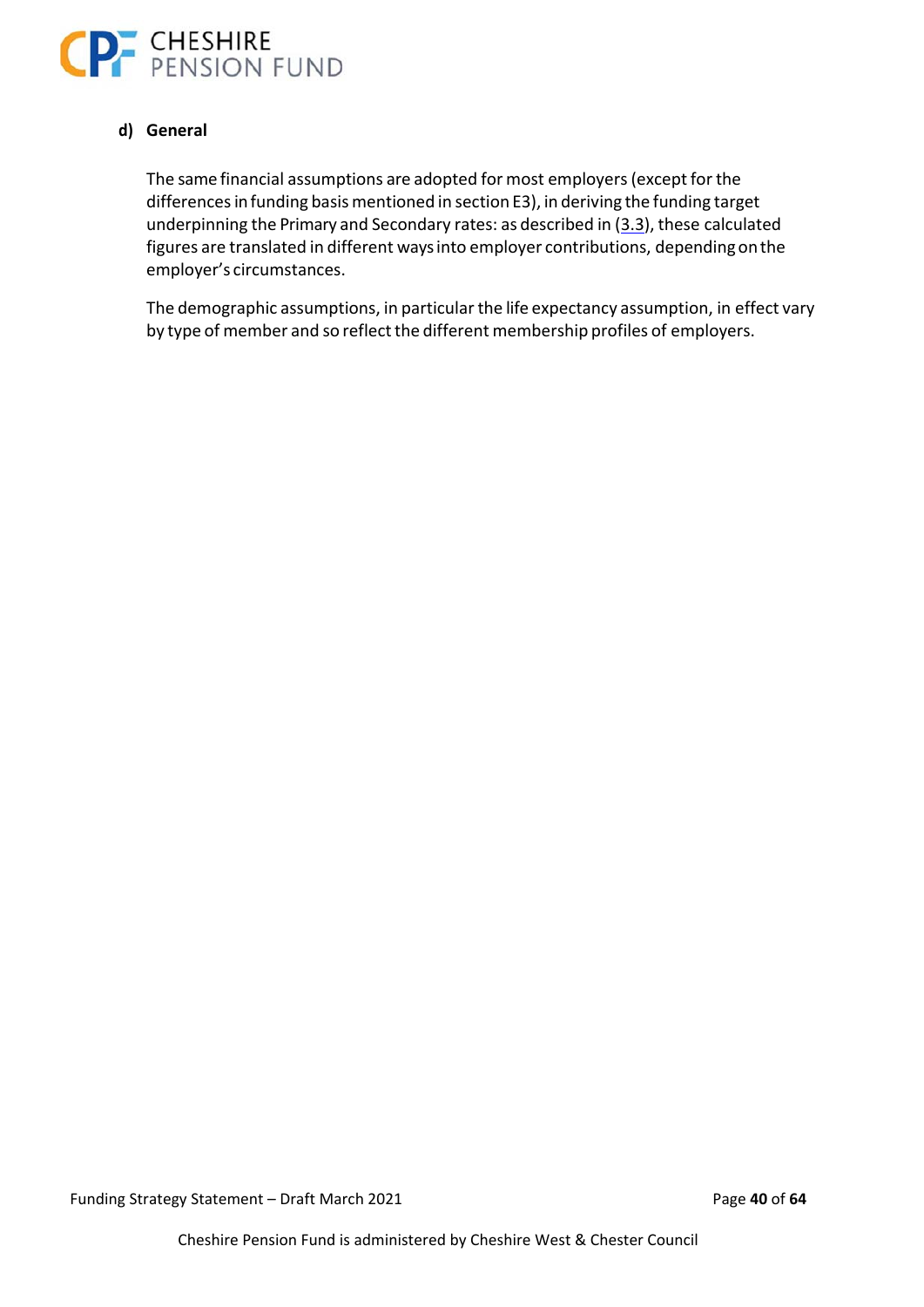### **CP** CHESHIRE

### Appendix F – Notes to Table 3.3

### **Note (a) (Basis for CABs and Designating Employers closed to new entrants)**

In the circumstances where:

- the employer is a Designating Employer, or an Admission Body but not a Transferee Admission Body, and
- the employer has no guarantor, and
- the admission agreement is likely to terminate, or the employer is likely to lose its last active member, within a timeframe considered appropriate by the Administering Authority to prompt a change in funding,

The Administering Authority may set a higher funding target (e.g. based on the return from long‐ term gilt yields and extending the allowance for future improvements in longevity) by the time the agreement terminates or the last active member leaves, in order to protect other employers in the Fund. This policy will increase regular contributions with the objective of reducing, but not entirely eliminating, the possibility of a final deficit payment being required from the employer when a cessation valuation is carried out.

If an employer's contributions are set to target a higher funding target, the Administering Authority may move the employer's assets to a lower risk investment strategy.

The Administering Authority also reserves the right to adopt the above approach in respect of those Designating Employers and Admission Bodies with no guarantor, where the strength of covenant is considered to be weak but there is no immediate expectation that the admission agreement will cease or the Designating Employer alters its designation.

### **Note (b)(Stabilisation)**

Stabilisation is a mechanism where employer contribution rate variations from year to year are kept within a pre-determined range, thus allowing those employers' rates to be relatively stable. This stabilisation mechanism allows short term investment market volatility to be managed so as not to cause volatility in employer contribution rates, on the basis that a long term view can be taken on net cash inflow, investment returns and strength of employer covenant.

The Administering Authority, on the advice of the Fund Actuary, believes that stabilising contributions can still be viewed as a prudent longer‐term approach.

However, employers whose contribution rates have been "stabilised" should be aware of the risks of this approach and should consider making additional payments to the Fund if possible.

The current stabilisation mechanism appliesif:

Funding Strategy Statement – Draft March 2021 Page **41** of **64**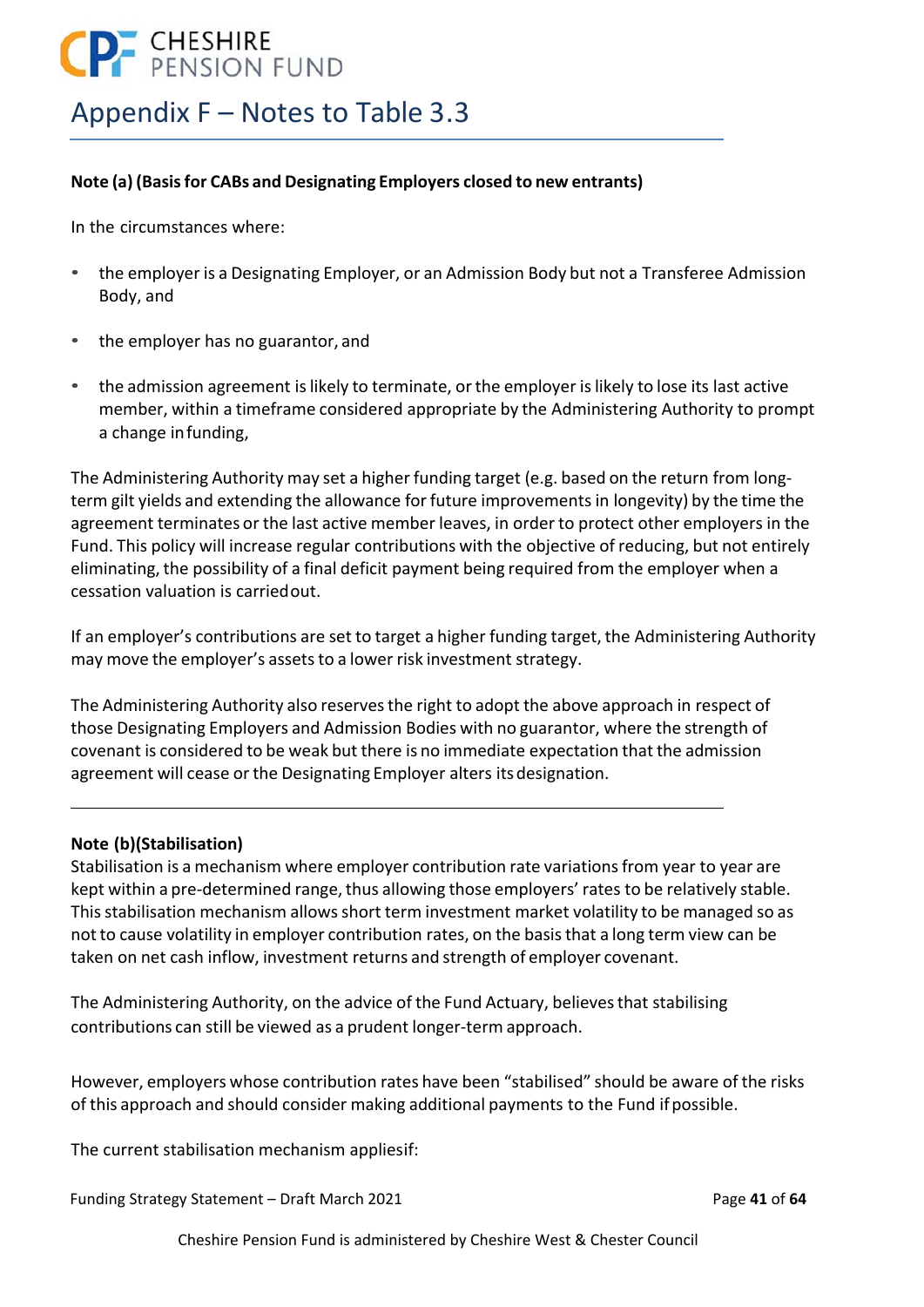# **P** CHESHIRE

- the employer satisfies the eligibility criteria set by the Administering Authority (see below) and;
- there are no material events which cause the employer to become ineligible, e.g. significant reductions in active membership (e.g. due to outsourcing or redundancies), changes in the nature of the employer (perhaps due to Government restructuring) or changes in the security of an employer.

On the basis of extensive modelling carried out for the 2019 valuation (see Section 4), the contribution rates payable by stabilised employers are subject to maximum annual changes (in either direction) of 1 or 1.5% of pay depending on their circumstances.

All percentage of pay figures are based on the employer's actual payroll and contributions in payment as at 31 March 2019.

The stabilisation criteria and limits apply for the period 1st April 2020 to 31 March 2023 and will be reviewed at the next formal valuation.

The review will consider the employer's membership profiles, actual payroll and contributions in payment at the time of the review and any issues surrounding employer security, and other relevant factors. Any material changes to any of the above may result in a revision to the stabilisation criteria and limits

The Administering authority reserves the right to review the stabilisation criteria and limits at any point before 31 March 2022 if there are material events for example (but not limited to) significant reductions in active membership or changes in the nature of the employer (perhaps due to Government restructuring or policy changes).

### **Note (c) (Maximum time horizon)**

The maximum time horizon starts at the commencement of the revised contribution rate (1 April 2020 for the 2019 valuation). The Administering Authority would normally expect the same period to be used at successive valuations but would reserve the right to propose alternative time horizons, for example where there were no new entrants. This expectation does not apply to contractors.

A maximum time horizon of 20 years is reserved only for employers with tax raising powers or an explicit guarantee from a central government department e.g. DFE guarantee for academies.

For other employers who remain open to active membership the maximum time horizon is 15 years. The maximum time horizon for all contractors is the outstanding contract term For employers who are closed to new entrants or with no (or very few) active members at this valuation, the deficit should be recovered by a fixed monetary amount over a period to be agreed with the body or its successor, not to exceed 15 years. Note this period is likely to reduce at each subsequent valuation.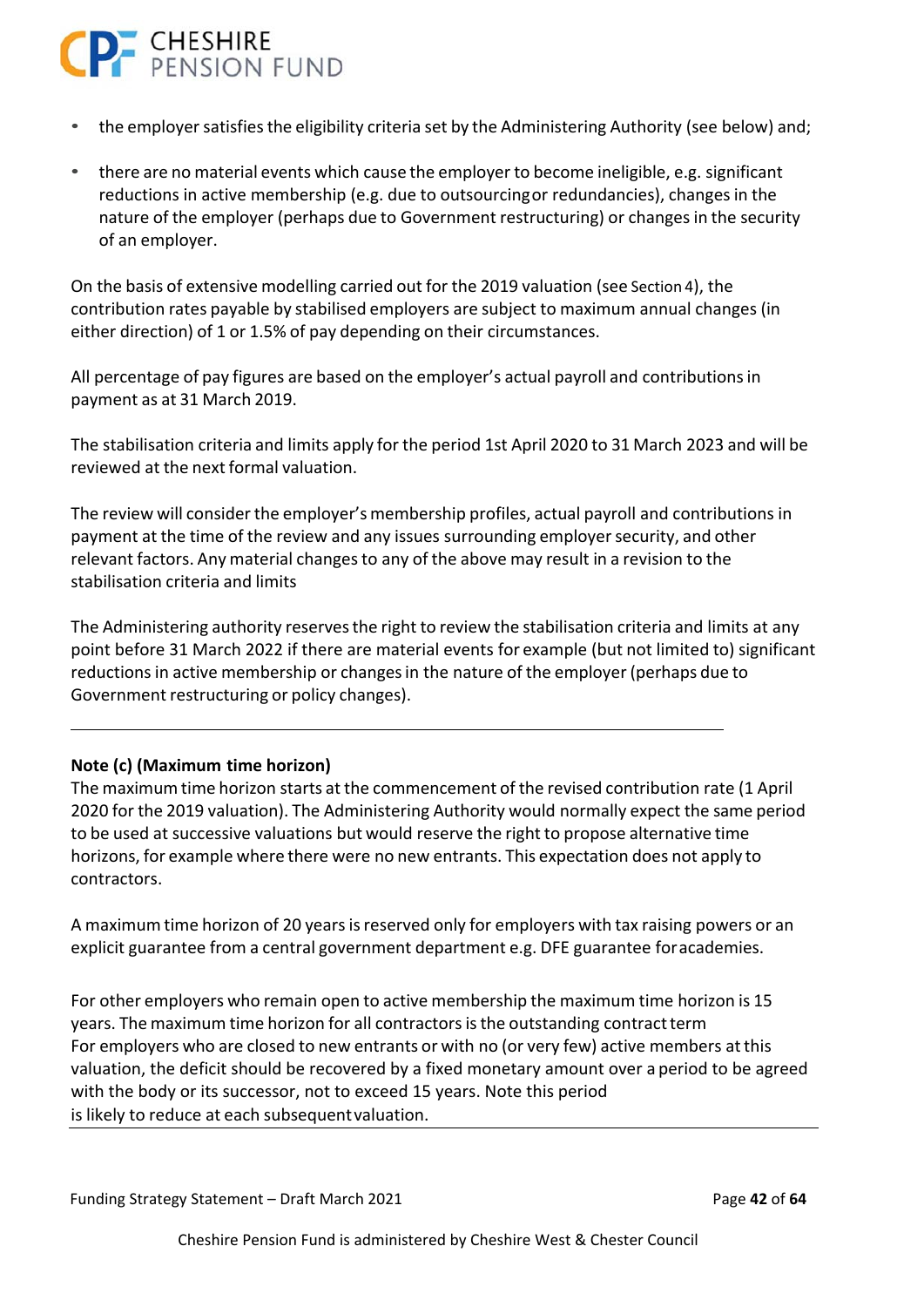### **CHESHIRE**<br>PENSION FUND

### **Note (d) (Secondary rate)**

In general, the Secondary contribution rate for each employer covering the period until the next valuation will be set as a monetary amount as the default.

### **Note (e) (Likelihood of success of achieving funding target)**

Each employer has its own funding target, and a relevant time horizon over which to reach that target. Contributions are set such that, combined with the employer's current asset share and anticipated market movements over the time horizon, the funding target is achieved with a given minimum likelihood. A higher required likelihood bar will give rise to higher required contributions, and vice versa.

The way in which contributions are set using these three steps, and relevant economic projections, is described in further detail in Appendix D.

Different likelihoods are set for different employers depending on their nature and circumstances: in broad terms:

- a 2 in 3 or 66% minimum likelihood is required for employers with tax raising powers or an explicit guarantee from a central government department e.g. DFE guarantee for academies
- a 3 in 4 or 75% minimum likelihood is generally required if the employer does not have taxraising powers or an explicit guarantee from a central government department e.g. DFE guarantee for academies
- a 2 in 3 or 66% minimum likelihood may be applied for employers who can evidence a tax raising body as a guarantor or other sufficient security backing its funding position

The Fund reserves the right to change or set alternative minimum probabilities if the circumstances of the employer change, for example (but not limited to) the Fund believes the employer poses a greater risk of being unable to meet its long term funding commitment than other employers or the employer is likely to cease participation in the Fund in the short or medium term

### **Note (f) (Regular Reviews)**

Such reviews may be triggered by significant events including but not limited to: significant reductions in payroll, altered employer circumstances, Government restructuring affecting the employer's business, or failure to pay contributions or arrange appropriate security as required by the Administering Authority.

The result of a review may be to require increased contributions (by strengthening the actuarial assumptions adopted and/or moving to monetary levels of deficit recovery contributions), and/or an increased level of security or guarantee.

### **Note (g) (New Academy conversions)**

At the time of writing, the Fund's policies on academies' funding issues are as follows:

Funding Strategy Statement – Draft March 2021 Page **43** of **64**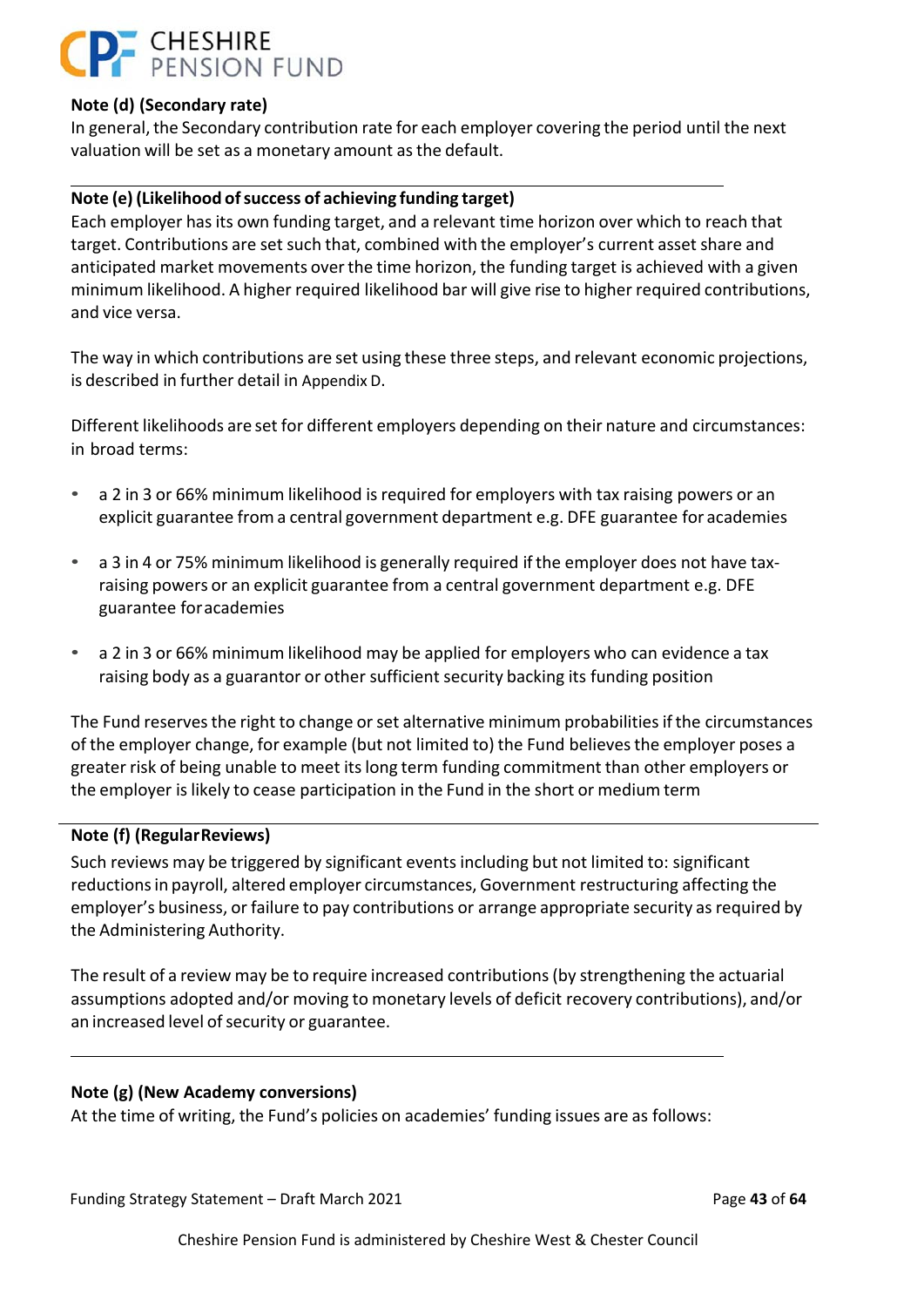# **P.** CHESHIRE

- a) The academy will be regarded as a separate employer in its own right and will not be pooled with other employers in the Fund. The only exception is where the academy is part of a Multi Academy Trust (MAT) in which case the academy's figures will be calculated as below but can be combined with those of the other academies in the MAT. The underlying funding position of each academy within the MAT will continue to be tracked.
- b) The academy's past service liabilities on conversion will be calculated based on its active Fund members on the day before conversion. For the avoidance of doubt, these liabilities will include all past service of those members but will exclude the liabilities relating to any ex‐ employees of the school who have deferred or pensioner status.
- c) The academy will be allocated an initial asset share from the ceding council's assets in the Fund. This asset share will be calculated using the estimated funding position of the ceding council at the date of academy conversion. The share will be based on the active members' funding level, having first allocated assets in the council's share to fully fund deferred and pensioner members, subject to a maximum initial academy funding level of 100%. The asset allocation will be based on market conditions and the academy's active Fund membership on the day prior to conversion.
- d) The academy's initial contribution rate for the first year ending 31 March from the conversion date will be as per the ceding council's rate. Following the actuarial assessment of the new academy's assets and liabilities, a new, standalone contribution rate will be set which will be payable from  $1<sup>st</sup>$  April after the conversion date until the next formal valuation. This contribution rate will be assessed using the funding target, time horizon and likelihood of success set out in section 3.3 above;
- e) As an alternative to (d), a new academy joining a MAT in which all academies pay the same rate, may pay the MAT rate from the date of joining the MAT. Thismay not apply if the new academy would significantly alter the membership profile or funding position of the MAT.
- f) Ultimately, all academies remain responsible for their own allocated assets and liabilities.
- g) It is possible for an academy to leave one MAT and join another. If this occurs, all active, deferred and pensioner members of the academy transfer to the new MAT.

The Fund's policies on academies are subject to change in the light of any amendments to MHCLG and/or DfE guidance or any changes to Government policy, for example if the current provision of a DfE guarantee that the Department will meet any outstanding LGPS liabilities on Academy Trust closure is removed, reduced or becomes insufficient to meet potential risks to the Fund . Any changes will be notified to academies and will be reflected in a subsequent version of this FSS. In particular, policies (c) and (d) above will be reconsidered at each valuation.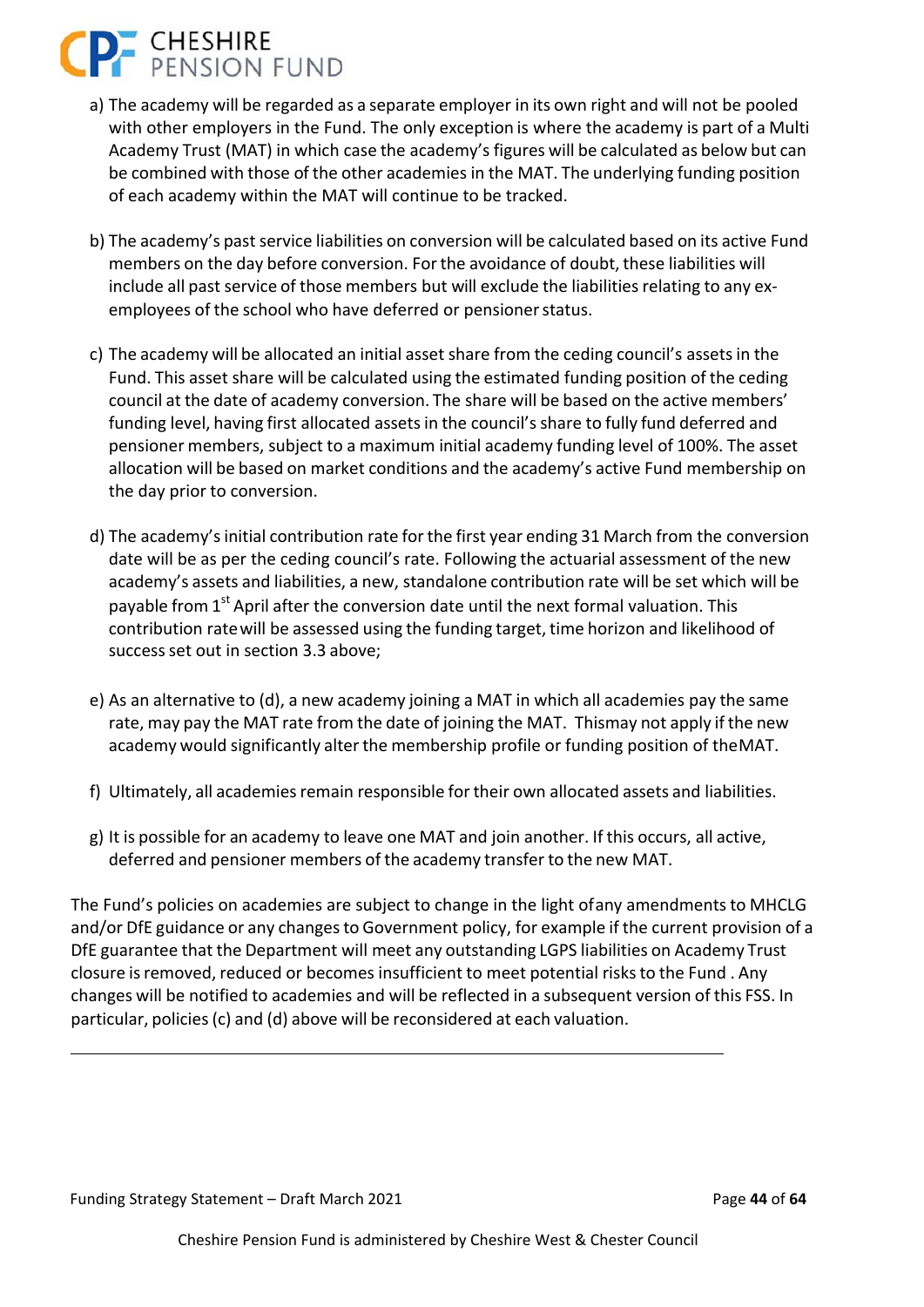### **CP-** CHESHIRE

### **Note (h) (New Admission Bodies)**

With effect from 1 October 2012, the LGPS 2012 Miscellaneous Regulations introduced mandatory new requirements for all Admission Bodies brought into the Fund from that date. Under these Regulations, all new Admission Bodies will be required to provide some form of security, such as a guarantee from the letting employer, an indemnity, or a bond. The security is required to cover some or all of the following:

- the strain cost of any redundancy early retirements resulting from the premature termination of the contract.
- allowance for the risk of asset underperformance.
- allowance for the risk of a greater than expected rise in liabilities.
- allowance for the possible non‐payment of employer and member contributions to the Fund; and/or the current deficit.

Transferee Admission Bodies (TABs): For all TABs, the security must be to the satisfaction of the Administering Authority as well as the letting employer and will be monitored and reassessed on an annual basis by the Administering Authority.

However, it is the responsibility of the letting employer to ensure that the level of security provided remains adequate, as the letting employer is the guarantor of last resort should the TAB default. See also Note (i) below.

Community Admission Bodies (CABs): The Administering Authority will only consider requests from CABs (or other similar bodies, such as section 75 NHS partnerships) to join the Fund if they are sponsored by a Scheduled Body with tax raising powers, guaranteeing their liabilities or provide a form of security as above. The sponsoring Scheduled Body may also require the CAB to provide some form of security, such as a bond.

The above approaches reduce the risk to other employers in the Fund of potentially having to pick up any shortfall in respect of Admission Bodies ceasing with an unpaid deficit.

### **Note (i) (New Transferee Admission Bodies)**

A new TAB usually joins the Fund as a result of the letting/outsourcing of some services from an existing employer (normally a Scheduled Body such as a council or academy) to another organisation (a "contractor"). This involves the TUPE transfer of some staff from the letting employer to the contractor. Consequently, for the duration of the contract, the contractor is a new participating employer in the Fund so that the transferring employees maintain their eligibility for LGPS membership. At the end of the contract the employees revert to the letting employer or to a replacement contractor.

Ordinarily, the TAB would be set up in the Fund as a new employer with responsibility for all the accrued benefits of the transferring employees; in this case, the contractor would usually be assigned an initial asset allocation equal to the past service liability value of the employees' Fund benefits. The quid pro quo is that the contractor is then expected to ensure that its share of the Fund is also fully funded at the end of the contract: see Note (j).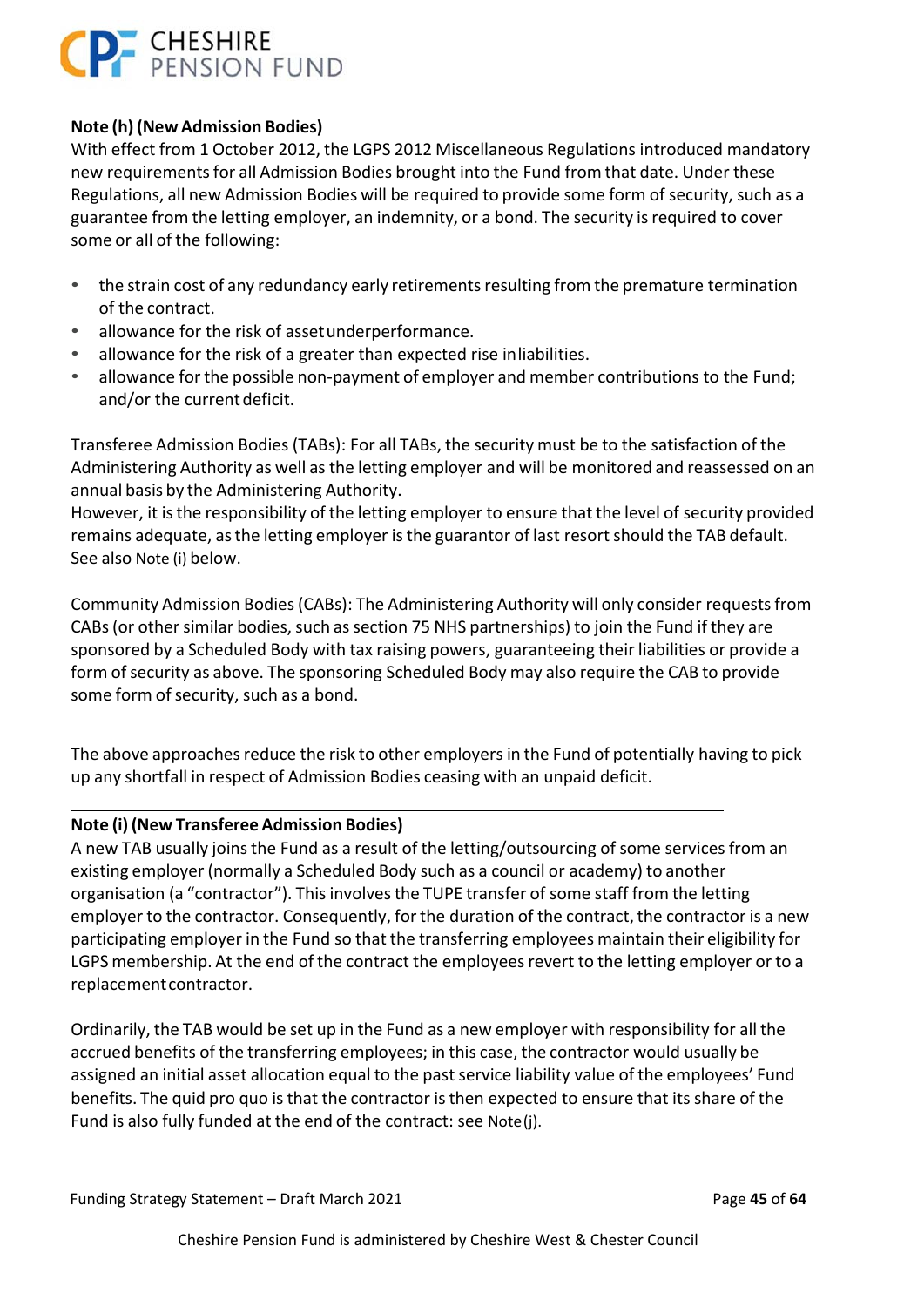# **P. CHESHIRE**<br>PENSION FUND

Employers which "outsource" have flexibility in the way that they can deal with the pension risk potentially taken on by the contractor. There are three different routes that such employers may wish to adopt:

### i) Pooling

Under this option the contractor is pooled with the letting employer. In this case, the contractor pays the same rate as the letting employer, which may be under a stabilisation approach.

### ii) Letting employer retains pre‐contract risks

Under this option the letting employer would retain responsibility for assets and liabilities in respect of service accrued prior to the contract commencement date. The contractor would be responsible for the future liabilities that accrue in respect of transferred staff. The contractor's contribution rate could vary from one valuation to the next. It would be liable for any deficit, and entitled to any surplus, at the end of the contract term in respect of assets and liabilities attributable to service accrued during the contract term.

### iii) Fixed contribution rate agreed

Under this option the contractor pays a fixed contribution rate throughout its participation in the Fund and on cessation does not pay any deficit or receive an exit credit. In other words, the pension risks 'pass through' to the letting employer.

The Administering Authority requires that a new TAB will participate in the Fund via a fixed contribution rate arrangement with the letting employer. The certified employer contribution rate will be set equal to the fixed contribution rate agreed between the letting authority and the contactor. The fixed rate that will be paid is at the discretion of the letting authority and contractor subject to a minimum rate equal to the letting authority's primary rate when assessed on a probability of achieving funding target of 75% (the funding target and time horizon remain unchanged). Upon cessation the contractor's assets and liabilities will transfer back to the awarding authority with no crystallisation of any deficit or surplus.

In order to avoid the Administering Authority becoming involved in any disputes relating to risk sharing and to protect the other participating employers, the Fund will not be party to any risk sharing agreement between any employer (awarding authority) and a contractor. Accordingly any such arrangements will not be detailed in the admission agreement and the admission body will be required to follow the principles of the agreement as if no such risk sharing was in place and as if they were any other employer within the Cheshire Pension Fund. It is at the sole discretion of the Administering Authority as to whether any risk sharing agreement is recognised in the certified employer contribution rate. If the risk arrangement is not recognised, then it will then be up to the awarding authority and the contractor to put in place separate steps to allow the risk sharing to be implemented (e.g. via the contract payments). Accordingly the contractor will be required to pay the certified employer contribution rate to the Fund and any other contributions required e.g. early retirement strain costs, regardless of risk sharing arrangement in place.

Any risk‐sharing agreement should ensure that some element of risk transfers to the contractor where it relates to their decisions and it is unfair to burden the lettering employer with that risk. For example, the contractor should typically be responsible for pension costs that arise from:

Funding Strategy Statement – Draft March 2021 Page **46** of **64**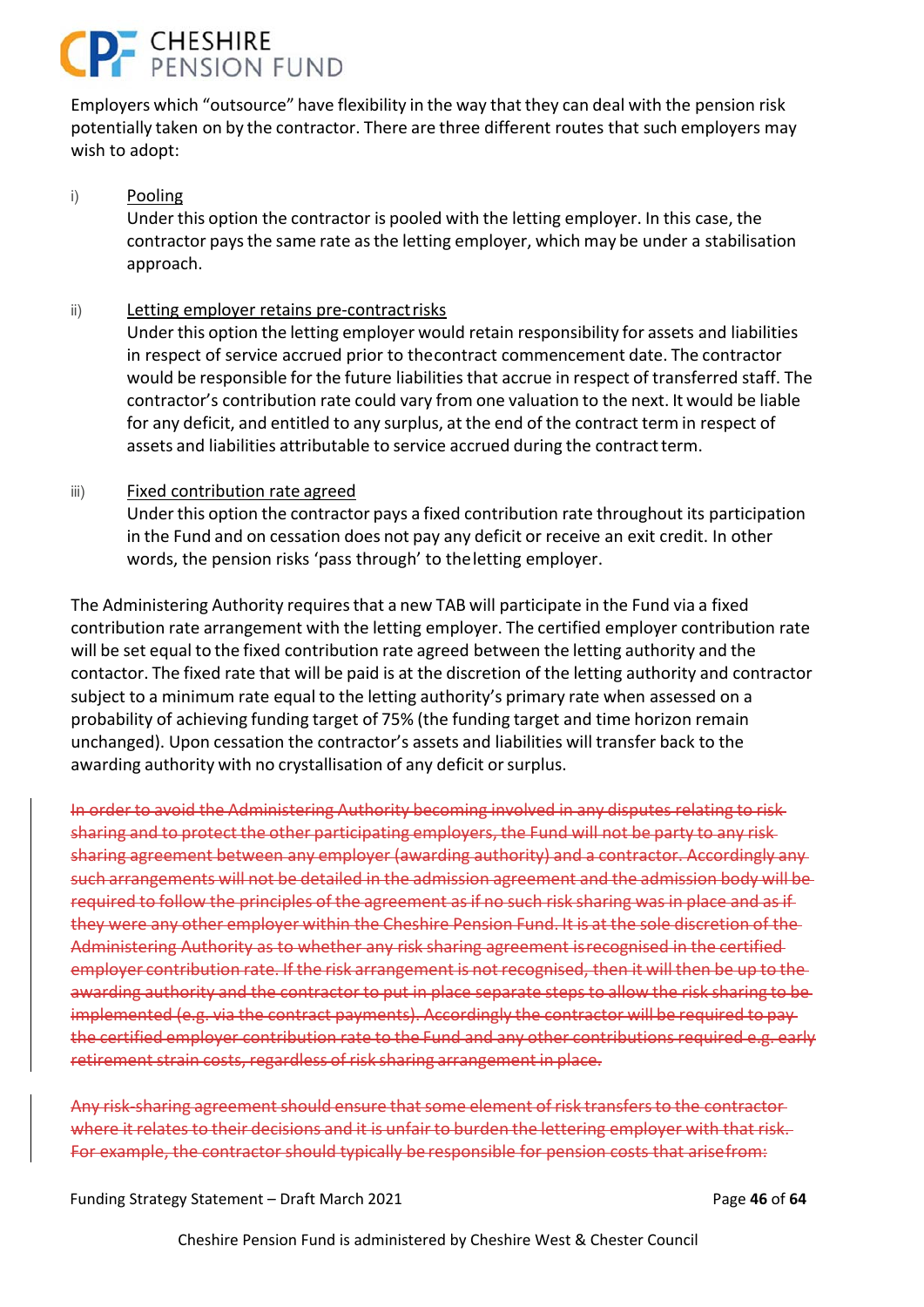

- Above average pay increases, including the effect in respect of service prior to contract commencement even if the letting employer takes on responsibility for the latter under (ii) above, and
- Redundancy and early retirement decisions.

### **Note (j) (Admission Bodies Ceasing)**

Notwithstanding the provisions of the Admission Agreement, the Administering Authority may consider any of the following as triggers for the cessation of an admission agreement with any type of body:

- Last active member ceasing participation in the Fund (NB recent LGPS Regulation changes mean that the Administering Authority has the discretion to defer taking action for up to three years, so that if the employer acquires one or more active Fund members during that period then cessation is not triggered. The current Fund policy is that this is left as a discretion and may or may not be applied in any given case).
- The insolvency, winding up or liquidation of the Admission Body.
- Any breach by the Admission Body of any of its obligations under the Agreement that they have failed to remedy to the satisfaction of the Fund.
- A failure by the Admission Body to pay any sums due to the Fund within the period required by the Fund; or
- The failure by the Admission Body to renew or adjust the level of the bond or indemnity, or to confirm an appropriate alternative guarantor, as required by the Fund.

On cessation, the Administering Authority will instruct the Fund actuary to carry out a cessation valuation to determine whether there is any deficit or surplus. Where there is a deficit, payment of this amount in full would normally be sought. At its sole discretion, the Administering Authority Fundmay allow an employer to spread the deficit payment or may permit an employer with no remaining active members and a cessation deficit to continue contributing to the Fund (see Appendix I)

Where there is a deficit, payment of this amount in full would normally be sought from the Admission Body, wWhere there is a surplus, an exit credit may be paid to the Admission Body in line with the Administering Authority's exit credit policy. (see Appendix H).

As discussed in section 2.7, the LGPS benefit structure from 1 April 2014 is currently under review following the Government's loss of the right to appeal the McCloud and other similar court cases. The Fund has considered how it will reflect the current uncertainty regarding the outcome of this judgement in its approach to cessation valuations. For cessation valuations that are carried out before any changes to the LGPS benefit structure (from 1 April 2014) are confirmed, the actuary may make an adjustment to the ceasing liability value depending on the employer's circumstances.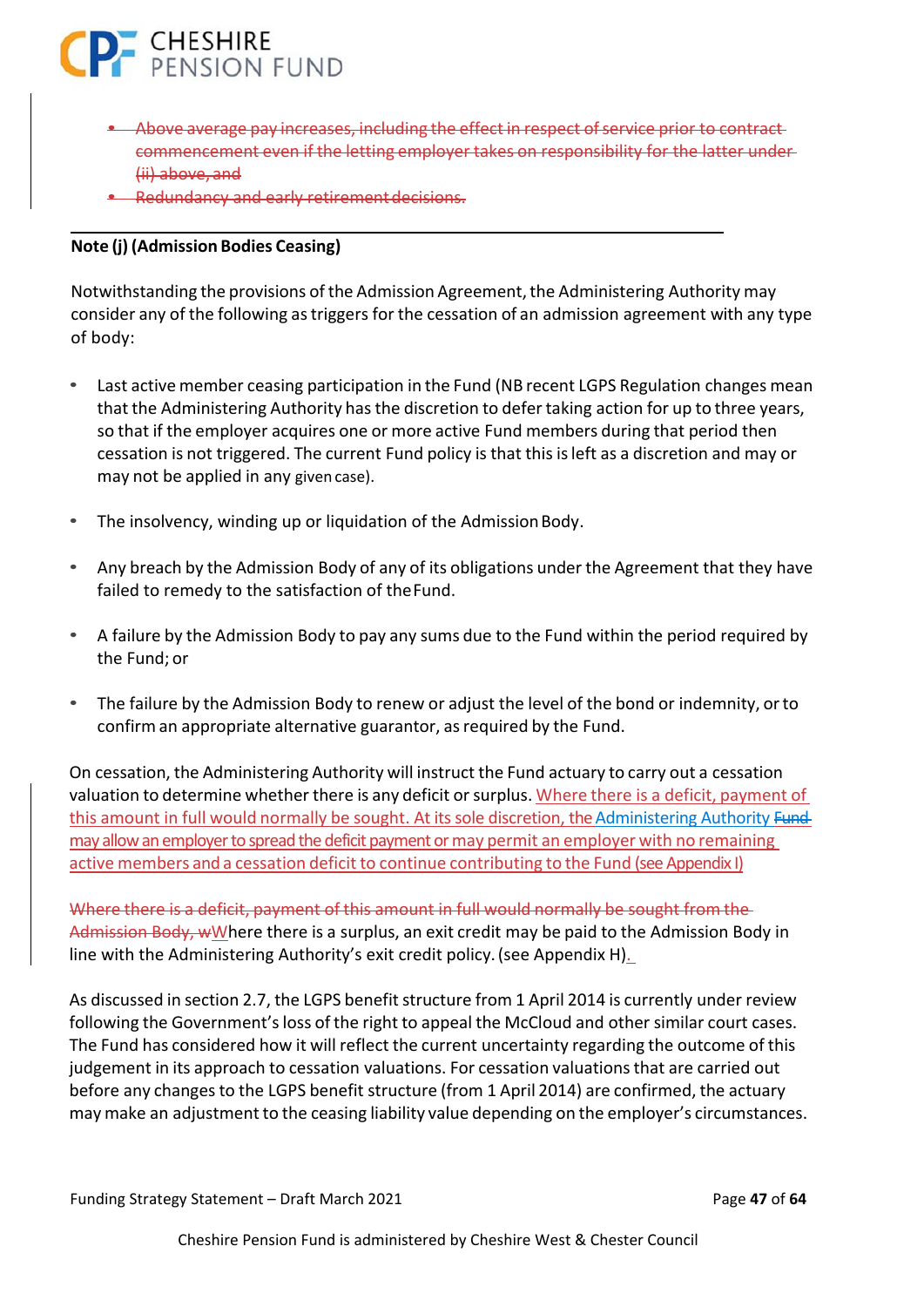# **P.** CHESHIRE

The Fund Actuary charges a fee for carrying out an employer's cessation valuation, and there will be other Fund administration expenses associated with the cessation, both of which the Fund will recharge to the employer. For the purposes of the cessation valuation, this fee will be treated as an expense incurred by the employer and will be deducted from the employer's exit credit or added to the employer's cessation deficit, as appropriate. This process improves administrative efficiency as it reduces the number of transactions required to be made between the employer and the Fund following an employer's cessation.

For non‐Transferee Admission Bodies whose participation is voluntarily ended either by themselves or the Fund, or where a cessation event has been triggered, the Administering Authority must look to protect the interests of other ongoing employers. The actuary will therefore adopt an approach which, to the extent reasonably practicable, protects the other employers from the likelihood of any material loss emerging in future:

- Where a guarantor does not exist then, in order to protect other employers in the Fund, the cessation liabilities and final surplus/deficit will normally be calculated using a "gilts exit basis", which is more prudent than the ongoing participation basis. This has no allowance for potential future investment outperformance above gilt yields and has added allowance for future improvements in life expectancy. This could give rise to a significant cessation payment being required.
- Where there is a guarantor for future deficits and contributions, the details of the guarantee will be considered prior to the cessation valuation being carried out. In some cases, the guarantor is simply guarantor of last resort and therefore the cessation valuation will be carried out consistently with the approach taken had there been no guarantor in place. Alternatively, where the guarantor is not simply guarantor of last resort, the cessation may be calculated using the ongoing participation basis or contractor exit basis as described in Appendix E;
- Again, depending on the nature of the guarantee, it may be possible to simply transfer the former Admission Body's liabilities and assets to the guarantor, without needing to crystallise any deficit or surplus. This approach may be adopted where the employer cannot pay the contributions due.

This will be considered on a case by case basis subject to approval by the guarantor and is within the terms of the guarantee.

Under (a) and (b), any shortfall would usually be levied on the departing Admission Body as a single lump sum payment. In certain conditions If this is not possible then the Fund, at its absolute discretion sole discretion the Administering Authority may allow an employer to spread the deficit payment or may permit an employer with no remaining active members and a cessation deficit to continue contributing to the Fund (see Appendix I) may allow spreading the payment over a periodacceptable to the Fund. This will be considered on case by case basis and the Fund may require some security in place for the employer such as a bond indemnity or guarantee.

In the event that the Fund is not able to recover the required payment in full, then the unpaid amounts fall to be shared amongst all the other employers in the Fund. This may require an immediate revision to the Rates and Adjustments Certificate affecting other employers in the Fund, or instead be reflected in the contribution rates set at the next formal valuation following the cessation date.

Funding Strategy Statement – Draft March 2021 Page **48** of **64**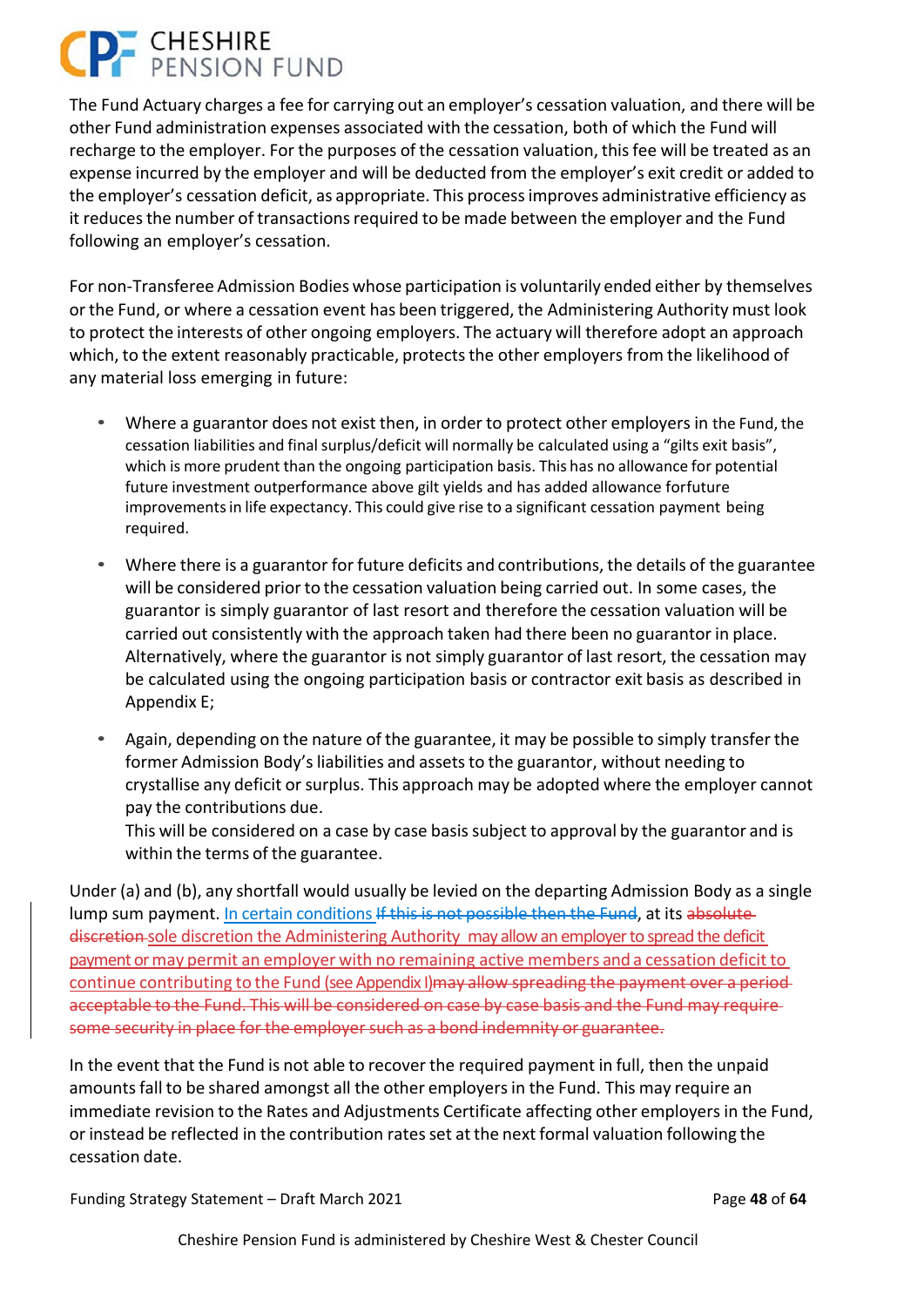# **P** CHESHIRE<br>PENSION FUND

As an alternative, where the ceasing Admission Body is continuing in business, the Fund at its absolute discretion reserves the right to enter into an agreement with the ceasing Admission Body. Under this agreement the Fund would accept an appropriate alternative security to be held against any deficit on the gilts exit basis, and would carry out the cessation valuation on the ongoing participation basis.

Secondary contributions would be derived from this cessation debt.

This approach would be monitored as part of each triennial formal valuation and secondary contributions would be reassessed as required. The Admission Body may terminate the agreement only via payment of the outstanding debt assessed on the gilts exit basis. Furthermore, the Fund reserves the right to revert to the "gilts exit basis" and seek immediate payment of any funding shortfall identified. The Administering Authority may need to seek legal advice in such cases, as the Admission Body would have no contributing members.

#### **Exit Credits**

If an employer becomes an exiting employer under Regulation 64 of the 2013 LGPS Regulations (as amended), it may be entitled to receive an exit credit.

The administering authority may determine, at its absolute discretion, the amount of any exit credit payment due (which may be zero), having regard to any relevant considerations.

The relevant considerations that the administering authority must consider are:

- The extent to which the employer's assets are in excess of its liabilities
- The proportion of the excess of assets which has arisen because of the value of employer's contributions
- Any representations made by the exiting employer and its letting authority/guarantor
- Any other relevant factors.

The Administering Authority's exit credit policy is published at Appendix H of this FSS.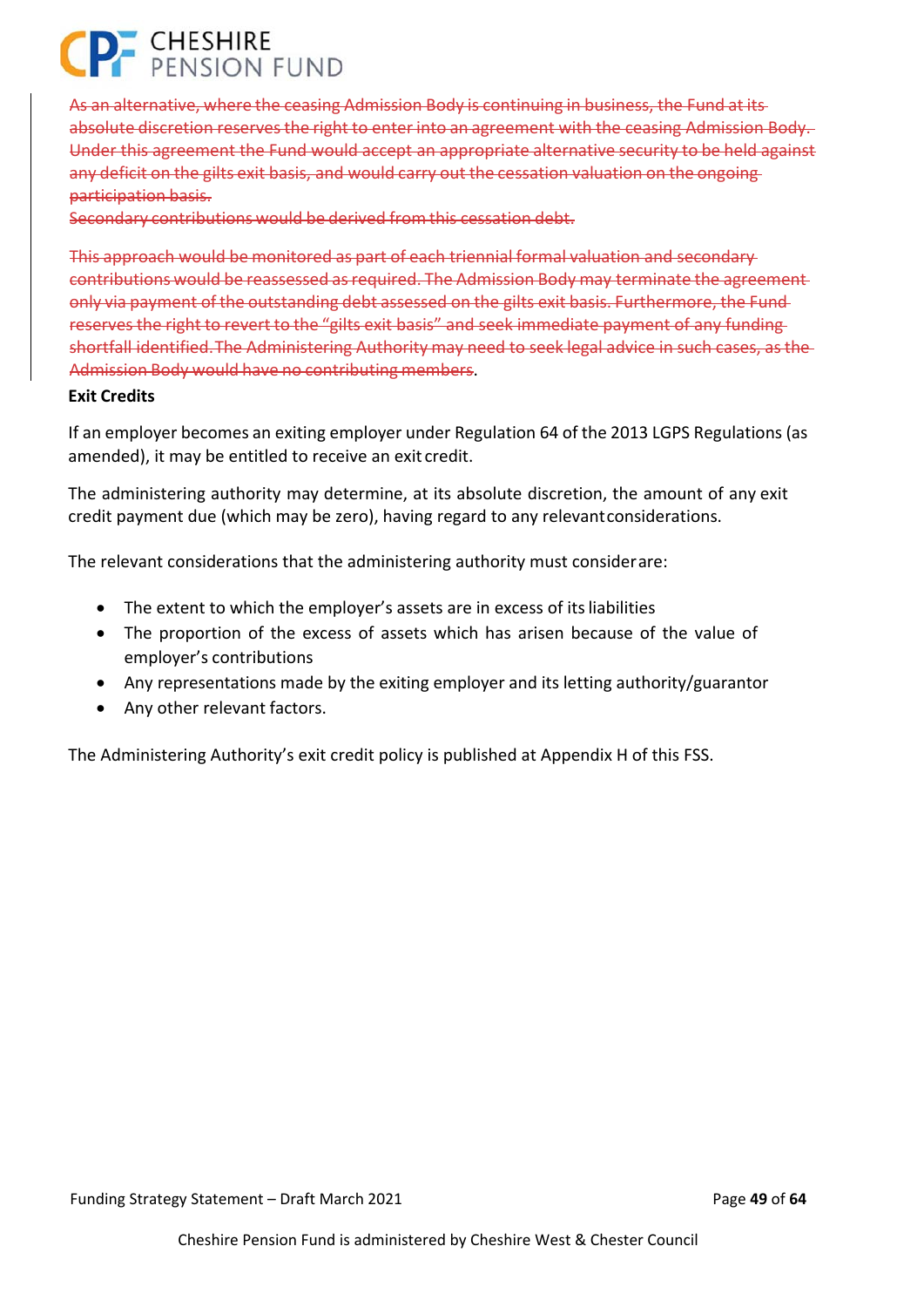

### Appendix G – Glossary

| <b>Meaning</b><br><b>Term</b>         |                                                                                                                                                                                                                                                                                                                                                                                                                                                                                                                                                 |
|---------------------------------------|-------------------------------------------------------------------------------------------------------------------------------------------------------------------------------------------------------------------------------------------------------------------------------------------------------------------------------------------------------------------------------------------------------------------------------------------------------------------------------------------------------------------------------------------------|
| <b>Active Member</b>                  | A current employee paying into the Fund                                                                                                                                                                                                                                                                                                                                                                                                                                                                                                         |
| Administering<br><b>Authority</b>     | The council with statutory responsibility for running the Fund                                                                                                                                                                                                                                                                                                                                                                                                                                                                                  |
| <b>Admission Bodies</b>               | Employers where there is an Admission Agreement setting out the<br>employer's obligations and which employees are nominated to<br>participate in the Fund. These can be Community Admission Bodies or<br>Transferee Admission Bodies. For more details (see 2.3).                                                                                                                                                                                                                                                                               |
| Covenant                              | The assessed financial strength of the employer. A strong covenant<br>indicates a greater ability to pay for pension obligations in the long run.<br>A weaker covenant means that it appears that the employer may have<br>difficulties meeting its pension obligations in full over the longer term.                                                                                                                                                                                                                                           |
| <b>Designating</b><br><b>Employer</b> | Employers such as town and parish councils that can participate in the<br>LGPS via resolution. These employers can designate which of their<br>employees are eligible to join the Fund.                                                                                                                                                                                                                                                                                                                                                         |
| <b>Employer</b>                       | An individual participating body in the Fund, which employs (or used to<br>employ) members of the Fund. Normally the assets and funding target<br>values for each employer are individually tracked, together with its<br>Primary rate at each valuation.                                                                                                                                                                                                                                                                                       |
| <b>Funding basis</b>                  | The combined set of assumptions made by the actuary, regarding the<br>future, to calculate the value of the funding target at the end of the<br>employer's time horizon. The main assumptions will relate to the level<br>of future investment returns, salary growth, pension increases and<br>longevity. More prudent assumptions will give a higher funding target,<br>whereas more optimistic assumptions will give a lower funding target.                                                                                                 |
| Gilt                                  | A UK Government bond, i.e. a promise by the Government to pay<br>interest and capital as per the terms of that gilt, in return for an initial<br>payment of capital by the purchaser. Gilts can be "fixed interest", where<br>the interest payments are level throughout the gilt's term, or "index-<br>linked" where the interest payments vary each year in line with a<br>specified index (usually RPI). Gilts can be bought as assets by the Fund<br>but are also used in funding as an objective measure of a risk-free rate of<br>return. |
| Guarantee/<br>guarantor               | A formal promise by a third party (the guarantor) that it will meet any<br>pension obligations not met by a specified employer. The presence of a<br>guarantor will mean, for instance, that the Fund can consider the<br>employer's covenant to be as strong as its guarantor's.                                                                                                                                                                                                                                                               |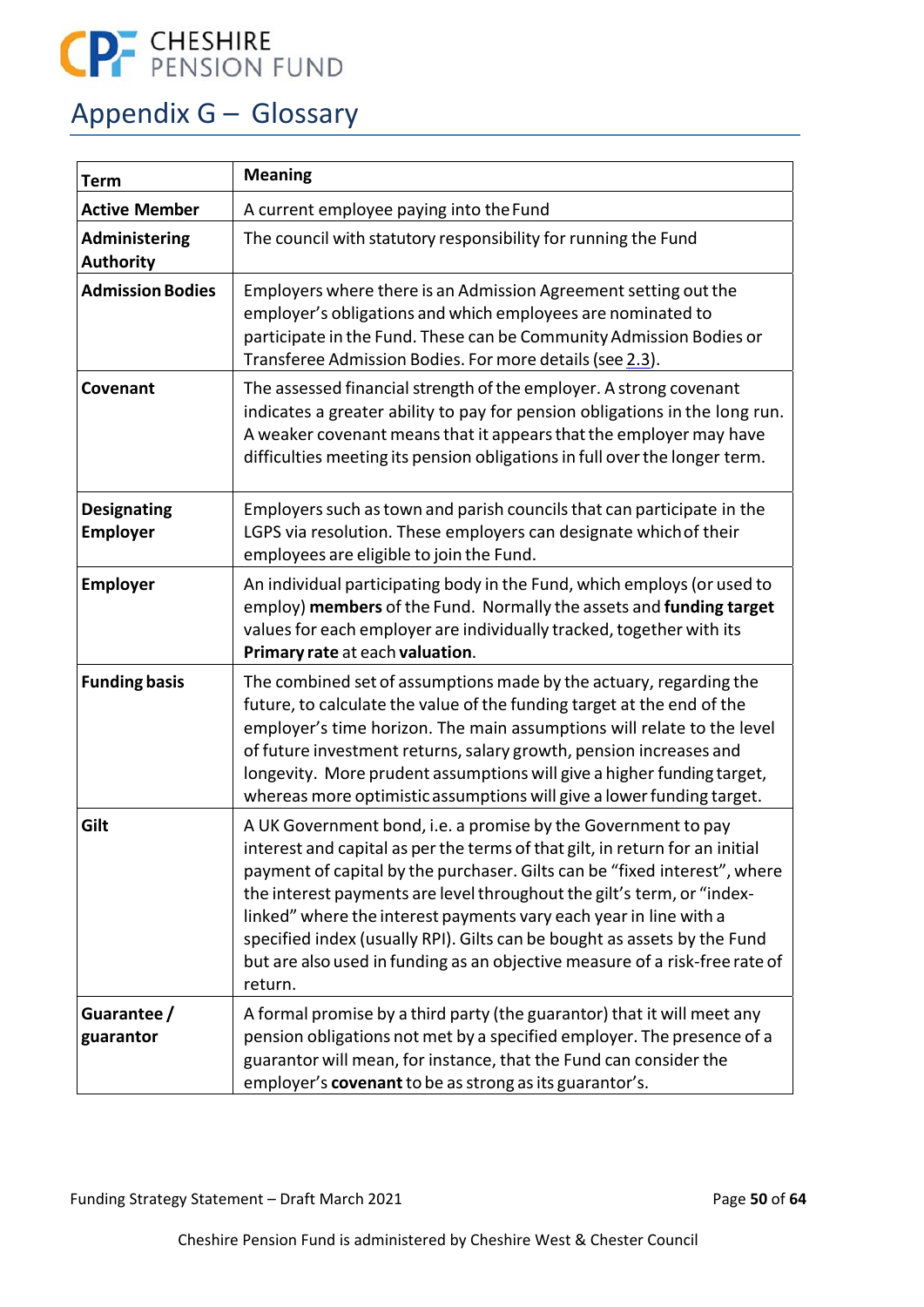# CP CHESHIRE<br>PENSION FUND

| <b>Term</b>                                                  | <b>Meaning</b>                                                                                                                                                                                                                                                                                                                                                                                                                                                                                                                                                 |
|--------------------------------------------------------------|----------------------------------------------------------------------------------------------------------------------------------------------------------------------------------------------------------------------------------------------------------------------------------------------------------------------------------------------------------------------------------------------------------------------------------------------------------------------------------------------------------------------------------------------------------------|
| Letting employer                                             | An employer which outsources or transfers a part of its services and<br>workforce to another employer (usually a contractor). The contractor will<br>pay towards the LGPS benefits accrued by the transferring members, but<br>ultimately the obligation to pay for these benefits will revert to the letting<br>employer. A letting employer will usually be a local authority but can<br>sometimes be another type of employer such as an Academy.                                                                                                           |
| <b>LGPS</b>                                                  | The Local Government Pension Scheme, a public sector pension<br>arrangement put in place via Government Regulations, for workers in<br>local government. These Regulations also dictate eligibility (particularly<br>for Scheduled Bodies), members' contribution rates, benefit calculations<br>and certain governance requirements. The LGPS is divided into 100<br>Funds which map the UK. Each LGPS Fund is autonomous to the extent<br>not dictated by Regulations, e.g. regarding investment strategy, employer<br>contributions and choice of advisers. |
| <b>Major Employing</b><br><b>Bodies</b>                      | Tax raising and precepting bodies such as Councils, Police and Fire<br>Authorities and Town & Parish Council                                                                                                                                                                                                                                                                                                                                                                                                                                                   |
| <b>Maturity</b>                                              | A general term to describe a Fund (or an employer's position within a<br>Fund) where the members are closer to retirement (or more of them<br>already retired) and the investment time horizon is shorter. This has<br>implications for investment strategy and, consequently, funding strategy.                                                                                                                                                                                                                                                               |
| <b>Members</b>                                               | The individuals who have built up (and may still be building up)<br>entitlement in the Fund. They are divided into actives (current employee<br>members), deferred (ex-employees who have not yet retired) and<br>pensioners (ex-employees who have now retired, and dependents of<br>deceased ex-employees).                                                                                                                                                                                                                                                  |
| <b>Primary rate</b>                                          | The employer contribution rate required to pay for ongoing accrual of<br>active members' benefits (including an allowance for administrative<br>expenses). See Appendix D for further details.                                                                                                                                                                                                                                                                                                                                                                 |
| <b>Profile</b>                                               | The profile of an employer's membership or liability reflects various<br>measurements of that employer's members, i.e. current and former<br>employees. This includes: the proportions which are active, deferred or<br>pensioner; the average ages of each category; the varying salary or<br>pension levels; the lengths of service of active members vs their salary<br>levels, etc. A membership (or liability) profile might be measured for its<br>maturity also.                                                                                        |
| <b>Rates and</b><br><b>Adjustments</b><br><b>Certificate</b> | A formal document required by the LGPS Regulations, which must be<br>updated at the conclusion of the formal valuation. This is completed by<br>the actuary and confirms the contributions to be paid by each employer<br>(or pool of employers) in the Fund for the period until the next valuation<br>is completed.                                                                                                                                                                                                                                          |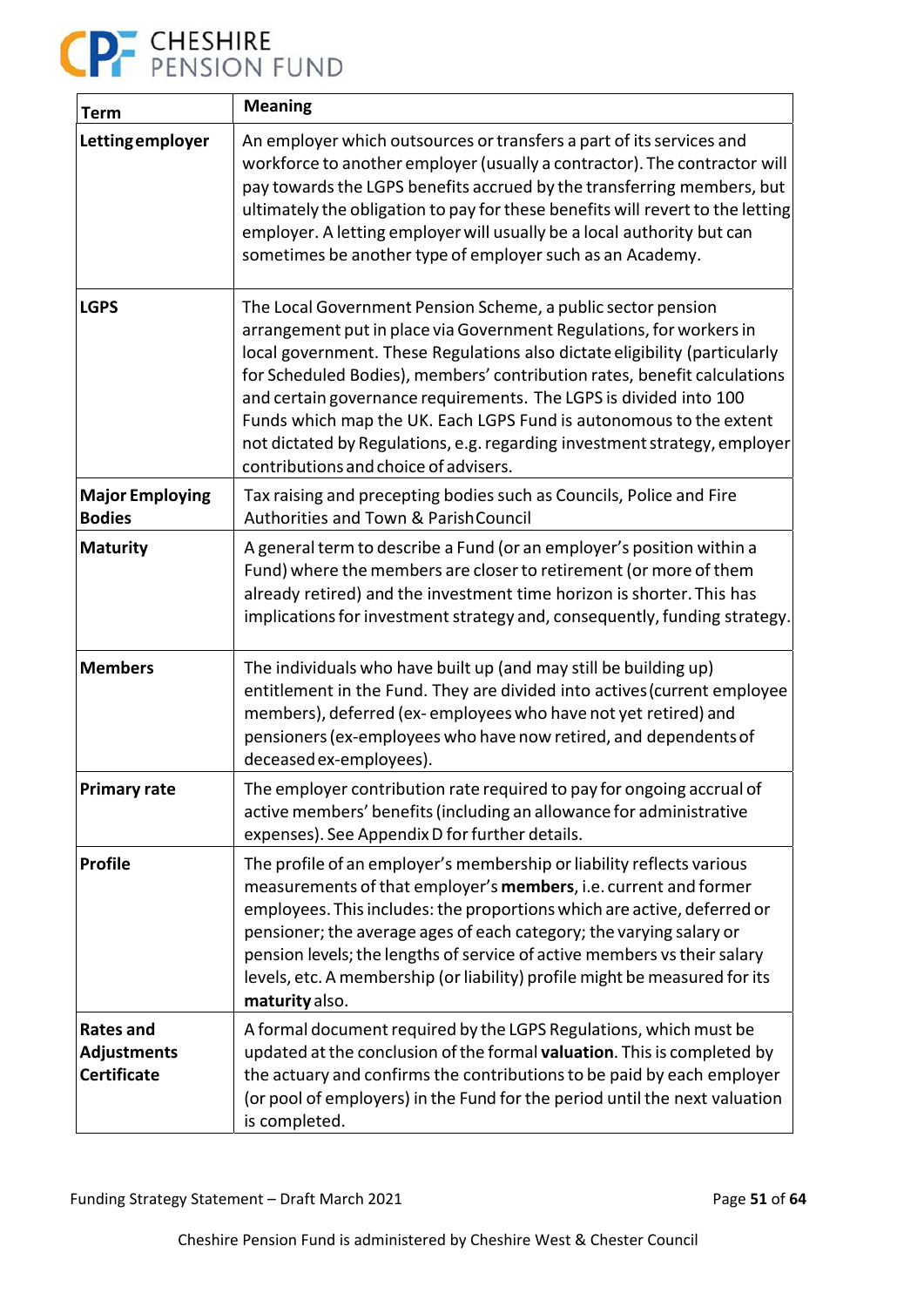

| Term                    | <b>Meaning</b>                                                                                                                                                                                                                                                                                                                                                                                                                                                                                                                      |
|-------------------------|-------------------------------------------------------------------------------------------------------------------------------------------------------------------------------------------------------------------------------------------------------------------------------------------------------------------------------------------------------------------------------------------------------------------------------------------------------------------------------------------------------------------------------------|
| <b>Scheduled Bodies</b> | Types of employer explicitly defined in the LGPS Regulations; whose<br>employers must be offered membership of their local LGPS Fund.<br>These include Councils, colleges, universities, academies, police, and fire<br>authorities etc., other than employees who have entitlement to a<br>different public sector pension scheme (e.g. teachers, police and fire<br>officers, university lecturers).                                                                                                                              |
| Secondary rate          | The difference between the employer's actual and Primary rates. See<br>Appendix D for further details.                                                                                                                                                                                                                                                                                                                                                                                                                              |
| <b>Stabilisation</b>    | Any method used to smooth out changes in employer contributions from<br>one year to the next. This is very broadly required by the LGPS<br>Regulations, but in practice is particularly employed for large stable<br>employers in the Fund.                                                                                                                                                                                                                                                                                         |
| <b>Valuation</b>        | A risk management exercise to review the <b>Primary</b> and <b>Secondary</b><br>contribution rates, and other statutory information for a fund, and<br>usually individual employers too. This is normally carried out in full every<br>three years (although this may change in future) but can be<br>approximately updated at other times. The assets value is basedon<br>market values at the valuation date, and the liabilities value and<br>contribution rates are based on long term bond market yields at that date<br>also. |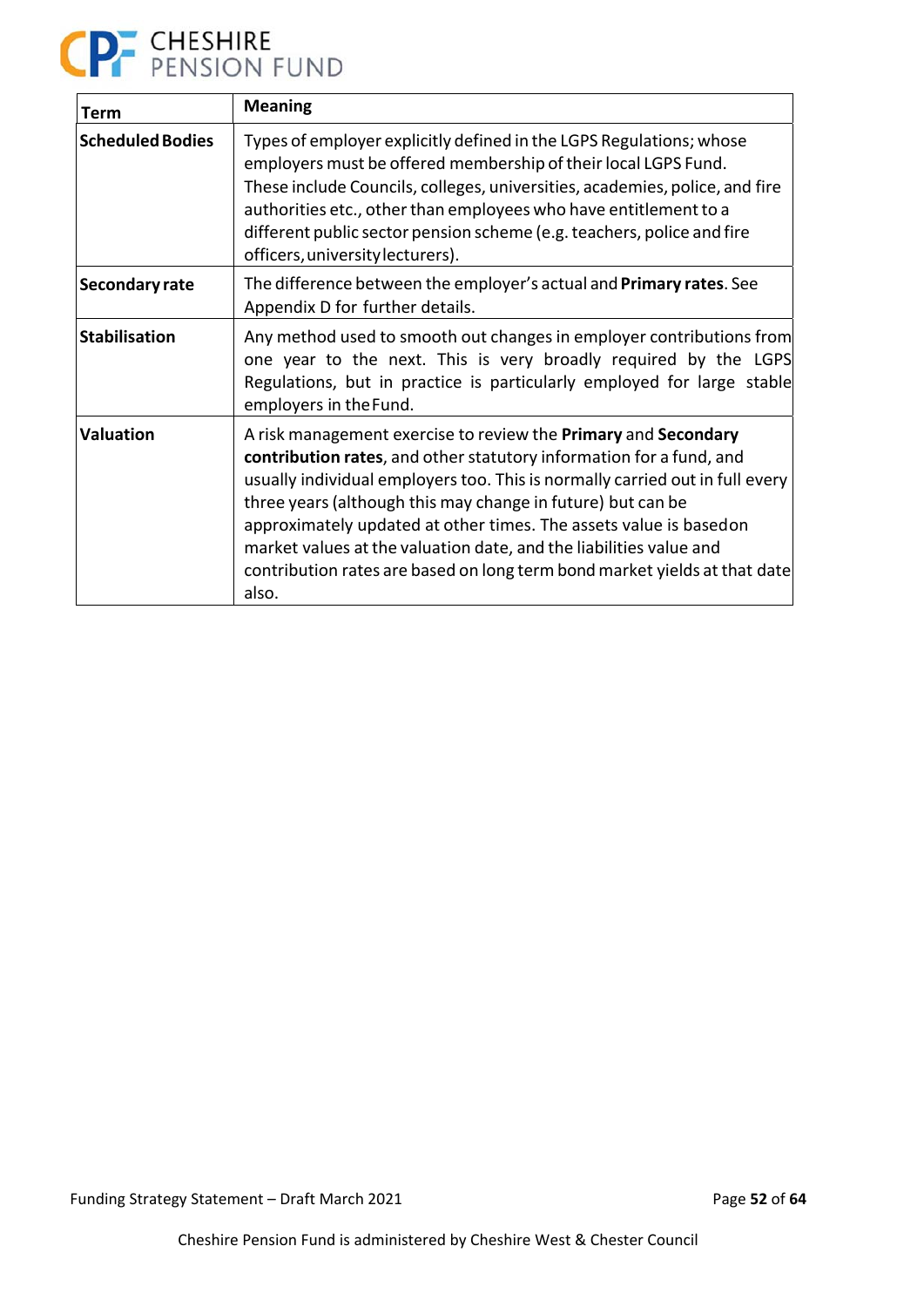# **CP-** CHESHIRE

### Appendix H – Exit Credit Policy

### **Introduction**

The Local Government Pension Scheme (Amendment) Regulations 2020 came into force on 20 March 2020 and are effective from 14 May 2018.

If an employer becomes an exiting employer on or after 14 May 2018 under Regulation 64 of the 2013 Local Government Pension Scheme (LGPS) Regulations (as amended) it may be entitled to receive an exit credit.

In accordance with Regulation 64(2ZAB) of the LGPS Regulations 2013, the Administering Authority will determine the amount of any exit credit (which may be zero) by taking into account the factors set out in Regulation 64(2ZC):

- a. the extent to which there is an excess of assets in the fund relating to that employer over the liabilities specified in paragraph (2)(a).
- b. the proportion of this excess of assets which has arisen because of the value of the employer's contributions.
- c. any representations to the administering authority made by the exiting employer and, where that employer participates in the scheme by virtue of an admission agreement, any body listed in paragraphs (8)(a) to (d)(iii) of Part 3 to Schedule 2 to these Regulations; and
- d. any other relevant factors

### **Cheshire Pension Fund Policy**

In determining whether an exit credit may be payable, Cheshire West & Chester Council as Administering Authority for the Cheshire Pension Fund will apply the following principles.

- 1. If an employer becomes an exiting employer on or after 14 May 2018 under Regulation 64 of the 2013 Local Government Pension Scheme (LGPS) Regulations (as amended) it may be entitled to receive an exit credit.
- 2. In order to protect other employers, liabilities to determine the amount of any exit credit will be calculated on a "gilts exit basis"
- 3. Employers within a funding pool (e.g. the Town and Parish Councils pool or a multi‐ academy trust with more than one school in the Fund) will not normally receive exit credits upon leaving the Fund provided the remaining participants of the pool take responsibility for the residual assets and liabilities after the employer has exited.
- 4. No exit credit will be payable to any employer who participates in the Fund via the mandated pass through approach as set out in the Funding Strategy Statement.
- 5. If an employer becomes an exiting employer under Regulation 64 of the 2013 LGPS

Funding Strategy Statement – Draft March 2021 Page **53** of **64**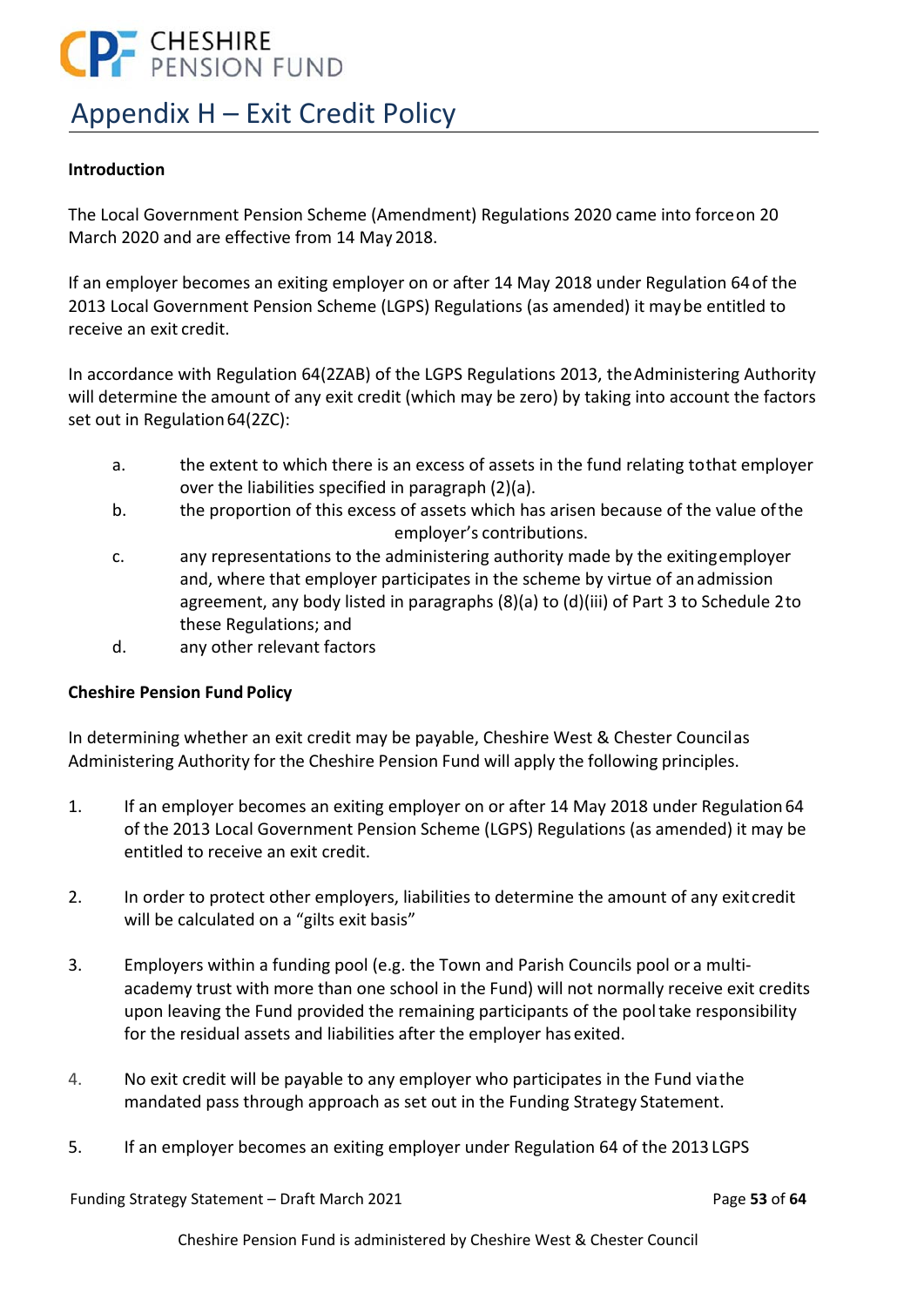# **P.** CHESHIRE

Regulations (as amended) and an exit payment is payable to the Fund over such period of time as the administering authority considers reasonable, no exit credit will be payable at any future date in relation to that specific agreement as a participating employer.

- 6. The Administering Authority may calculate an exit credit payment which reflects any contractual pension risk sharing provisions between the exiting employer and the letting authority and/or other relevant scheme employer. This information, which will include which party is responsible for which funding risk, must be presented in writing to the Administering Authority and in clear terms. The document must be agreed by the exiting employer and the letting authority and/or other relevant scheme employer and presented to the Administering Authority no later than one month after the exiting employer ceases participation in the Fund. Where a variation to the original letting contract is required to facilitate any agreement containing the required information, this will be agreed between the exiting employer and the letting authority and/or other relevant scheme employer.
- 7. Where a guarantor arrangement is in place, but no formal pension risk‐sharing arrangement exists, the Administering Authority may consider any representations as to how the approach to setting contribution rates, payable by the exiting employer during its participation in the Fund, reflects which party is responsible for funding risks. This may inform the determination of the value of any exit credit payment.
- 8. The Administering Authority will consider any representations made by the letting authority and/or other relevant scheme employer regarding monies owed to them by the exiting employer in respect of the contract/services under which the exiting employer participates in the Cheshire Pension Fund. These representations must be made in writing to the Administering Authority in clear terms no later than one month after the exiting employer ceases participation in the Fund. Where a variation to the original letting contract is required to facilitate any agreement containing the required information, this will be agreed between the exiting employer and the letting authority and/or other relevant scheme employer.
- 9. If there is any dispute from either party with regards interpretation of contractual, risk sharing or guarantor agreements as outlined above, the Administering Authority will withhold payment of any exit credit until such disputes are resolved by the letting authority and/or other relevant scheme employer and the exiting employer.
- 10. The Administering Authority will advise the exiting employer as well as the letting authority and/or other relevant scheme employers of its exit credit determination under Regulation 64.
- 11. The Administering Authority will take into account whether any contributions due or monies owed to the Fund remain unpaid by the exiting employer at the cessation date. If contributions or monies are due to the Fund, the Administering Authority will notify these to the exiting employer and will deduct these from any exit credit payment.
- 12. The Administering Authority's final decision will be made by the Pension Fund Manager in the first instance, in conjunction with advice from the Fund's Actuary, and/or legal advisors

Funding Strategy Statement – Draft March 2021 Page **54** of **64**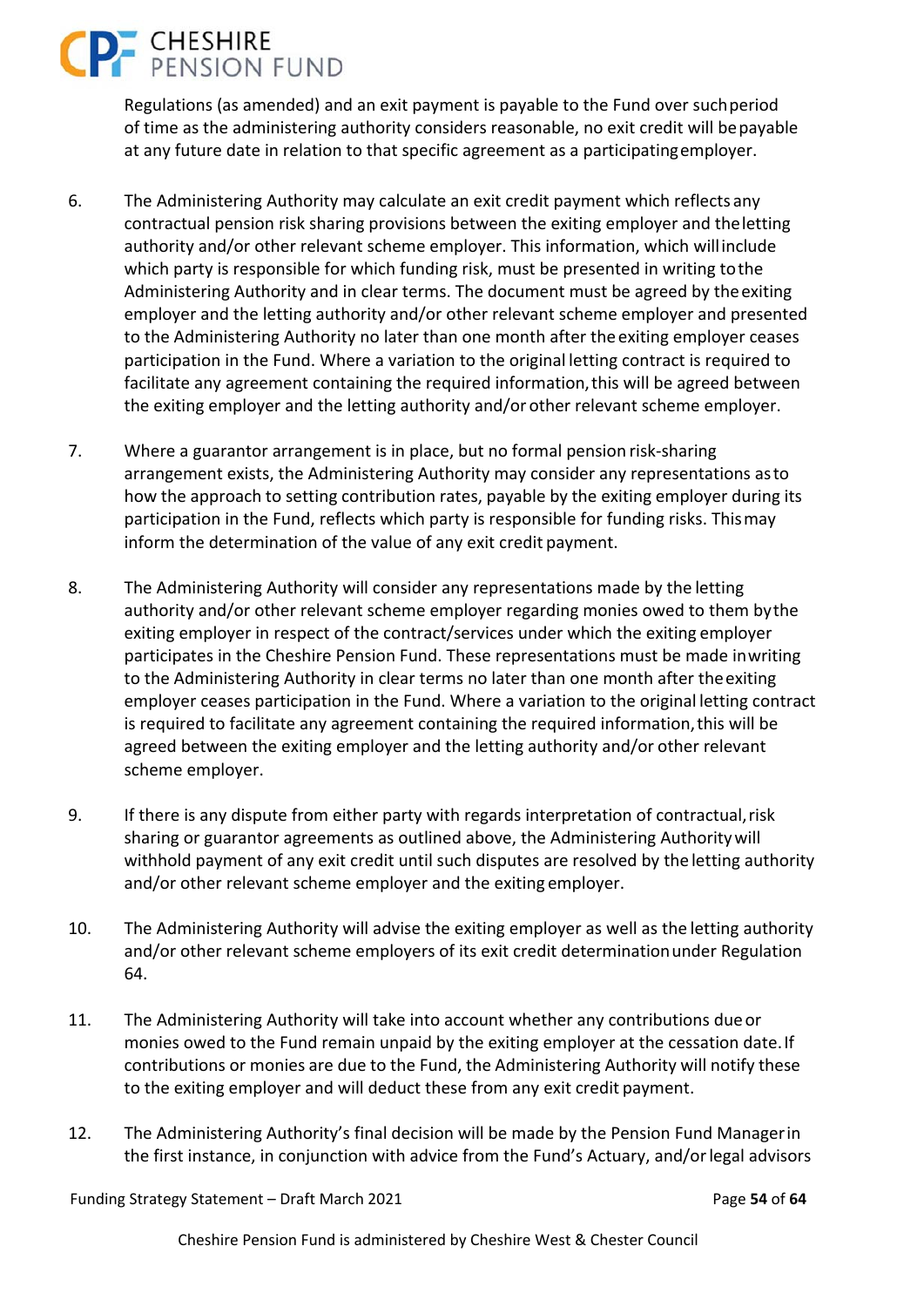# **CHESHIRE**<br>PENSION FUND

and Chief Operating Officer where necessary, in consideration of the points held within this policy. Where any dispute remains unresolved, the parties will use the internal dispute resolution procedure specified in MHCLG guidance and Regulations.

- 13. The Administering Authority accepts that there may be some situations that are bespoke in nature and do not fall into any of the categories set out above. In these situations, the decision of the Administering Authority is final in interpreting how any arrangement applies to the value of an exit credit payment.
- 14. The Administering Authority will advise the exiting employer of the exit credit amount due to be repaid and seek to make the payment within six months of the exit date. In order to meet the six‐month timeframe, the Fund requires prompt notification of an employer's exit and for all data and relevant information to be provided as requested. The Administering Authority is unable to make any exit credit determination or payment until it has received all data and information required and if the delay caused by the Fund requiring data means the 6 month date is passed, the parties will work constructively to enable the Administering Authority to reach its decision as soon as possible thereafter.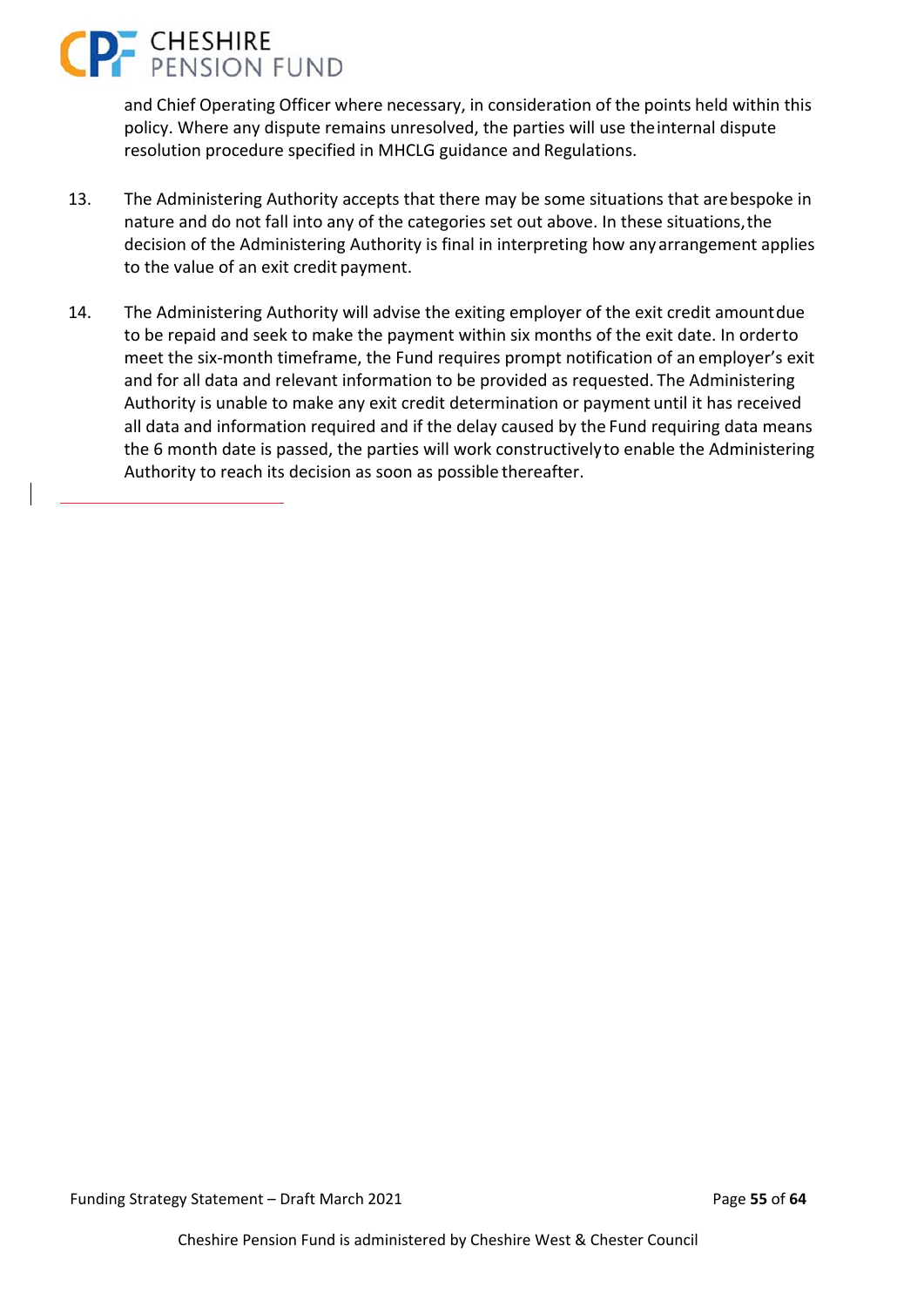# CP CHESHIRE<br>
PENSION FUND

### **Appendix I – Policies in relation to Employer Flexibilities:**

| <b>Regulation 64A</b> | Revision of rates and<br>adjustments certificate                                                           | Revisions to scheme employer<br>contributions between valuations |
|-----------------------|------------------------------------------------------------------------------------------------------------|------------------------------------------------------------------|
| <b>Regulation 64B</b> | <b>Revision of actuarial</b><br>certificates                                                               | Spreading of exit payments                                       |
| <b>Regulation 64</b>  | <b>Special circumstances</b><br>where revised actuarial<br>valuations and certificates<br>must be obtained | <b>Deferred Debt Agreements</b>                                  |

Funding Strategy Statement – Draft March 2021 **Page 56** of 64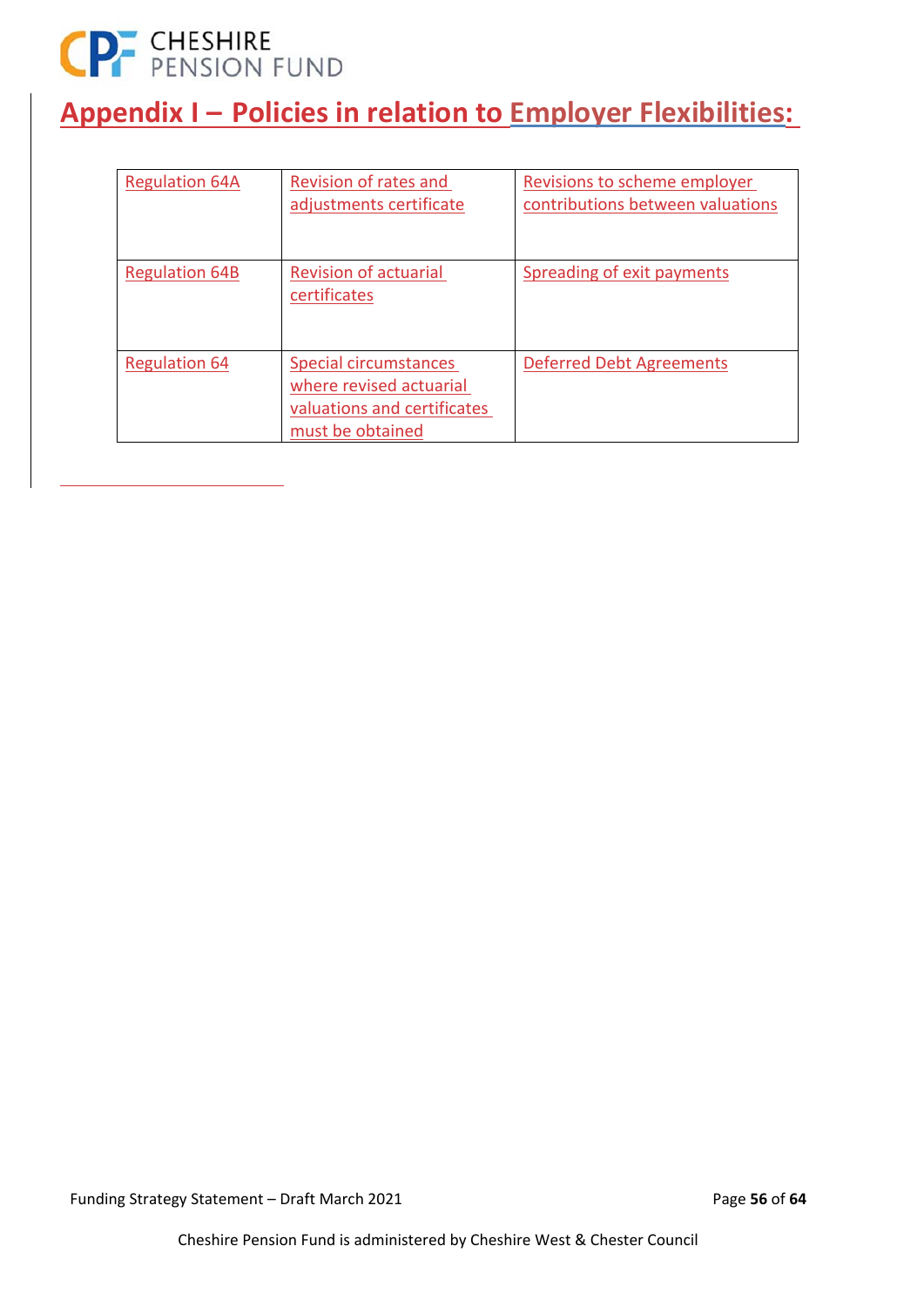### **CP-** CHESHIRE

### **1. Policy regarding revisions to scheme employer contributions between valuations**

### **Background**

- 1.1 A review of employer contributions under the Regulation 64A of 2020 Amendment No. 2 Regulations may be triggered if the employer or the Administering Authority believes that there is a reasonable likelihood that there has been either:
	- a) a change in liabilities arising or likely to arise, or
	- b) a change in the employer's ability to meet their obligations
- 1.2 In all cases the justification for a review should be that the change that has occurred is likely to have a material impact (up or down) on the employer contributions required in order to achieve or maintain full funding.
- 1.3 Employers can request a review, or the Administering Authority can require a review.
- 1.4 A review will not be carried out solely as a result of changes in wider economic or demographic conditions as these are addressed at the triennial valuation. For the avoidance of doubt, where it seems likely that an employer may exit before the next Fund triennial valuation then Administering Authorities can use their existing powers under Regulation 64(4) to carry out a valuation and allow for market conditions).
- 1.5 Where the Administering Authority requires a contributions review, it will consult with the affected employer prior to undertaking the review including setting out the reasons for the review.

**Reasons for Review 1: A change in liabilities arising or likely to arise** 

- 1.6 The grounds for a review are **material** changes to the employer's liabilities.
- 1.7 Examples of drivers of material changes to liabilities may include but are not limited to significant changes to the employer's membership such as:
	- a) Restructuring of an employer
	- b) A significant outsourcing or transfer of staff to another employer (not necessarily within the Fund)
	- c) A bulk transfer into or out of the employer
	- d) Other significant changes to the membership for example due to redundancies, significant salary awards, ill health retirements or large number of withdrawals
	- e) Two or more employers merging including insourcing, merger and transferring of services
	- f) The separation of an employer into two or more individual employers

Funding Strategy Statement – Draft March 2021 Page **57** of **64**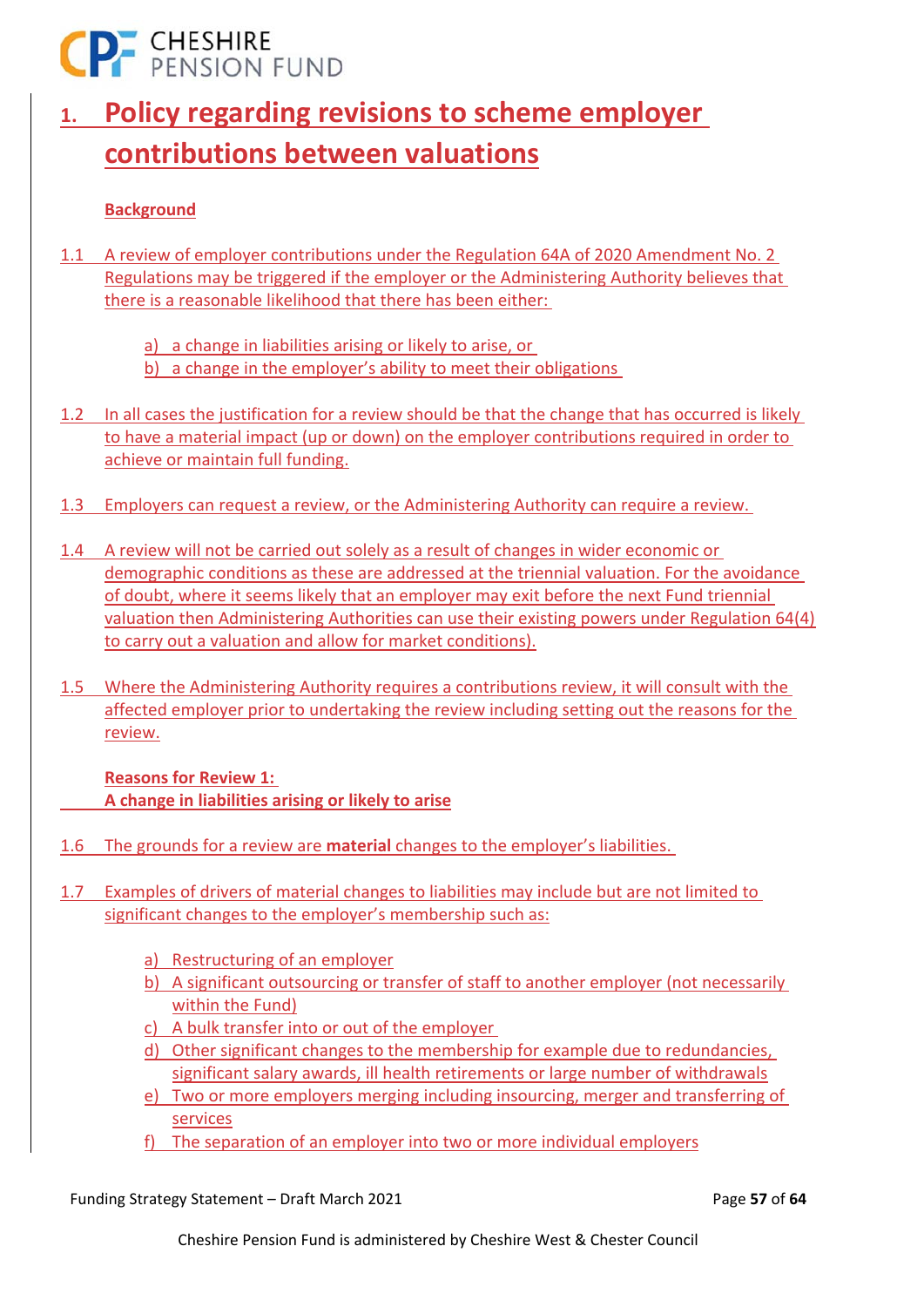

- 1.8 For the avoidance of doubt, this will not include changes in asset values, market volatility or changes in actuarial assumptions.
- 1.9 For a review to be undertaken, the following criteria must be met:
	- a) The change must have a significant or material impact on the liabilities and hence the contributions required to meet the funding objective
	- b) there is a material increase/decrease in risk to the Fund and other employers in the Fund
	- c) the review is taking place more than 12 months before a new Rates and Adjustment certificate will come into force anyway following the next full valuation exercise under Regulation 62.
- 1.10 As mentioned above, employers who close to new entrants and therefore will ultimately become exiting employers may have their contributions reviewed under Regulation 64(4) even if none of the above changes apply.

### **Reason for Review 2: A change in the employer's ability to meet their LGPS pension obligations**

- 1.11 Either the employer can request or the Administering Authority at its discretion can review contribution rates where there is a reasonable likelihood that there has been a material change in the employer's ability to meet their LGPS pension obligations.
- 1.12 This can include but is not limited to the following scenarios:
	- a) Provision of, increase of, removal of, or impairment of any security, bond, guarantee or other form of indemnity by an employer against their obligations in the Fund. For the avoidance of doubt, this includes provision of security to any other pension arrangement or creditor which may impair the security provided to the Fund.
	- b) Material change in an employer's immediate financial strength or longer‐term financial outlook (evidence should be available to justify this). including where an employer ceases to operate or becomes insolvent.
	- c) Where an employer exhibits behaviour that suggests a change in their ability and/or willingness to pay contributions to the Fund.
	- d) In some instances, a change in the liabilities will also result in a change in an employer's ability to meet its obligations.
	- e) In some instances, a change in employer legal status or constitution (to include matters which might change qualification or status as a Scheme employer under the LGPS Regulations) may result in a change in an employer's ability to meet these obligations.
- 1.13 There may be instances of the above occurrences which do not trigger a review of employer contribution rates. For example, if
	- a) the cost of the review outweighs the benefit to the employer, the Fund, and other employers in the Fund.

Funding Strategy Statement – Draft March 2021 Page **58** of **64**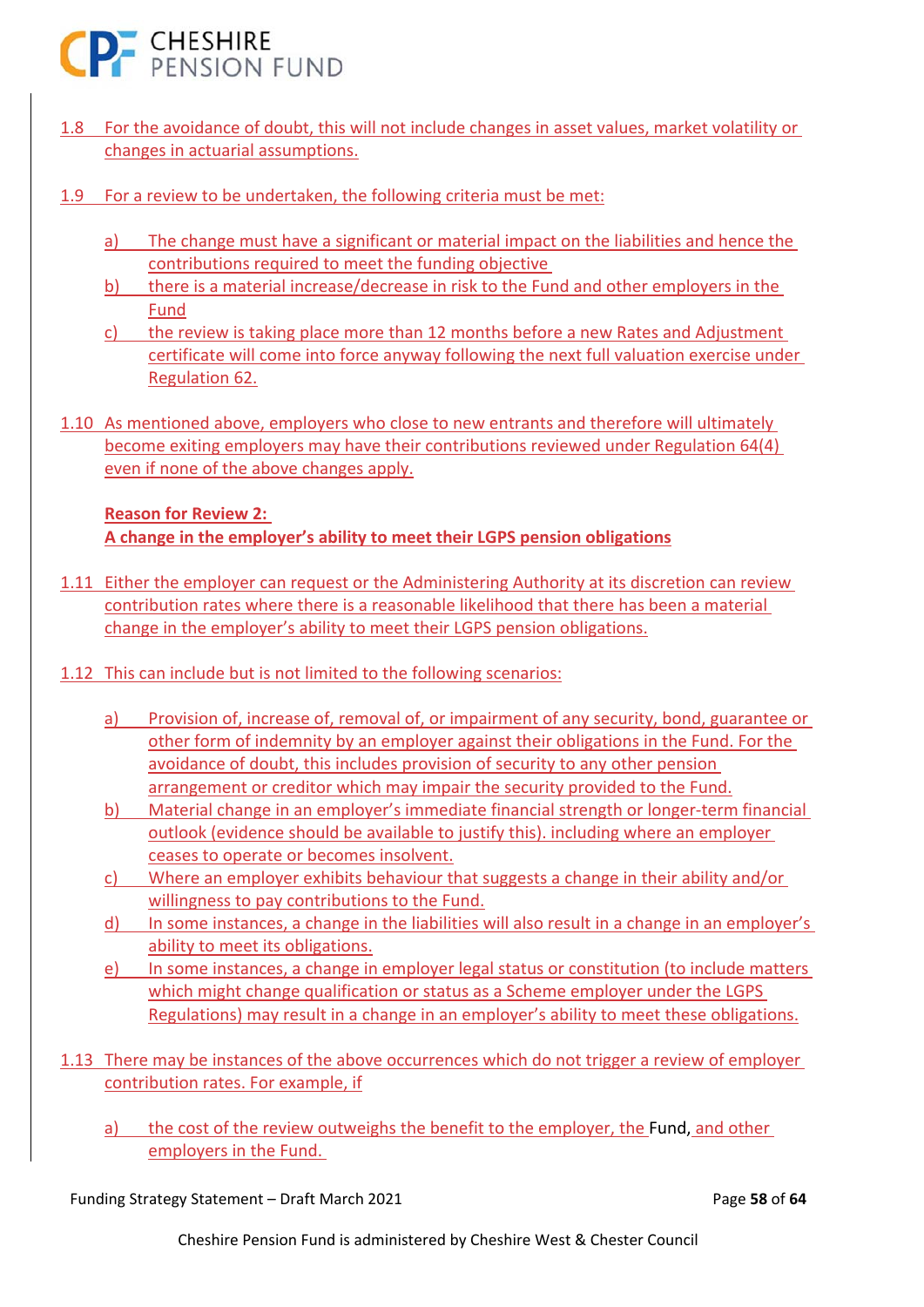**CP- CHESHIRE** 

- b) there is a negligible increase/decrease in risk to the Fund and other employers in the Fund.
- c) the review is taking place more than 12 months before a new Rates and Adjustment certificate will come into force anyway following the next full valuation exercise under Regulation 62.
- 1.14 Additional information will be sought from the employer in order to determine whether a contribution review is necessary in such circumstances. This may include annual accounts, budgets, forecasts and any specific details of restructure plans. As part of this, the Administering Authority will take advice from the Fund Actuary, covenant, legal and any other specialist adviser.
- 1.15 In this instance, any review of the contribution rate would include consideration of the updated funding position and would usually allow for changes in asset values when considering if the employer can meet its obligations.
- 1.16 This could then lead to the following actions:
	- a) The contributions changing or staying the same depending on the conclusion, and/or;
	- b) Provision of, or amendment to level of security, bond, guarantee or some other form of indemnity by an employer against their obligations in the Fund.
	- c) As well as reviewing the employer's contributions the Fund may also review other parts of the employers funding strategy for example whether the employer's investment strategy remains appropriate,

### **General points**

- 1.17 In most cases, given that the review will only be happening due to material changes in membership, the employer and Administering Authority should work together to prepare a fully updated data set for the actuary to use in their calculations.
- 1.18 In some cases, the starting point could be the membership data provided for the most recent triennial valuation, for example if the review was happening during or shortly after the valuation.
- 1.19 The FSS and assumptions within the FSS in force at the point of review will be used to form the basis of the review. However, if the review date is after the triennial valuation date, but prior to the finalisation of the Rates and Adjustments (R and A) Certificate and the FSS, the Fund will use the assumptions consistent with the triennial valuation that is underway.
- 1.20 Requests for review from employers will normally be limited to one per employer over a rolling twelve‐month period
- 1.21 If the employer requests the review, the employer will be required to meet any professional and administration costs associated with the review.

Funding Strategy Statement – Draft March 2021 Page **59** of **64**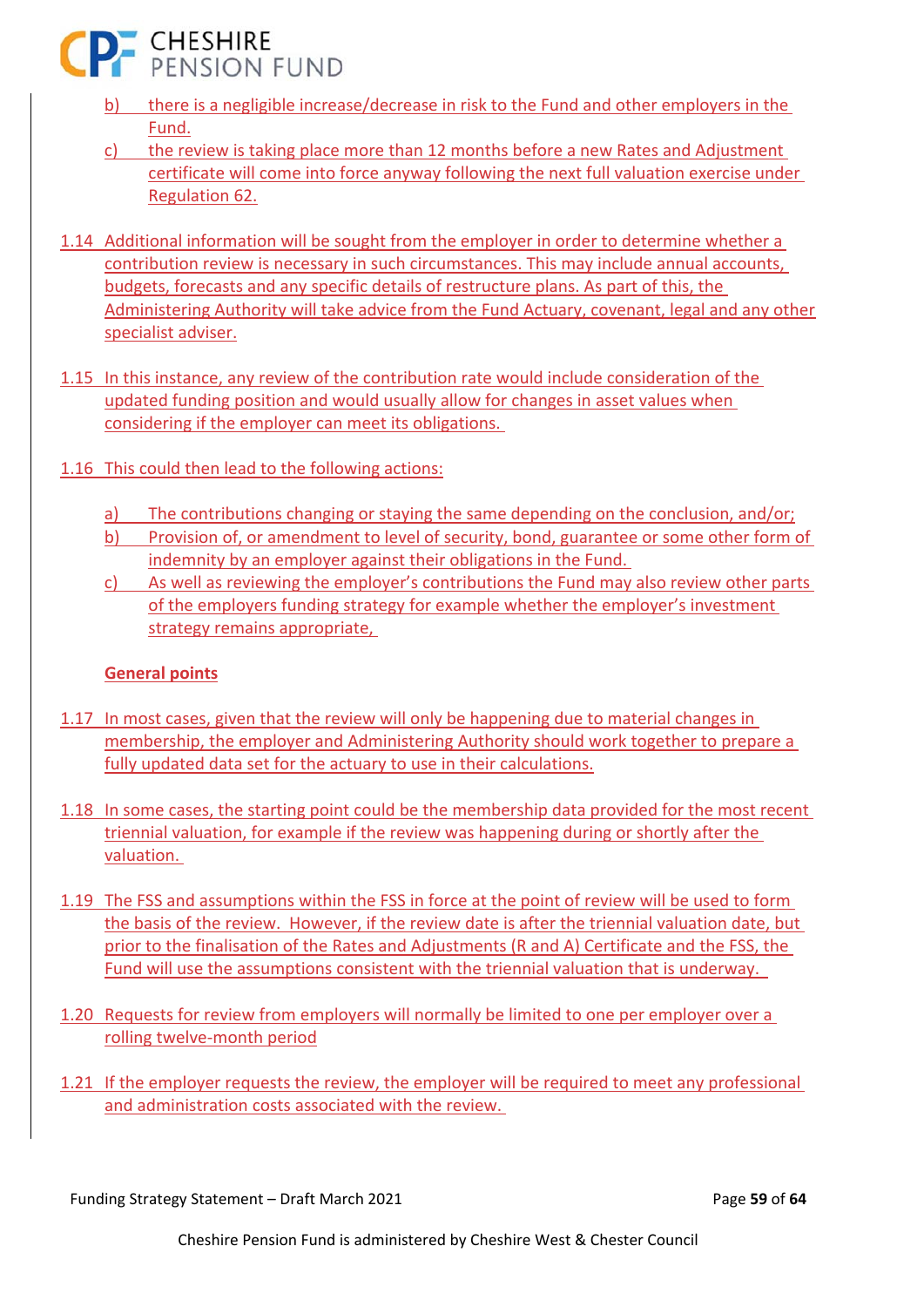

- 1.22 The employer (or the Administering Authority) will be required to outline the rationale and case for the review through a suitable exchange of information prior to performing the review.
- 1.23 The scope of the review will be provided to the employer for their agreement to the associated charges and the output that will be provided. At this point a timescale for delivery will be outlined.
- 1.24 As well as using updated membership data reflecting the change which triggered the review, the Fund may also review other parts of the employer's funding strategy, for example whether the employer's investment strategy remains appropriate, funding target, the likelihood of success and the time horizon parameters in line with the Funding Strategy Statement.
- 1.25 Ultimately, the final decision whether to amend employer contributions rests with the Administering Authority after, if necessary, taking advice from their Actuary.
- 1.26 Employers should be aware that some requests may require input from the Pension Fund Committee and this should be factored into any planning timescales.
- 1.27 Any change to an employer's contributions will be implemented at a date agreed between the employer and the Administering Authority. The Schedule to the Rates and Adjustment Certificate at the last triennial valuation will be updated for any contribution changes.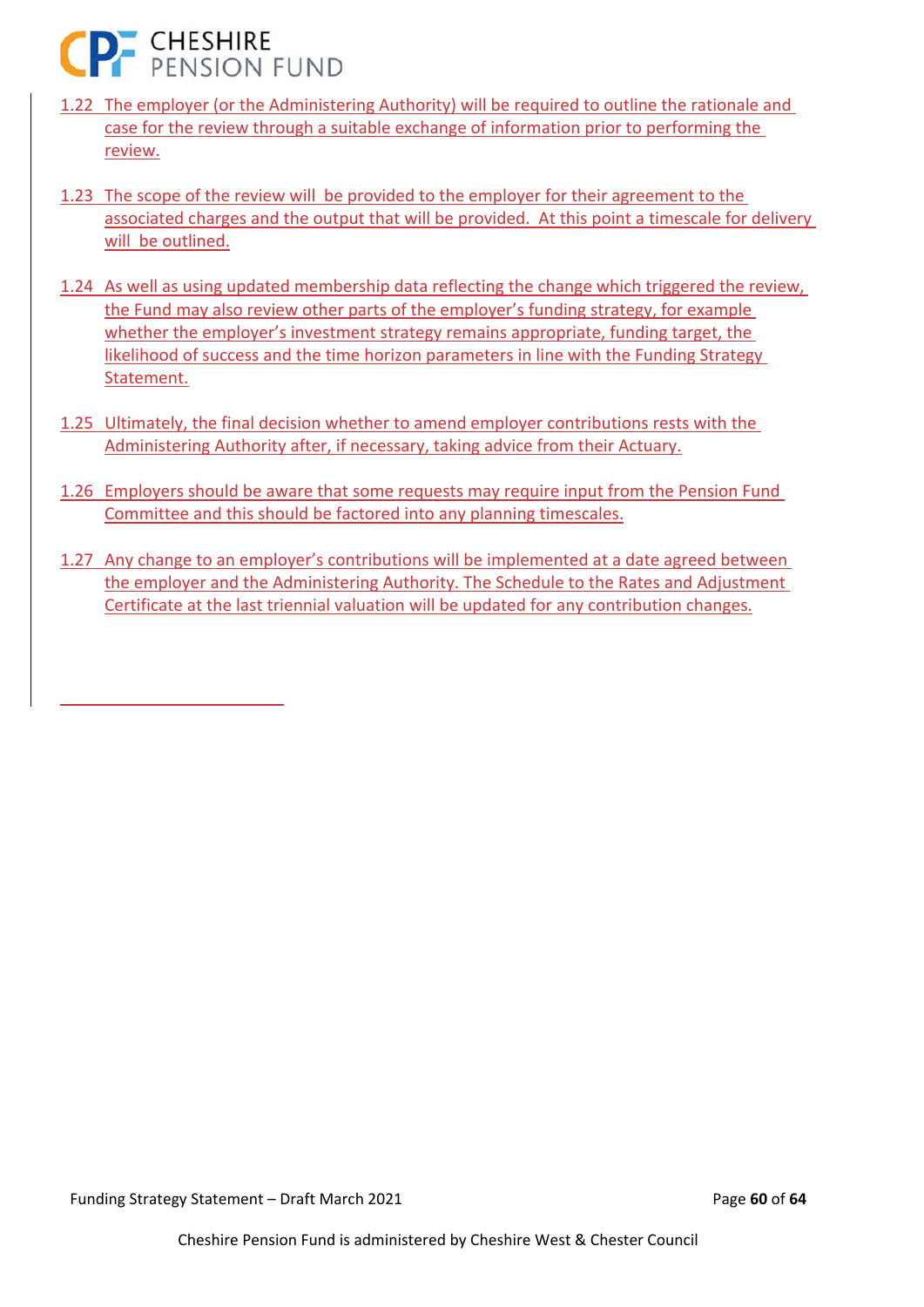CP- CHESHIRE<br>
PENSION FUND

- **2. Policy in relation to the flexibility for exit debt payments and deferred debt agreements (DDA)**
- 2.1 Once an employer triggers an exit payment it would be calculated on the funding basis as described in the Funding Strategy Statement in force at the time.
- 2.2 The default position is for exit payments to be paid immediately in full, unless there is a risk sharing arrangement or pass through arrangement in place with a guaranteeing Scheme employer in the Fund, whereby the exiting employer is not responsible for any exit payment.

2.3 At the discretion of the administering authority, and subject to the policy described in this document, a ceasing employer could instead

- a) Crystallise the exit debt on the cessation date but pay it in instalments over an agreed period like a fixed interest loan ("exit spreading arrangement")
- b) Remain in the fund as an employer with no active members, and pay secondary contributions which are revised at each formal valuation ("deferred debt arrangement")
- 2.4 Where an employer is considering exiting the LGPS or will be exiting as a result of another trigger event, it is highly encouraged that the employer engages with the Administering Authority in advance of leaving the Fund to understand the options that may be open to them on exit.

### **Exit Spreading Arrangement**

- 2.5 An Exit Spreading Arrangement may be appropriate for an employer which has no active members, no intention of returning to active employer status in the future and wishes to crystallise any debt to the fund.
- 2.6 Any employer wishing to use this option will have to set out clear and evidenced reasons for needing to spread the exit payment as opposed to paying it in a single lump sum.
- 2.7 Employers will need to demonstrate that they are financially sustainable over the term of the Exit Spreading Arrangement.
- 2.8 Allowing the exit payments to be spread over an extended period increases the risk faced by remaining employers. To manage any additional risks the Administering Authority will need to have enough information to be able to make a judgement on the covenant strength of the relevant employer.
- 2.9 This could include, but is not limited to, information on business structure and ownership, credit rating, annual accounts, budgets, forecasts, sources of income, access to government support, and details of security that could be provided to the fund

Funding Strategy Statement – Draft March 2021 Page **61** of **64**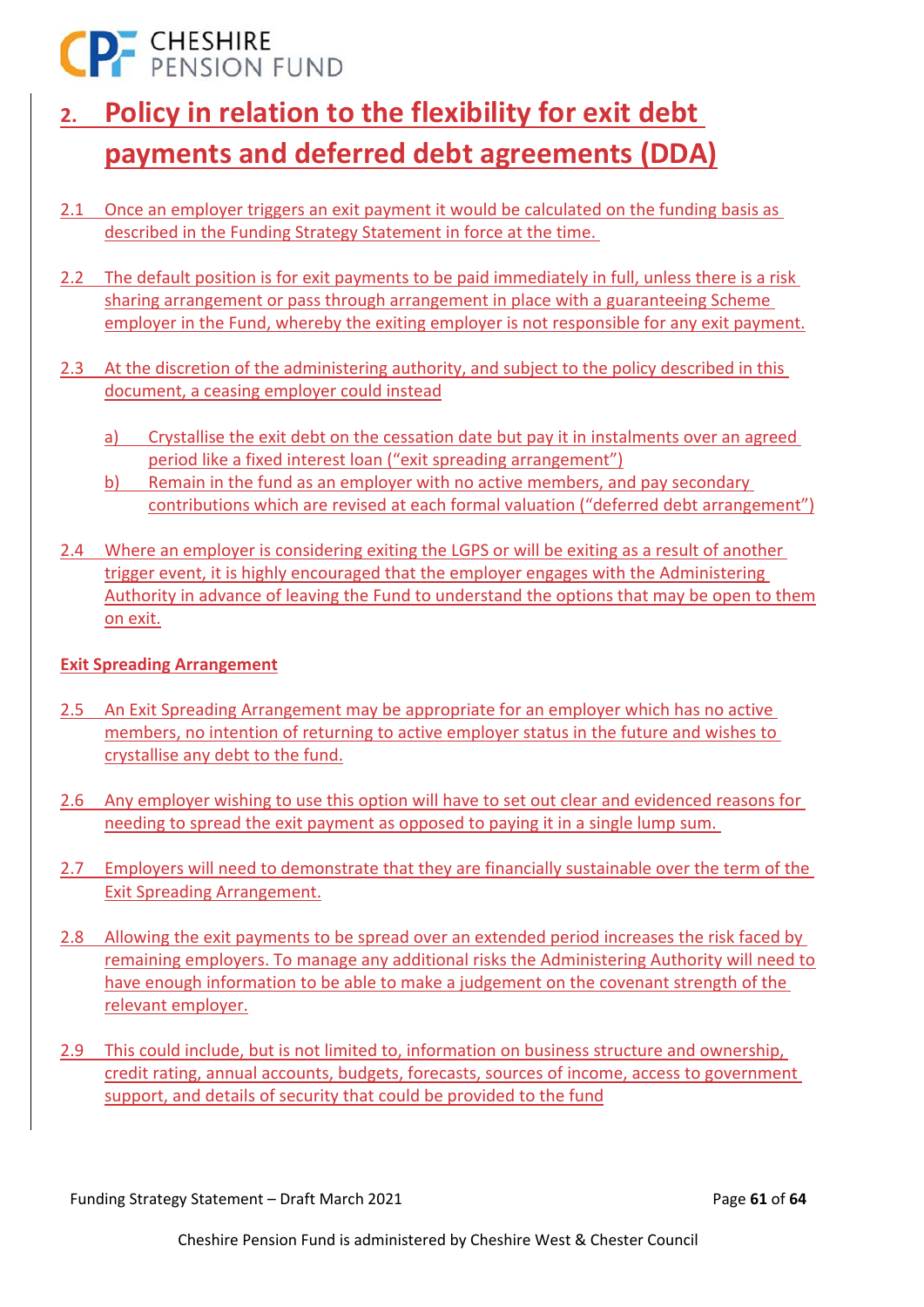**CP- CHESHIRE** 

- 2.10 The decision to enter an Exit Spreading Arrangement is ultimately the Administration Authority's and will be evidence based and after taking advice from the Actuary, covenant and legal advisor (where necessary).
- 2.11 The Administering Authority will monitor the covenant strength over the spreading period and may consider amending or terminating the agreement if there are material changes to covenant strength.
- 2.12 The Administering Authority's default approach will be:
	- a) That exit payments are to be paid immediately in full unless a suitable Exit Spreading Arrangement is in place by the time the cessation is triggered.
	- b) Employers must as far as they are able, submit a request for an Exit Spreading Arrangement at least 3 months prior to them becoming an exiting employer.
	- c) To consider spreading of exit payments only where payment of the debt in a single immediate lump sum could be shown to be materially detrimental to the employer's normal operations.
	- d) For the employer to offer an acceptable level of security (such as charge over assets, bond indemnity, escrow or guarantee) to underwrite the exit payment.
	- e) The exit payment will be calculated on an actuarial basis that is consistent with the administering authority's funding strategy statement in force at the time.
	- f) Interest will be charged on the exit payment spread
	- g) The spreading period will be no longer than 5 years from the date of the last active member leaving.
	- h) The Administering Authority may also review other parts of the employers funding strategy for example whether the employer's investment strategy remains appropriate.
	- i) All reasonable costs must be met by the employer e.g. actuarial, covenant advisory, legal and other advice.
	- j) The arrangement will be formalised in a legally binding written agreement\*.
- 2.13 \*The legally binding agreement will document:
	- a) The spreading period for the Exit Spreading Arrangement.
	- b) The initial and annual payments due and how these will change over the period.
	- c) The interest rates applicable and the costs associated with the payment plan.
	- d) The level of security required to support the payment plan and the form of that security e.g. bond, escrow account etc.
	- e) The responsibilities of the employer during the exit spreading period. including the provision of updated information and events which would trigger a review of the situation.
	- f) Under what circumstances the payment plan may be reviewed or immediate payment requested (e.g. where there has been a significant change in covenant or circumstances).
- 2.14 At its sole discretion, the Administering Authority may deviate from this default approach in exceptional circumstances.

Funding Strategy Statement – Draft March 2021 Page **62** of **64**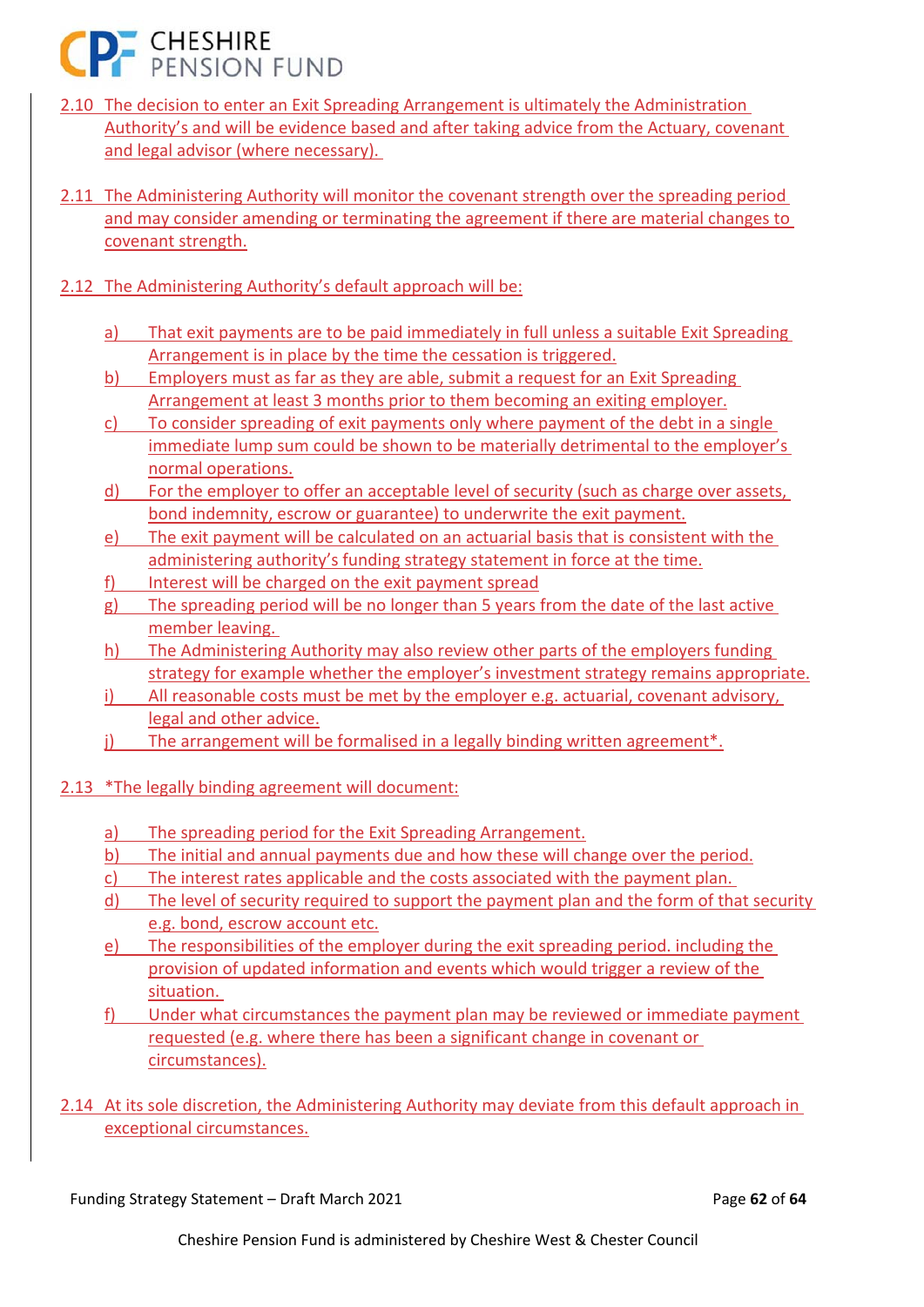

### **Deferred Debt Agreement**

- 2.15 An employer may participate in the Fund with no contributing members and utilise a "Deferred Debt Agreement" (DDA) at the sole discretion of the Administering Authority. This would be at the request of the employer in writing to the Administering Authority.
- 2.16 A DDA will allow employers to continue to participate in the Fund when they no longer have any active members, in return for an on‐going commitment to meet their existing responsibilities as employers in the LGPS.
- 2.17 Essentially this allows the employer to continue to carry the funding risk for their past service liabilities and to pay secondary contributions to fund any deficit, calculated on the appropriate basis as set out in the Funding Strategy Statement. The employer will continue to be responsible for funding their liabilities for as long as the DDA is in force.
- 2.18 Employers with DDA have not exited the Fund and will continue to participate in the Local Government Pension scheme as a 'deferred' employer for the duration of the DDA.
- 2.19 For example, the employer will:
	- a) Continue to benefit from better than expected investment returns, which would act to reduce their debt.
	- b) Continue to be exposed to the risk of poor investment returns or increasing liabilities, which would act to increase their debt.
	- c) Continue to be exposed to the risk of a failure of other employers, with the associated increase in liabilities.
	- d) Continue to exercise some degree of control over their liabilities, for example by being involved in ill‐health cases from deferred members.
- 2.20 Any employer wishing to use this option will have to set out clear and evidenced reasons for needing to enter a DDA.
- 2.21 Allowing the employer to enter a DDA may increase the risk faced by remaining employers. To manage the additional risks the Administering Authority will need to have enough information to be able to make a judgement on the covenant strength of the relevant employer.
- 2.22 This could include but is not limited to information on business structure and ownership, credit rating, annual accounts, budgets, forecasts, sources of income, access to government support, numbers of LGPS eligible staff and details of security that could be provided to the fund.
- 2.23 The decision to enter a DDA is ultimately the Administration Authority's and will be evidence based and after taking advice from the Actuary, covenant and legal advisor (where necessary).

Funding Strategy Statement – Draft March 2021 Page **63** of **64**